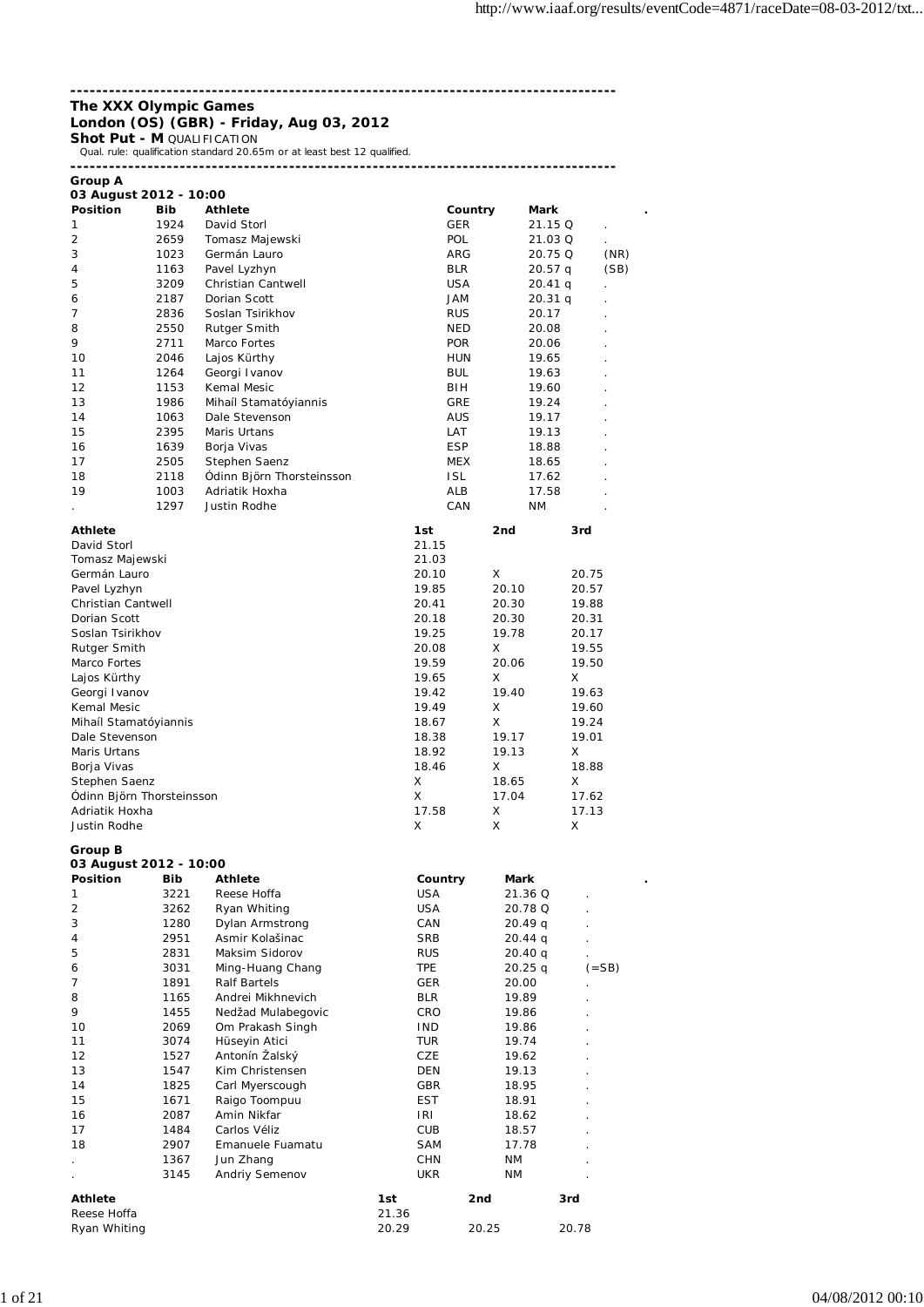| Dylan Armstrong    | 19.99 | X     | 20.49 |
|--------------------|-------|-------|-------|
| Asmir Kolašinac    | 20.44 | -     |       |
| Maksim Sidorov     | X     | 19.59 | 20.40 |
| Ming-Huang Chang   | 19.14 | X     | 20.25 |
| Ralf Bartels       | X     | 20.00 | 19.89 |
| Andrei Mikhnevich  | 19.81 | 19.55 | 19.89 |
| Nedžad Mulabegovic | 19.18 | 19.86 | 19.72 |
| Om Prakash Singh   | 19.40 | 19.86 | X     |
| Hüseyin Atici      | 19.47 | 19.49 | 19.74 |
| Antonín Žalský     | X     | 19.62 | 19.49 |
| Kim Christensen    | 18.40 | X     | 19.13 |
| Carl Myerscough    | 18.75 | 18.95 | X     |
| Raigo Toompuu      | 18.87 | 18.91 | X     |
| Amin Nikfar        | 18.62 | X     | X     |
| Carlos Véliz       | 18.26 | X     | 18.57 |
| Emanuele Fuamatu   | 17.78 | X     | X     |
| Jun Zhang          | X     | X     | X     |
| Andriy Semenov     | X     | X     | X     |
|                    |       |       |       |

### **------------------------------------------------------------------------------------- The XXX Olympic Games London (OS) (GBR) - Friday, Aug 03, 2012**

**100 Metres Hurdles - W** HEPTATHLON

| Heat 1                 |                     |            |                                 |            |             |                |               |       |
|------------------------|---------------------|------------|---------------------------------|------------|-------------|----------------|---------------|-------|
| 03 August 2012 - 10:05 |                     |            |                                 |            |             |                |               |       |
| <b>Position</b>        | Lane                | <b>Bib</b> | <b>Athlete</b>                  | Country    | Mark        |                | . Points      | React |
| 1                      | 8                   | 2702       | Karolina Tyminska               | POL        | 13.22       |                | 1091          | 0.156 |
| 2                      | 5                   | 1187       | Yana Maksimava                  | <b>BLR</b> | 13.97       | (PB)           | 983           | 0.184 |
| 3                      | 4                   | 2440       | Austra Skujyte                  | LTU        | 14.00       | (SB)           | 978           | 0.190 |
| 4                      | 3                   | 2604       | Ida Marcussen                   | <b>NOR</b> | 14.08       | $( = SB)$      | 967           | 0.161 |
| 5                      | $\overline{2}$      | 2052       | Györgyi Farkas                  | <b>HUN</b> | 14.33       |                | 932           | 0.190 |
|                        | 6                   |            |                                 |            |             |                | 903           |       |
| 6                      |                     | 1948       | Julia Mächtig                   | <b>GER</b> | 14.54       |                |               | 0.179 |
| 7                      | $\overline{7}$      | 1090       | Ivona Dadic                     | <b>AUT</b> | 14.58       | (PB)           | 898           | 0.198 |
| Heat 2                 |                     |            |                                 |            |             |                |               |       |
| 03 August 2012 - 10:11 |                     |            |                                 |            |             |                |               |       |
| <b>Position</b>        | Lane                | Bib        | <b>Athlete</b>                  | Country    | Mark        |                | . Points      | React |
| 1                      | 4                   | 3157       | Natallia Dobrynska              | <b>UKR</b> | 13.57       | (SB)           | 1040          | 0.175 |
| 2                      | 6                   | 2554       | Nadine Broersen                 | NED        | 13.64       | (PB)           | 1030          | 0.170 |
| 3                      | 8                   | 1775       | Marisa De Aniceto               | <b>FRA</b> | 13.74       | (SB)           | 1015          | 0.240 |
| 4                      | 9                   | 1991       | Sofía Ifadídou                  | GRE        | 13.82       |                | 1004          | 0.168 |
| 5                      | 3                   | 2614       | Sarah Cowley                    | <b>NZL</b> | 13.95       | ä,             | 985           | 0.184 |
|                        | 5                   | 1534       | Eliška Klucinová                |            |             |                | 977           |       |
| 6                      |                     |            |                                 | CZE        | 14.01       | (PB)           | 949           | 0.170 |
| 7                      | 7<br>$\overline{2}$ | 2280       | Irina Karpova                   | KAZ        | 14.21       |                |               | 0.166 |
|                        |                     | 1975       | Margaret Simpson                | <b>GHA</b> | <b>DNS</b>  |                | $\mathbf 0$   |       |
| Heat 3                 |                     |            |                                 |            |             |                |               |       |
| 03 August 2012 - 10:17 |                     |            |                                 |            |             |                |               |       |
| <b>Position</b>        | Lane                | <b>Bib</b> | <b>Athlete</b>                  | Country    | Mark        |                | . Points      | React |
| 1                      | $\overline{2}$      | 3174       | Hanna Melnychenko               | UKR        | 13.32       | (SB)           | 1077          | 0.132 |
| 2                      | 9                   | 2981       | Ellen Sprunger                  | SUI        | 13.35       | (PB)           | 1072          | 0.161 |
| 3                      | 6                   | 1957       | Jennifer Oeser                  | GER        | 13.42       | (SB)           | 1062          | 0.162 |
| 4                      | 5                   | 1858       | Louise Hazel                    | GBR        | 13.48       | (SB)           | 1053          | 0.159 |
| 5                      | 3                   | 3283       | Sharon Day                      | <b>USA</b> | 13.57       | (PB)           | 1040          | 0.172 |
|                        | 4                   | 3008       |                                 |            |             |                |               |       |
| 6                      |                     |            | Jessica Samuelsson              | <b>SWE</b> | 13.58       | (PB)           | 1039          | 0.185 |
| 7                      | 8                   | 2398       | Aiga Grabuste                   | LAT        | 13.65       | (SB)           | 1028          | 0.147 |
| 8                      | 7                   | 2400       | Laura I kauniece                | LAT        | 13.71       |                | 1020          | 0.149 |
| Heat 4                 |                     |            |                                 |            |             |                |               |       |
| 03 August 2012 - 10:23 |                     |            |                                 |            |             |                |               |       |
| Position               | Lane Bib            |            | <b>Athlete</b>                  | Country    | <b>Mark</b> |                | .Points React |       |
| 1                      | 5                   |            | 3198 Lyudmyla Yosypenko         | <b>UKR</b> | 13.25       | (PB)           | 1087          | 0.148 |
| 2                      | 3                   |            | 1965 Lilli Schwarzkopf          | GER        | 13.26       | (PB)           | 1086          | 0.153 |
| 3                      | $\overline{2}$      | 2891       | Kristina Savitskaya             | <b>RUS</b> | 13.37       | (PB)           | 1069          | 0.195 |
| 4                      | 9                   |            | 1862 Katarina Johnson-Thompson  | <b>GBR</b> | 13.48       | $(=PB)$        | 1053          | 0.203 |
| 5                      | 8                   | 2561       |                                 | <b>NED</b> | 13.48       | $\overline{a}$ | 1053          | 0.155 |
|                        | $\overline{7}$      |            | Dafne Schippers                 |            |             |                |               |       |
| 6                      |                     |            | 3308 Chantae McMillan           | <b>USA</b> | 13.49       |                | 1052          | 0.169 |
| 7                      | 6                   |            | 1673 Grit Šadeiko               | <b>EST</b> | 13.50       | $\mathbf{r}$   | 1050          | 0.141 |
| 8                      | $\overline{4}$      |            | 2874 Olga Kurban                | <b>RUS</b> |             | 13.56 .        | 1041          | 0.166 |
| Heat 5                 |                     |            |                                 |            |             |                |               |       |
| 03 August 2012 - 10:29 |                     |            |                                 |            |             |                |               |       |
| <b>Position</b>        | Lane Bib            |            | <b>Athlete</b>                  | Country    | Mark        |                | Points React  |       |
| 1                      | 8                   |            | 1856 Jessica Ennis              | <b>GBR</b> |             | 12.54<br>(WB)  | 1195          | 0.180 |
| 2                      | 2                   | 1324       | Jessica Zelinka                 | CAN        |             | 12.65<br>(PB)  | 1178          | 0.151 |
| 3                      | 9                   | 3289       | Hyleas Fountain                 | <b>USA</b> |             | 12.70<br>(PB)  | 1170          |       |
|                        | 7                   | 1141       |                                 | <b>BEL</b> |             |                |               | 0.148 |
| 4                      |                     |            | Sara Aerts                      |            |             | 12.94<br>(PB)  | 1133          | 0.138 |
| 5                      | 3                   |            | 1788 Antoinette Nana Djimou Ida | <b>FRA</b> |             | 12.96<br>(PB)  | 1130          | 0.168 |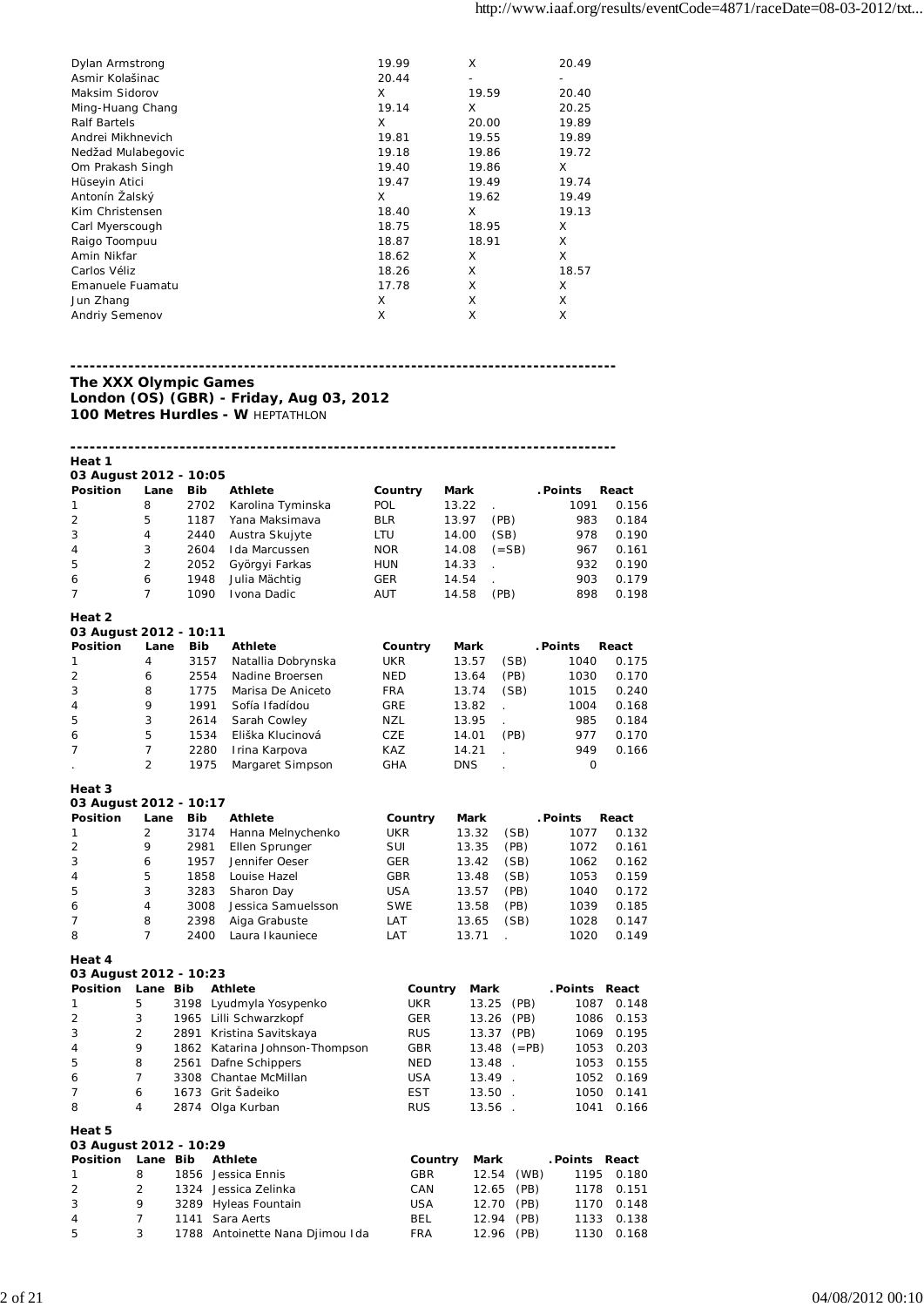| - 6 | 4 | 1321 Brianne Theisen    | CAN        | 13.30 | 1080 0.155 |
|-----|---|-------------------------|------------|-------|------------|
|     | 5 | 2587 Uhunoma Osazuwa    | NGR        | 13.46 | 1056 0.175 |
| - 8 |   | 6 2849 Tatyana Chernova | <b>RUS</b> | 13.48 | 1053 0.177 |

### **------------------------------------------------------------------------------------- The XXX Olympic Games**

**London (OS) (GBR) - Friday, Aug 03, 2012**

**Triple Jump - W** QUALIFICATION<br>Qual. rule: qualification standard 14.40m or at least best 12 qualified.

| <b>Group A</b>          |              |                                     |                          |                    |                   |      |
|-------------------------|--------------|-------------------------------------|--------------------------|--------------------|-------------------|------|
| 03 August 2012 - 10:25  |              |                                     |                          |                    |                   |      |
| <b>Position</b>         | Bib          | Athlete                             | Country                  | Mark               | Wind              |      |
| 1                       | 2210         | Kimberly Williams                   | JAM                      | 14.53 Q            | (0.0)             | (PB) |
| 2                       | 1847         | Yamilé Aldama                       | GBR                      | 14.45 Q            | (1.8)             |      |
| 3                       | 3186         | Olha Saladuha                       | <b>UKR</b>               | 14.35 q            | $(-0.2)$          |      |
| 4<br>5                  | 2876<br>2996 | Tatyana Lebedeva<br>Dana Veldáková  | <b>RUS</b><br><b>SVK</b> | 14.30 q            | $(-1.5)$          |      |
|                         | 2900         | Victoria Valyukevich                | <b>RUS</b>               | 14.22 q<br>14.19 q | (0.8)<br>$(-0.4)$ |      |
| 6<br>7                  | 2937         | Marija Šestak                       | <b>SLO</b>               | 14.16 q            | (0.0)             |      |
| 8                       | 3156         | Hanna Demydova                      | <b>UKR</b>               | 13.97              | $(-0.9)$          |      |
| 9                       | 1502         | Josleidy Ribalta                    | <b>CUB</b>               | 13.88              | $(-1.0)$          |      |
| 10                      | 1996         | Níki Panétta                        | GRE                      | 13.66              | (0.5)             |      |
| 11                      | 3317         | Amanda Smock                        | USA                      | 13.61              | $(-1.2)$          |      |
| 12                      | 3336         | Aleksandra Kotlyarova               | UZB                      | 13.55              | $(-0.2)$          |      |
| 13                      | 1380         | Yanmei Li                           | <b>CHN</b>               | 13.43              | $(-1.2)$          |      |
| 14                      | 2283         | Irina Litvinenko Ektova             | KAZ                      | 13.39              | (0.5)             |      |
| 15                      | 1266         | Andriana Bânova                     | <b>BUL</b>               | 13.33              | $(-1.9)$          |      |
|                         | 1179         | Kseniya Dziatsuk                    | <b>BLR</b>               | ΝM                 |                   |      |
|                         | 2763         | Cristina Bujin                      | ROU                      | ΝM                 |                   |      |
|                         |              |                                     |                          |                    |                   |      |
| <b>Athlete</b>          |              |                                     | 1st                      | 2nd                | 3rd               |      |
| Kimberly Williams       |              |                                     | 14.53<br>(0.0)           |                    |                   |      |
|                         |              |                                     | 14.45                    |                    |                   |      |
| Yamilé Aldama           |              |                                     | (1.8)                    |                    |                   |      |
|                         |              |                                     | 14.26                    | 14.35              |                   |      |
| Olha Saladuha           |              |                                     | $(-0.6)$                 | $(-0.2)$           | X                 |      |
| Tatyana Lebedeva        |              |                                     | 14.17                    | 14.30              |                   |      |
|                         |              |                                     | $(-0.6)$                 | $(-1.5)$           |                   |      |
| Dana Veldáková          |              |                                     | X                        | 14.22              | 13.84             |      |
|                         |              |                                     |                          | (0.8)              | $(-0.9)$          |      |
| Victoria Valyukevich    |              |                                     | 14.09<br>$(-0.9)$        | 14.19<br>$(-0.4)$  | 13.86<br>(0.1)    |      |
|                         |              |                                     |                          | 14.16              | 14.12             |      |
| Marija Šestak           |              |                                     | X                        | (0.0)              | (0.3)             |      |
|                         |              |                                     | 13.97                    | 13.60              |                   |      |
| Hanna Demydova          |              |                                     | $(-0.9)$                 | $(-1.2)$           | X                 |      |
| Josleidy Ribalta        |              |                                     | 13.71                    | 13.12              | 13.88             |      |
|                         |              |                                     | $(-1.7)$                 | $(-2.4)$           | $(-1.0)$          |      |
| Níki Panétta            |              |                                     | X                        | 13.66              | 13.63             |      |
|                         |              |                                     |                          | (0.5)<br>13.43     | $(-1.6)$<br>13.61 |      |
| Amanda Smock            |              |                                     | X                        | (0.7)              | $(-1.2)$          |      |
|                         |              |                                     | 13.33                    |                    | 13.55             |      |
| Aleksandra Kotlyarova   |              |                                     | $(-0.9)$                 | X                  | $(-0.2)$          |      |
| Yanmei Li               |              |                                     | 13.43                    | 12.78              | 13.15             |      |
|                         |              |                                     | $(-1.2)$                 | $(-2.0)$           | (0.0)             |      |
| Trina Litvinenko Ektova |              |                                     | 13.39                    | X                  | X.                |      |
|                         |              |                                     | (0.5)                    |                    |                   |      |
| Andriana Bânova         |              |                                     | х                        | 12.88<br>(0.1)     | 13.33             |      |
| Kseniya Dziatsuk        |              |                                     | X                        | X                  | $(-1.9)$<br>X     |      |
| Cristina Bujin          |              |                                     | X                        | X                  | X                 |      |
|                         |              |                                     |                          |                    |                   |      |
| Group B                 |              |                                     |                          |                    |                   |      |
| 03 August 2012 - 10:25  |              |                                     |                          |                    |                   |      |
| Position                | Bib          | Athlete                             | Country                  | Mark               | Wind              |      |
| 1                       | 2287         | Olga Rypakova                       | KAZ                      | 14.79 Q            | (0.5)             |      |
| 2                       | 1432         | Caterine Ibargüen                   | COL                      | 14.42 Q            | (2.0)             |      |
| 3                       | 3167         | Hanna Knyazyeva                     | <b>UKR</b>               | 14.33 q            | $(-1.4)$          |      |
| 4                       | 2205         | Trecia Smith                        | JAM                      | 14.31 g            | (0.0)             | (SB) |
| 5                       | 1504         | Yargeris Savigne                    | CUB                      | 14.28 q            | $(-0.1)$          |      |
| 6<br>7                  | 2728<br>3054 | Patrícia Mamona<br>Ayanna Alexander | <b>POR</b><br>TRI        | 14.11              | (0.2)             |      |
| 8                       | 1485         | Dailenys Alcántara                  | CUB                      | 14.09<br>13.97     | $(-0.2)$<br>(1.6) |      |
| 9                       | 2880         | Veronika Mosina                     | RUS                      | 13.96              | (0.2)             |      |
| 10                      | 2157         | Simona La Mantia                    | ITA                      | 13.92              | (0.6)             |      |
| 11                      | 1234         | Keila Costa                         | BRA                      | 13.84              | $(-0.5)$          |      |
| 12                      | 1144         | Svetlana Bolshakova                 | BEL                      | 13.84              | (1.1)             |      |
| 13                      | 2072         | Mayookha Johny                      | <b>IND</b>               | 13.77              | $(-1.6)$          |      |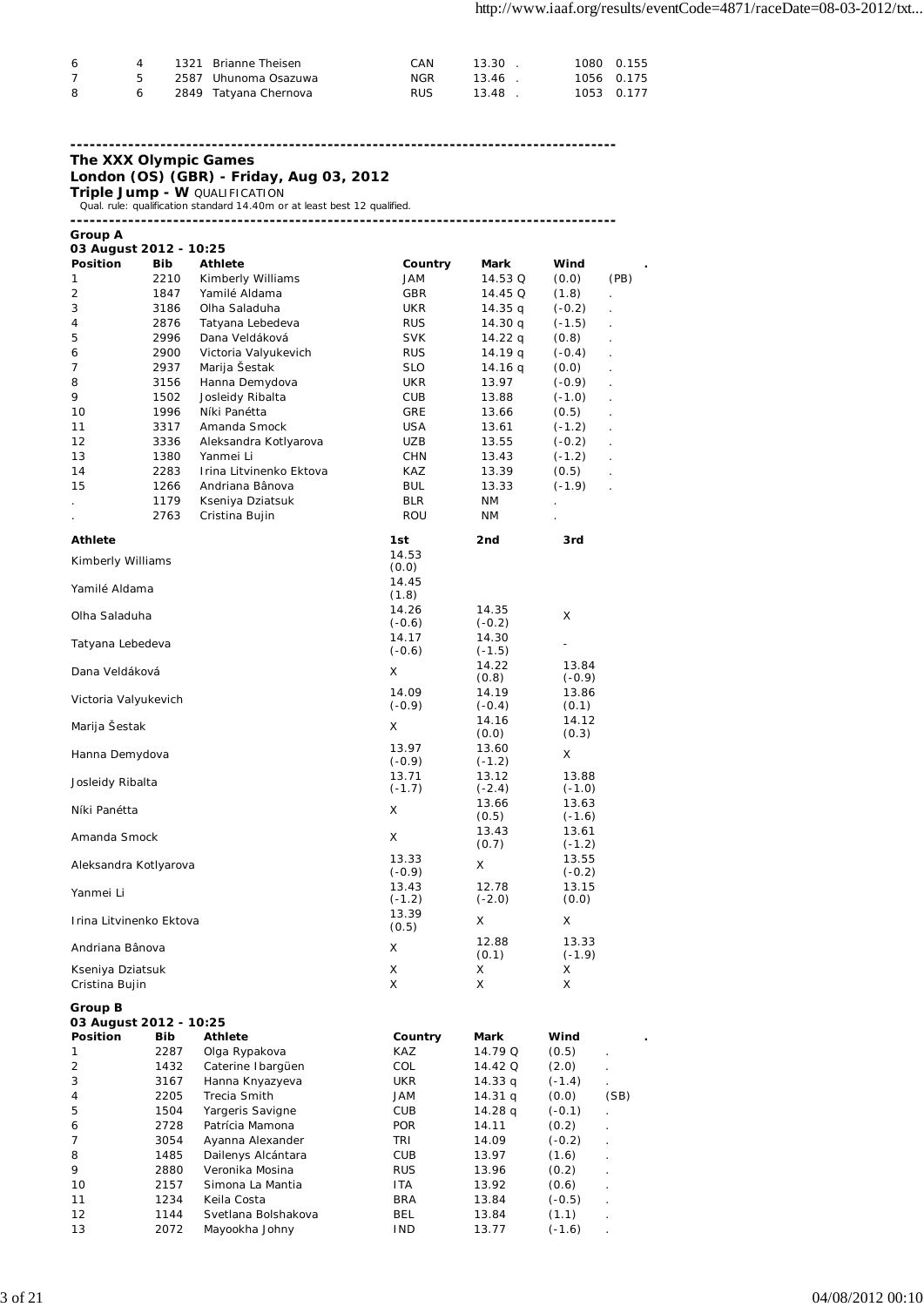| 14<br>15<br>16<br>17<br>18 | 1393<br>2960<br>1658<br>3334<br>1998 | Limei Xie<br>Biljana Topic<br>Patricia Sarrapio<br>Anastasiya Juravleva<br>Athanasía Pérra | <b>CHN</b><br><b>SRB</b><br><b>ESP</b><br><b>UZB</b><br>GRE | 13.69<br>13.66<br>13.64<br>13.54<br>11.93 | $(-3.2)$<br>(0.0)<br>(1.1)<br>(0.0)<br>(0.7) |
|----------------------------|--------------------------------------|--------------------------------------------------------------------------------------------|-------------------------------------------------------------|-------------------------------------------|----------------------------------------------|
| <b>Athlete</b>             |                                      |                                                                                            | 1st                                                         | 2nd                                       | 3rd                                          |
| Olga Rypakova              |                                      |                                                                                            | X                                                           | 13.99<br>$(-1.4)$                         | 14.79<br>(0.5)                               |
| Caterine Ibargüen          |                                      |                                                                                            | 14.24<br>$(-0.5)$                                           | 14.42<br>(2.0)                            |                                              |
| Hanna Knyazyeva            |                                      |                                                                                            | 14.33<br>$(-1.4)$                                           | X                                         | X                                            |
| Trecia Smith               |                                      |                                                                                            | Χ                                                           | 14.31<br>(0.0)                            | X                                            |
| Yargeris Savigne           |                                      |                                                                                            | 14.22<br>$(-0.6)$<br>14.11                                  | 14.28<br>$(-0.1)$<br>13.97                | 14.02<br>$(-2.2)$<br>13.96                   |
| Patrícia Mamona            |                                      |                                                                                            | (0.2)                                                       | $(-0.4)$                                  | $(-1.7)$                                     |
| Ayanna Alexander           |                                      |                                                                                            | 13.98<br>$(-1.2)$                                           | 13.92<br>$(-2.5)$                         | 14.09<br>$(-0.2)$                            |
| Dailenys Alcántara         |                                      |                                                                                            | 13.97<br>(1.6)                                              | X                                         | X                                            |
| Veronika Mosina            |                                      |                                                                                            | 13.72<br>$(-2.0)$                                           | 13.59<br>$(-1.5)$                         | 13.96<br>(0.2)                               |
| Simona La Mantia           |                                      |                                                                                            | 13.77<br>(0.1)                                              | 13.92<br>(0.6)                            | 13.73<br>(0.6)                               |
| Keila Costa                |                                      |                                                                                            | X                                                           | 13.69<br>(0.1)                            | 13.84<br>$(-0.5)$                            |
| Svetlana Bolshakova        |                                      |                                                                                            | 13.84<br>(1.1)                                              | 13.42<br>$(-0.9)$                         | 13.45<br>$(-0.8)$                            |
| Mayookha Johny             |                                      |                                                                                            | 13.77<br>$(-1.6)$                                           | 13.68<br>(0.3)                            | 13.62<br>$(-0.5)$                            |
| Limei Xie                  |                                      |                                                                                            | 13.63<br>(0.3)                                              | X                                         | 13.69<br>$(-3.2)$                            |
| Biljana Topic              |                                      |                                                                                            | X                                                           | X                                         | 13.66<br>(0.0)                               |
| Patricia Sarrapio          |                                      |                                                                                            | X                                                           | 13.64<br>(1.1)                            | X                                            |
| Anastasiya Juravleva       |                                      |                                                                                            | 13.54<br>(0.0)                                              | X                                         | X                                            |
| Athanasía Pérra            |                                      |                                                                                            | X                                                           | X                                         | 11.93<br>(0.7)                               |

### **------------------------------------------------------------------------------------- The XXX Olympic Games London (OS) (GBR) - Friday, Aug 03, 2012**

**100 Metres - W** PRELIMINARY ROUND<br>Qual. rule: first 2 of each heat (Q) plus the 2 fastest times (q) qualified.

**-------------------------------------------------------------------------------------**

| Heat 1                 |                |            |                  |            |           |      |         |  |
|------------------------|----------------|------------|------------------|------------|-----------|------|---------|--|
| 03 August 2012 - 10:40 |                |            |                  |            |           |      |         |  |
| <b>Position</b>        | Lane           | <b>Bib</b> | <b>Athlete</b>   | Country    | Mark      |      | . React |  |
| 1                      | 3              | 1445       | Feta Ahamada     | <b>COM</b> | 11.81 Q   |      | 0.183   |  |
| $\overline{2}$         | 9              | 2116       | Dana Abdul Razak | <b>IRQ</b> | 11.91 Q   |      | 0.214   |  |
| 3                      | 8              | 3029       | Bamab Napo       | <b>TOG</b> | $12.24$ q | (PB) | 0.176   |  |
| $\overline{4}$         |                | 3366       | Chauzje Choosha  | ZAM        | 12.29     | (PB) | 0.184   |  |
| -5                     | 4              | 2494       | Afa Ismail       | <b>MDV</b> | 12.52     | (PB) | 0.223   |  |
| 6                      | 5              | 2217       | Rima Taha        | <b>JOR</b> | 12.66     | (PB) | 0.150   |  |
| 7                      | $\overline{2}$ | 2021       | Aissata Touré    | GUI        | 13.25     |      | 0.198   |  |
| 8                      | 6              | 2349       | Kaingaue David   | KIR        | 13.61     | (PB) | 0.169   |  |

**Heat 2**

| mear z                 |                |            |                         |            |                    |      |         |  |  |  |
|------------------------|----------------|------------|-------------------------|------------|--------------------|------|---------|--|--|--|
| 03 August 2012 - 10:47 |                |            |                         |            |                    |      |         |  |  |  |
| <b>Position</b>        | Lane           | <b>Bib</b> | <b>Athlete</b>          | Country    | Mark               |      | . React |  |  |  |
|                        | 8              | 1406       | Delphine Atangana       | <b>CMR</b> | 11.71 Q            |      | 0.168   |  |  |  |
| 2                      | 9              | 1156       | Kaina Martinez          | BIZ.       | 11.81 Q            |      | 0.157   |  |  |  |
| 3                      | 5              | 2524       | Diane Borg              | <b>MLT</b> | 12.00 <sub>q</sub> |      | 0.164   |  |  |  |
| 4                      | 6              | 2620       | Shinoona Salah Al-Habsi | <b>OMA</b> | 12.45              |      | 0.233   |  |  |  |
| 5                      | 7              | 1013       | Cristina Llovera        | <b>AND</b> | 12.78              |      | 0.178   |  |  |  |
| 6                      | 2              | 2593       | Nafissa Souleymane      | NIG.       | 12.81              |      | 0.210   |  |  |  |
|                        | 3              | 3106       | Asenate Manoa           | TUV        | 13.48              | (NR) | 0.178   |  |  |  |
| 8                      | 4              | 3363       | Fatima Sulaiman Dahman  | YEM        | 13.95              |      | 0.185   |  |  |  |
| Heat 3                 |                |            |                         |            |                    |      |         |  |  |  |
| 03 August 2012 - 10:54 |                |            |                         |            |                    |      |         |  |  |  |
| <b>Position</b>        | Lane           | <b>Bib</b> | <b>Athlete</b>          | Country    | Mark               |      | . React |  |  |  |
|                        | 5              | 1330       | Lorène Bazolo           | CGO        | 11.87 Q            |      | 0.177   |  |  |  |
| $\overline{2}$         | $\overline{2}$ | 2036       | Yee Pui Fong            | <b>HKG</b> | 12.02 Q            |      | 0.156   |  |  |  |
| 3                      | 7              | 1410       | Patricia Taea           | <b>COK</b> | 12.47              | (SB) | 0.152   |  |  |  |
| 4                      | 8              | 3025       | Maysa Rejepova          | TKM        | 12.80              | (PB) | 0.196   |  |  |  |
| 5                      | 9              | 2944       | Pauline Kwalea          | SOL        | 12.90              | (PB) | 0.201   |  |  |  |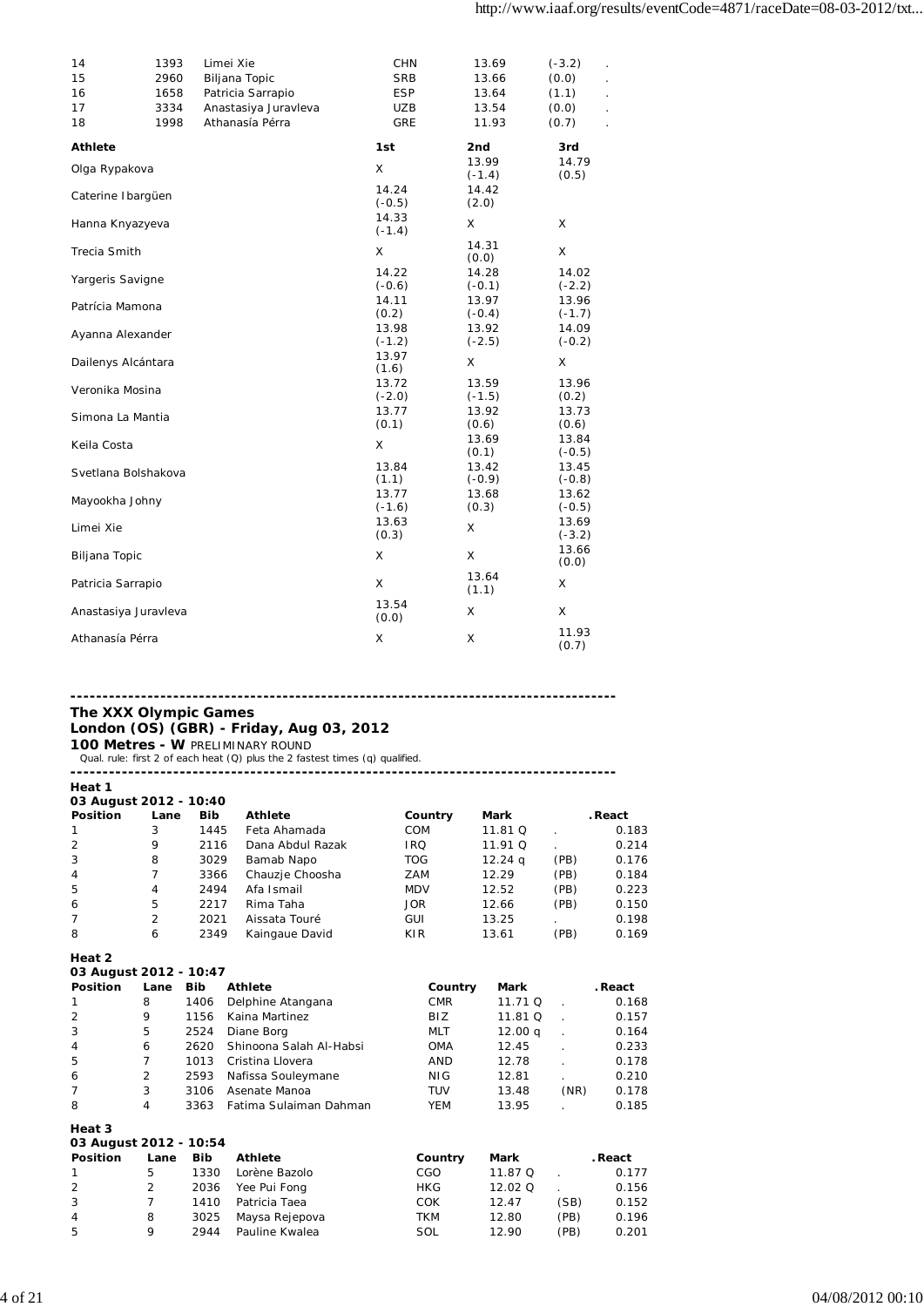| 6                      | 6            | 2384       | Laenly Phoutthavong   | LAO        | 13.15      |      | 0.251   |
|------------------------|--------------|------------|-----------------------|------------|------------|------|---------|
| $\overline{7}$         | 4            | 2640       | Rubie Joy Gabriel     | <b>PLW</b> | 13.34      | (PB) | 0.211   |
| $\mathbf{r}$           | 3            | 2757       | Noor Hussain Al-Malki | <b>OAT</b> | <b>DNF</b> |      | 0.172   |
| Heat 4                 |              |            |                       |            |            |      |         |
| 03 August 2012 - 11:01 |              |            |                       |            |            |      |         |
| <b>Position</b>        | Lane         | <b>Bib</b> | <b>Athlete</b>        | Country    | Mark       |      | . React |
|                        | 6            | 2642       | Toea Wisil            | <b>PNG</b> | 11.60 Q    |      | 0.370   |
| $\overline{2}$         | 2            | 1798       | Saruba Colley         | GAM        | $12.21$ O  |      | 0.180   |
| $\sim$                 | $\mathbf{A}$ |            | $2042 - M + 1$        | CMB        | 10.11      |      | 0.15    |

| 3              |   | 2942 | Martina Pretelli  | <b>SMR</b> | 12.41 |      | 0.156 |
|----------------|---|------|-------------------|------------|-------|------|-------|
| $\overline{4}$ |   | 1447 | Lidiane Lopes     | CPV        | 12.72 |      | 0.220 |
| 5              | 5 | 2410 | Hala Gezah        | LBA        | 13.24 |      | 0.211 |
| 6              | 4 | 2565 | Pramila Rijal     | <b>NEP</b> | 13.33 |      | 0.267 |
|                | 3 | 3343 | Janice Alatoa     | VAN        | 13.60 |      | 0.335 |
| 8              | 9 | 1794 | Mihter Wendolin   | <b>FSM</b> | 13.67 |      | 0.275 |
| 9              | 8 | 1002 | Tahmina Kohistani | AFG        | 14.42 | (PB) | 0.211 |
|                |   |      |                   |            |       |      |       |

### **The XXX Olympic Games**

### **London (OS) (GBR) - Friday, Aug 03, 2012 400 Metres Hurdles - M HEATS**

Qual. rule: first 3 of each heat (Q) plus the 6 fastest times (q) qualified.

**-------------------------------------------------------------------------------------**

| Heat 1                           |                |            |                      |            |            |      |         |
|----------------------------------|----------------|------------|----------------------|------------|------------|------|---------|
| 03 August 2012 - 11:15           |                |            |                      |            |            |      |         |
| <b>Position</b>                  | Lane           | <b>Bib</b> | <b>Athlete</b>       | Country    | Mark       |      | . React |
| 1                                | 6              | 1483       | Amaurys R. Valle     | <b>CUB</b> | 49.19 Q    | (PB) | 0.176   |
| $\overline{2}$                   | 3              | 1039       | <b>Brendan Cole</b>  | <b>AUS</b> | 49.24 Q    | (PB) | 0.200   |
| 3                                | 5              | 2571       | Amaechi Morton       | <b>NGR</b> | 49.34 Q    |      | 0.295   |
| 4                                | 4              | 1155       | Kenneth Medwood      | BIZ        | 49.78 g    |      | 0.190   |
| 5                                | 7              | 2172       | Roxroy Cato          | <b>JAM</b> | 50.22      |      | 0.158   |
| 6                                | 8              | 3032       | Chieh Chen           | <b>TPE</b> | 50.27      |      | 0.187   |
| 7                                | 9              | 1353       | Zhilong Li           | <b>CHN</b> | 50.36      |      | 0.146   |
|                                  | 2              | 2225       | Takayuki Kishimoto   | <b>JPN</b> | DQ.        |      | 0.144   |
| Heat 2                           |                |            |                      |            |            |      |         |
| 03 August 2012 - 11:22           |                |            |                      |            |            |      |         |
| <b>Position</b>                  | Lane           | <b>Bib</b> | Athlete              | Country    | Mark       |      | . React |
| 1                                | 3              | 3258       | Michael Tinsley      | <b>USA</b> | 49.13 Q    |      | 0.185   |
| 2                                | 4              | 2176       | Leford Green         | <b>JAM</b> | 49.30 Q    |      | 0.194   |
| 3                                | 6              | 2528       | Kurt Couto           | <b>MOZ</b> | 49.31 Q    |      | 0.170   |
| 4                                | 8              | 2741       | Eric Alejandro       | <b>PUR</b> | 49.39q     |      | 0.204   |
| 5                                | 9              | 1666       | Rasmus Mägi          | <b>EST</b> | 50.05      |      | 0.128   |
| 6                                | 7              | 1559       | <b>Winder Cuevas</b> | <b>DOM</b> | 50.15      | (SB) | 0.184   |
| ¥,                               | 5              | 2231       | Akihiko Nakamura     | <b>JPN</b> | DQ.        |      | 0.153   |
|                                  | $\overline{2}$ | 2970       | Kariem Hussein       | SUI        | <b>DNS</b> |      |         |
| Heat 3<br>03 August 2012 - 11:29 |                |            |                      |            |            |      |         |

| Position       | Lane Bib |      | <b>Athlete</b>                      | Country    | Mark               |      | . React |
|----------------|----------|------|-------------------------------------|------------|--------------------|------|---------|
|                |          | 1812 | David Greene                        | GBR        | 48.98 Q            |      | 0.167   |
| 2              | 8        | 2947 | Emir Bekric                         | <b>SRB</b> | 49.21 Q            | (NR) | 0.196   |
| 3              | 9        |      | 2128 José Reynaldo Bencosme de Leon | <b>ITA</b> | 49.35 Q            |      | 0.220   |
| $\overline{4}$ | 6        | 2932 | <b>Brent LaRue</b>                  | <b>SLO</b> | 49.38 <sub>a</sub> | (PB) | 0.182   |
| 5              |          |      | 2746 Jamele Mason                   | <b>PUR</b> | 49.89              |      | 0.173   |
| 6              | 2        |      | 1345 Wen Cheng                      | <b>CHN</b> | 50.38              |      | 0.176   |
| $\overline{7}$ | 5        |      | 2309 Vincent Kiplangat Kosgei       | KEN        | 50.80              |      | 0.175   |
| 8              | 4        |      | 2782 Cornel Fredericks              | <b>RSA</b> | 52.29              |      | 0.162   |
|                | 3        | 3028 | Lankantien Lamboni                  | <b>TOG</b> | DO                 |      | 0.334   |

**Heat 4**

**03 August 2012 - 11:36**

| <b>Position</b>                  | Lane           | <b>Bib</b> | <b>Athlete</b>     | Country    | <b>Mark</b> |      | . React |
|----------------------------------|----------------|------------|--------------------|------------|-------------|------|---------|
|                                  | 4              | 2743       | Javier Culson      | <b>PUR</b> | 48.33 Q     |      | 0.212   |
| $\overline{2}$                   | $\overline{2}$ | 3212       | Kerron Clement     | <b>USA</b> | 48.48 Q     | (SB) | 0.175   |
| 3                                |                | 1465       | Omar Cisneros      | <b>CUB</b> | 48.63 Q     | (SB) | 0.206   |
| 4                                | 3              | 1065       | Tristan Thomas     | <b>AUS</b> | 49.13q      | (SB) | 0.152   |
| 5                                | 6              | 1843       | Rhys Williams      | <b>GBR</b> | 49.17 g     | (SB) | 0.217   |
| 6                                | 5              | 1135       | Michaël Bultheel   | <b>BEL</b> | 49.18 g     | (PB) | 0.147   |
| 7                                | 9              | 2826       | Viacheslav Sakaev  | <b>RUS</b> | 50.36       |      | 0.181   |
| 8                                | 8              | 2714       | Jorge Paula        | <b>POR</b> | 51.40       |      | 0.160   |
| 9                                |                | 1444       | Maoulida Daroueche | <b>COM</b> | 53.49       |      | 0.213   |
| Heat 5<br>03 August 2012 - 11:43 |                |            |                    |            |             |      |         |
| Position                         | ane            | <b>Rih</b> | <b>Athlete</b>     | Country    | Mark        |      | React   |

| <b>Position</b> | Lane | Bib  | Athlete              | Country | Mark    | . React |
|-----------------|------|------|----------------------|---------|---------|---------|
| -1              | 3    | 3255 | Angelo Taylor        | USA     | 49.29 O | 0.187   |
| 2               |      | 3043 | Jehue Gordon         | TRI     | 49.37 O | 0.161   |
| 3               |      | 3140 | Stanislav Melnykov   | UKR     | 50.13 Q | 0.196   |
| 4               | 5    | 1921 | Silvio Schirrmeister | GER     | 50.21   | 0.226   |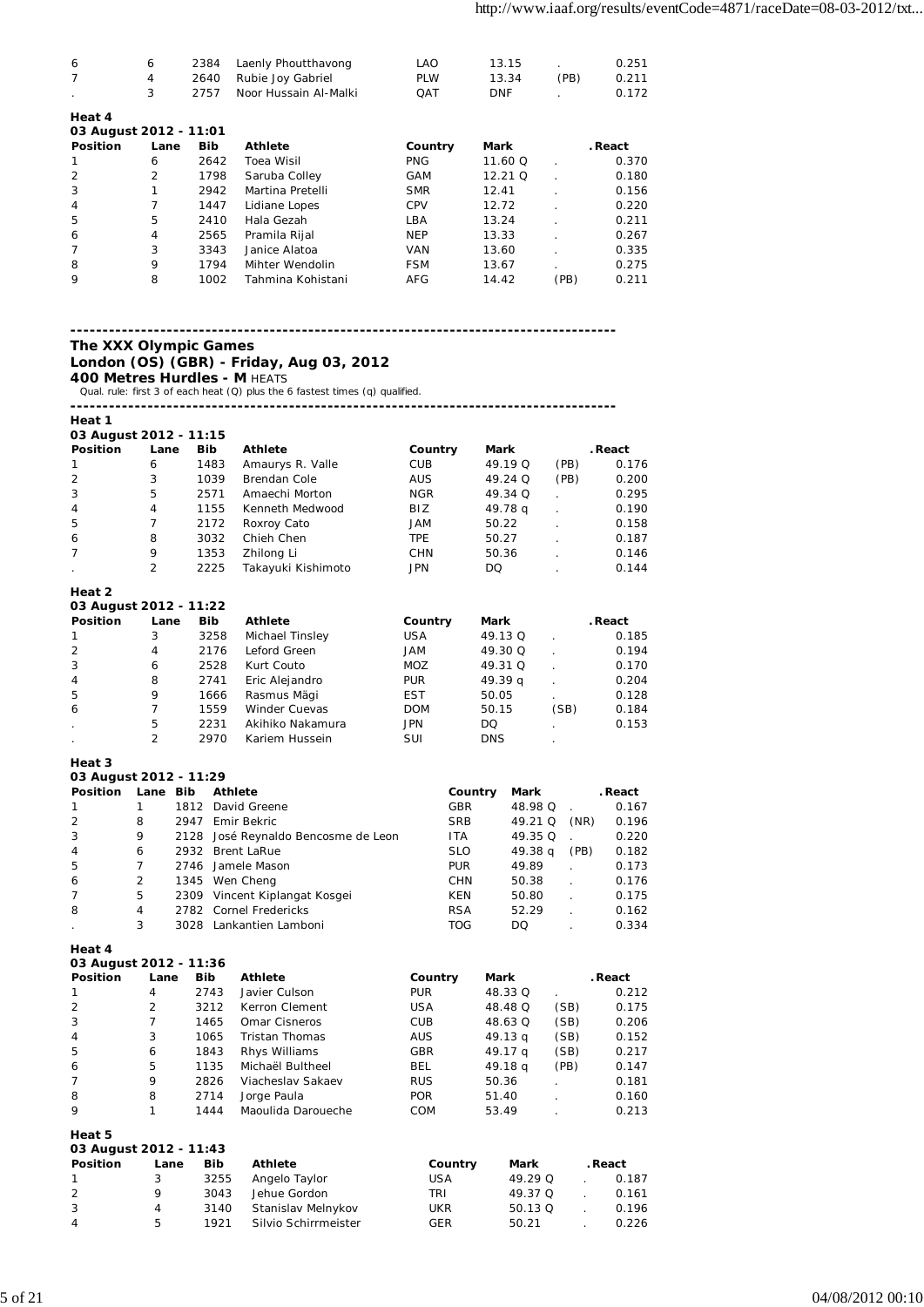| -5             | 8 | 1981 | Periklís lakovákis | <b>GRE</b> | 50.27 | 0.248 |
|----------------|---|------|--------------------|------------|-------|-------|
| 6              | 6 | 2791 | L.J. van Zyl       | <b>RSA</b> | 50.31 | 0.173 |
| $\overline{7}$ |   | 1522 | Josef Prorok       | <b>CZE</b> | 50.33 | 0.184 |
| 8              | 2 | 2270 | Viktor Leptikov    | <b>KAZ</b> | 51.67 | 0.249 |
| Heat 6         |   |      |                    |            |       |       |

| 03 August 2012 - 11:50 |                |            |                     |            |         |         |
|------------------------|----------------|------------|---------------------|------------|---------|---------|
| Position               | Lane           | <b>Bib</b> | <b>Athlete</b>      | Country    | Mark    | . React |
|                        |                | 1563       | Felix Sánchez       | <b>DOM</b> | 49.24 Q | 0.177   |
|                        | 8              | 1811       | Jack Green          | <b>GBR</b> | 49.49 Q | 0.209   |
| 3                      | 9              | 2910       | Mamadou Kasse Hanne | <b>SEN</b> | 49.63 Q | 0.262   |
| $\overline{4}$         | 6              | 2239       | Tetsuya Tateno      | <b>JPN</b> | 49.95   | 0.168   |
| 5                      | 5              | 2186       | Josef Robertson     | JAM        | 49.98   | 0.176   |
| 6                      | 3              | 2312       | Boniface Mucheru    | KEN        | 50.33   | 0.165   |
|                        | $\overline{2}$ | 3329       | Artem Dyatlov       | <b>UZB</b> | 51.55   | 0.185   |
| 8                      | 4              | 3201       | Andrés Silva        | URU        | 53.38   | 0.195   |

**Group A**

**London (OS) (GBR) - Friday, Aug 03, 2012 High Jump - W HEPTATHLON** 

**-------------------------------------------------------------------------------------**

| 03 August 2012 - 11:15 |            |                            |            |      |         |          |
|------------------------|------------|----------------------------|------------|------|---------|----------|
| <b>Position</b>        | <b>Bib</b> | <b>Athlete</b>             | Country    | Mark |         | . Points |
| 1                      | 2440       | Austra Skujyte             | LTU        | 1.92 | (PB)    | 1132     |
| 2                      | 1862       | Katarina Johnson-Thompson  | GBR        | 1.89 | (PB)    | 1093     |
| 3                      | 1187       | Yana Maksimava             | <b>BLR</b> | 1.89 |         | 1093     |
| 4                      | 3289       | Hyleas Fountain            | <b>USA</b> | 1.86 |         | 1054     |
| 5                      | 1856       | Jessica Ennis              | <b>GBR</b> | 1.86 |         | 1054     |
| 5                      | 2554       | Nadine Broersen            | <b>NED</b> | 1.86 | (SB)    | 1054     |
| $\overline{7}$         | 1965       | Lilli Schwarzkopf          | <b>GER</b> | 1.83 | $(=PB)$ | 1016     |
| $\overline{7}$         | 2891       | Kristina Savitskaya        | <b>RUS</b> | 1.83 |         | 1016     |
| 9                      | 2400       | Laura I kauniece           | LAT        | 1.83 |         | 1016     |
| 10                     | 3157       | Natallia Dobrynska         | <b>UKR</b> | 1.83 |         | 1016     |
| 11                     | 1321       | <b>Brianne Theisen</b>     | CAN        | 1.83 |         | 1016     |
| 12                     | 1534       | Eliška Klucinová           | <b>CZE</b> | 1.80 |         | 978      |
| 12                     | 1957       | Jennifer Oeser             | <b>GER</b> | 1.80 |         | 978      |
| 12                     | 3174       | Hanna Melnychenko          | <b>UKR</b> | 1.80 |         | 978      |
| 15                     | 2849       | Tatyana Chernova           | <b>RUS</b> | 1.80 |         | 978      |
| 16                     | 2614       | Sarah Cowley               | NZL        | 1.80 |         | 978      |
| 17                     | 1788       | Antoinette Nana Djimou Ida | <b>FRA</b> | 1.80 |         | 978      |
| 18                     | 2874       | Olga Kurban                | <b>RUS</b> | 1.80 |         | 978      |
| 19                     | 3283       | Sharon Day                 | <b>USA</b> | 1.77 |         | 941      |
| 20                     | 2587       | Uhunoma Osazuwa            | <b>NGR</b> | 1.77 |         | 941      |

### **Athlete 1.56 1.56 1.59 1.59 1.62 1.62 1.65 1.65 1.68 1.68 1.71 1.71 1.74 1.74 1.77 1.77 1.80 1.80 1.83 1.83 1.86 1.86 1.89 1.92 1.95**

| Austra<br>Skujyte                |  |  | O              | O       | O       | O        | XO         |            | XXO XXO O  |            | XXX |
|----------------------------------|--|--|----------------|---------|---------|----------|------------|------------|------------|------------|-----|
| Katarina<br>Johnson-<br>Thompson |  |  | $\circ$        | $\circ$ | O       | XO       | O          | XO         | XO         | <b>XXX</b> |     |
| Yana<br>Maksimava                |  |  |                | $\circ$ | $\circ$ | $\circ$  | O          | XO         |            | XXO XXX    |     |
| Hyleas<br>Fountain               |  |  |                | $\circ$ | $\circ$ | $\circ$  | $\circ$    | O          | <b>XXX</b> |            |     |
| Jessica<br>Ennis                 |  |  |                | $\circ$ | $\circ$ | XO       | $\circ$    |            | XXO XXX    |            |     |
| Nadine<br>Broersen               |  |  | $\overline{a}$ | $\circ$ | $\circ$ | XO       | $\circ$    |            | XXO XXX    |            |     |
| Lilli<br>Schwarzkopf             |  |  | XO             | O       | O       | XO       | O          | <b>XXX</b> |            |            |     |
| Kristina<br>Savitskaya           |  |  | O              | XO      | XO      | $\circ$  | $\circ$    | <b>XXX</b> |            |            |     |
| Laura<br>Ikauniece               |  |  | -              | $\circ$ | XO      | $\circ$  | XO         | <b>XXX</b> |            |            |     |
| Natallia<br>Dobrynska            |  |  | $\circ$        | XO      | $\circ$ | XO       | XO         | <b>XXX</b> |            |            |     |
| <b>Brianne</b><br>Theisen        |  |  | $\circ$        | O       | O       | XO       |            | XXO XXX    |            |            |     |
| Eliška<br>Klucinová              |  |  | $\circ$        | $\circ$ | $\circ$ | $\Omega$ | <b>XXX</b> |            |            |            |     |
| Jennifer<br>Oeser                |  |  |                | $\circ$ | $\circ$ | $\circ$  | <b>XXX</b> |            |            |            |     |
| Hanna<br>Melnychenko             |  |  | $\circ$        | O       | O       | $\circ$  | <b>XXX</b> |            |            |            |     |
| Tatyana<br>Chernova              |  |  | $\overline{a}$ | O       | O       | XO       | <b>XXX</b> |            |            |            |     |
| Sarah<br>Cowley                  |  |  |                | $\circ$ | $\circ$ |          | XXO XXX    |            |            |            |     |

**The XXX Olympic Games**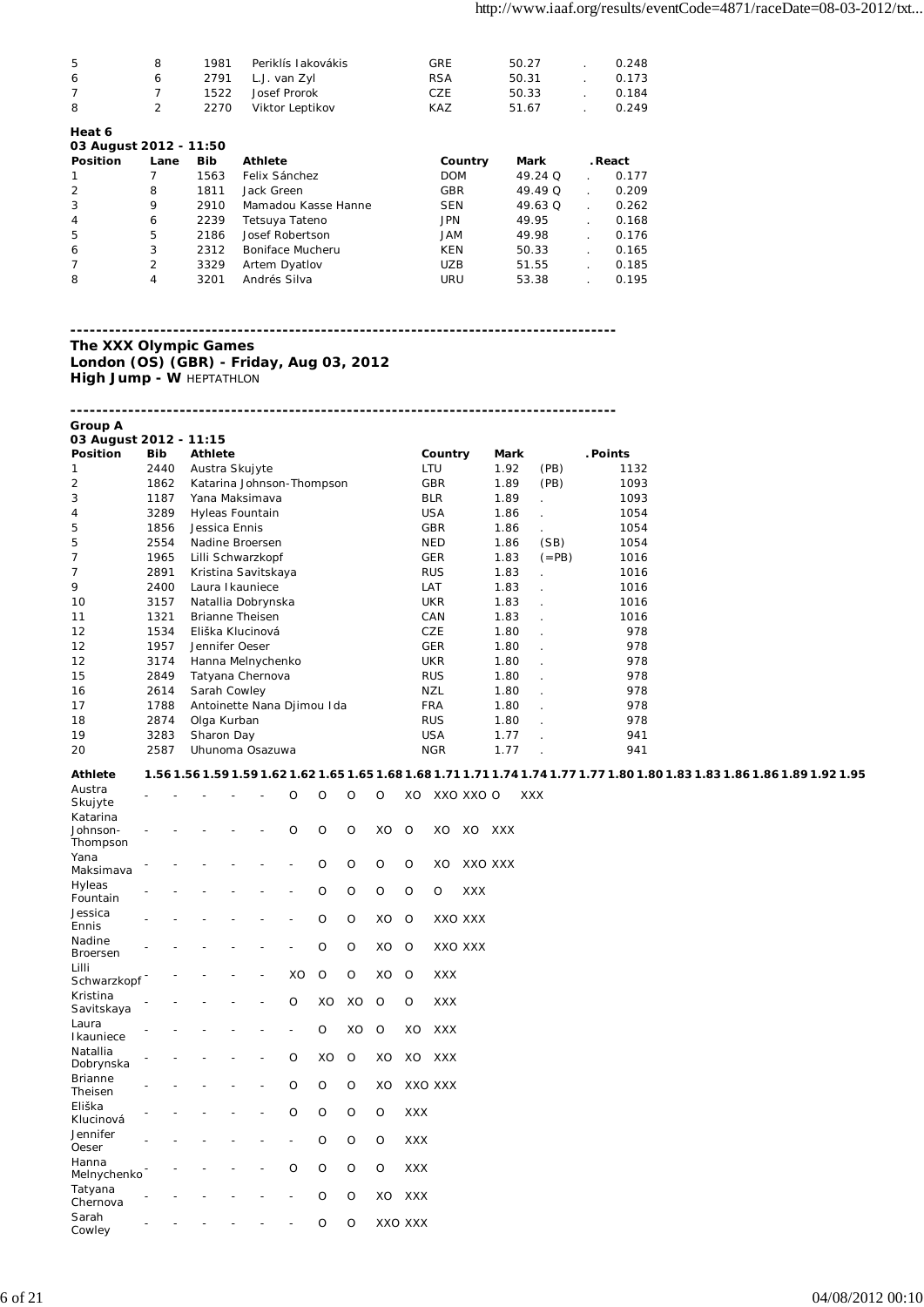| Antoinette<br>Nana<br>Djimou Ida |   |                   |                   |                          | $\Omega$                 | $\Omega$    |         | XO XXO XXX  |  |
|----------------------------------|---|-------------------|-------------------|--------------------------|--------------------------|-------------|---------|-------------|--|
| Olga Kurban -                    |   |                   |                   | $\sim 100$               | $\Omega$                 | $\Omega$    |         | XXO XXO XXX |  |
| Sharon Day -                     |   | $\qquad \qquad -$ | $\qquad \qquad -$ | <b>Contract Contract</b> | $\overline{\phantom{a}}$ | XO.         | XXO XXX |             |  |
| Uhunoma<br>Osazuwa               | - |                   | $\sim$ 10 $\pm$   | $\Omega$                 | $\Omega$                 | XXO XXO XXX |         |             |  |

### **Group B**

### **03 August 2012 - 11:15 Position Bib Athlete Country Mark . Points**

| 3198 | Lyudmyla Yosypenko | <b>UKR</b> | 1.83       | (SB)    | 1016 |
|------|--------------------|------------|------------|---------|------|
| 1090 | Ivona Dadic        | AUT        | 1.80       |         | 978  |
| 2052 | Györgyi Farkas     | <b>HUN</b> | 1.80       |         | 978  |
| 2561 | Dafne Schippers    | <b>NED</b> | 1.80       | (PB)    | 978  |
| 2398 | Aiga Grabuste      | LAT        | 1.77       | (SB)    | 941  |
| 3008 | Jessica Samuelsson | <b>SWE</b> | 1.77       | $(=PB)$ | 941  |
| 1673 | Grit Šadeiko       | <b>EST</b> | 1.74       |         | 903  |
| 2981 | Ellen Sprunger     | SUI        | 1.71       |         | 867  |
| 1775 | Marisa De Aniceto  | <b>FRA</b> | 1.71       | (SB)    | 867  |
| 1324 | Jessica Zelinka    | CAN        | 1.68       |         | 830  |
| 1991 | Sofía Ifadídou     | <b>GRE</b> | 1.68       |         | 830  |
| 2280 | Irina Karpova      | KAZ        | 1.68       |         | 830  |
| 2604 | Ida Marcussen      | <b>NOR</b> | 1.68       |         | 830  |
| 1948 | Julia Mächtig      | <b>GER</b> | 1.68       |         | 830  |
| 3308 | Chantae McMillan   | <b>USA</b> | 1.68       |         | 830  |
| 2702 | Karolina Tyminska  | <b>POL</b> | 1.68       |         | 830  |
| 1141 | Sara Aerts         | BEL.       | 1.65       | (SB)    | 795  |
| 1858 | Louise Hazel       | <b>GBR</b> | 1.59       |         | 724  |
| 1975 | Margaret Simpson   | <b>GHA</b> | <b>DNS</b> |         | 0    |
|      |                    |            |            |         |      |

#### **Athlete 1.56 1.56 1.59 1.59 1.62 1.62 1.65 1.65 1.68 1.68 1.71 1.71 1.74 1.74 1.77 1.77 1.80 1.80 1.83 1.83 1.86 1.86 1.89 1.92 1.95** Lyudmyla

| Lyuuniyid<br>Yosypenko |                |                |                          | -       | O              | O          | XO         | O          | XO          | XXO XXX                  |   |
|------------------------|----------------|----------------|--------------------------|---------|----------------|------------|------------|------------|-------------|--------------------------|---|
| Ivona Dadic -          |                |                | $\Omega$                 | O       | O              | O          | O          | XO         | XO          | <b>XXX</b>               |   |
| Györgyi<br>Farkas      |                |                | $\overline{\phantom{0}}$ | O       | $\overline{a}$ | XO         | XO         | XO         | XXO XXX     |                          |   |
| Dafne<br>Schippers     |                |                |                          | O       | O              | O          | XO         |            | XXO XXO XXX |                          |   |
| Aiga<br>Grabuste       |                |                |                          | -       | O              | O          | O          | XO         | <b>XXX</b>  |                          |   |
| Jessica<br>Samuelsson  |                |                | $\circ$                  | $\circ$ | O              | O          | XXO XO     |            | $XX-$       | $\overline{\phantom{a}}$ | R |
| Grit<br>Šadeiko        |                |                |                          | $\circ$ | O              | O          | XO         | <b>XXX</b> |             |                          |   |
| Ellen<br>Sprunger      |                |                | XO                       | XO      | O              | XO         | <b>XXX</b> |            |             |                          |   |
| Marisa De<br>Aniceto   |                |                | $\circ$                  | $\circ$ | XO             |            | XXO XXX    |            |             |                          |   |
| Jessica<br>Zelinka     | $\overline{a}$ | $\overline{a}$ | $\qquad \qquad -$        | O       | O              | <b>XXX</b> |            |            |             |                          |   |
| Sofía<br>Ifadídou      | O              | O              | $\circ$                  | O       | O              | XXX        |            |            |             |                          |   |
| Irina<br>Karpova       |                |                | $\circ$                  | O       | O              | <b>XXX</b> |            |            |             |                          |   |
| Ida<br>Marcussen       |                |                | $\circ$                  | $\circ$ | O              | <b>XXX</b> |            |            |             |                          |   |
| Julia<br>Mächtig       |                |                |                          | XO      | O              | <b>XXX</b> |            |            |             |                          |   |
| Chantae<br>McMillan    | $\circ$        | O              | O                        | $\circ$ | XO             | <b>XXX</b> |            |            |             |                          |   |
| Karolina<br>Tyminska   |                |                | XO                       | $\circ$ | XXO XXX        |            |            |            |             |                          |   |
| Sara Aerts             |                |                | $\Omega$                 | XO      | <b>XXX</b>     |            |            |            |             |                          |   |
| Louise<br>Hazel        | O              | O              | <b>XXX</b>               |         |                |            |            |            |             |                          |   |
| Margaret               |                |                |                          |         |                |            |            |            |             |                          |   |

# Simpson

### **------------------------------------------------------------------------------------- The XXX Olympic Games London (OS) (GBR) - Friday, Aug 03, 2012 Hammer Throw - M QUALIFICATION**

Qual. rule: qualification standard 78.00m or at least best 12 qualified. **------------------------------------------------------------------------------------- Group A 03 August 2012 - 11:20**

| <b>Position</b> | <b>Bib</b> | Athlete           | Country    | Mark    |      |
|-----------------|------------|-------------------|------------|---------|------|
|                 | 2229       | Koji Murofushi    | JPN.       | 78.48 Q | (SB) |
| 2               | 2930       | Primož Kozmus     | <b>SLO</b> | 78.12 Q | (SB) |
| -3              | 3150       | Olexiy Sokyrskiyy | UKR        | 77.65 a |      |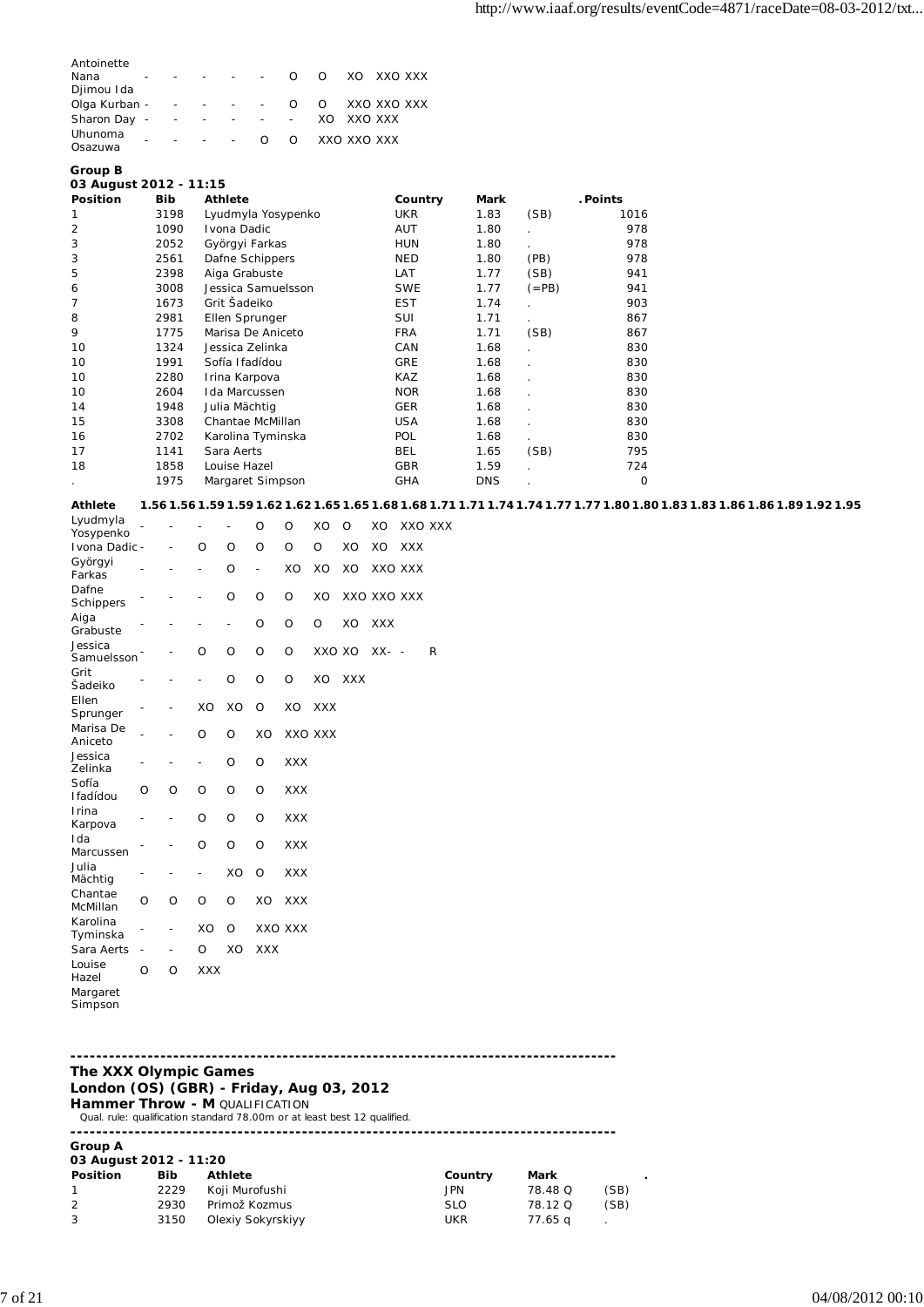| 4                        | 3224 | Kibwe Johnson            | <b>USA</b> |            |         |      |
|--------------------------|------|--------------------------|------------|------------|---------|------|
|                          |      | Kirill Ikonnikov         |            |            | 77.17 q | (SB) |
| 5                        | 2808 |                          | <b>RUS</b> |            | 76.85 q |      |
| 6                        | 2678 | Szymon Ziólkowski        | POL        |            | 76.22 q |      |
| 7                        | 3022 | Dilshod Nazarov          | TJK        |            | 75.91 q |      |
| 8                        | 1520 | Lukáš Melich             | CZE        |            | 75.88 q |      |
| 9                        | 2145 | Nicola Vizzoni           | <b>ITA</b> |            | 74.79 q |      |
| 10                       | 1834 | Alexander Smith          | <b>GBR</b> |            | 74.71 q |      |
| 11                       | 3072 | Esref Apak               | TUR        |            | 73.47   |      |
| 12                       | 2394 | Igors Sokolovs           | LAT        |            | 72.76   |      |
| 13                       | 1742 | Quentin Bigot            | <b>FRA</b> |            | 72.42   |      |
| 14                       | 1161 | Pavel Kryvitski          | <b>BLR</b> |            | 71.49   |      |
|                          |      |                          |            |            |         |      |
| 15                       | 1584 | Mostafa Al-Gamel         | EGY        |            | 71.36   |      |
| 16                       | 1452 | András Haklits           | CRO        |            | 70.61   |      |
| 17                       | 2483 | Serghei Marghiev         | <b>MDA</b> |            | 69.76   |      |
| 18                       | 3129 | Oleksandr Dryhol         | UKR        |            | 69.57   |      |
| 19                       | 1983 | Aléxandros Papadimitríou | <b>GRE</b> |            | 67.19   |      |
| 20                       | 3330 | Suhrob Khodjaev          | UZB        |            | 65.88   |      |
|                          |      |                          |            |            |         |      |
| <b>Athlete</b>           |      |                          | 1st        | 2nd        | 3rd     |      |
| Koji Murofushi           |      |                          | 77.18      | 78.48      |         |      |
| Primož Kozmus            |      |                          | 78.12      |            |         |      |
| Olexiy Sokyrskiyy        |      |                          | X          | Χ          | 77.65   |      |
| Kibwe Johnson            |      |                          | X          | X          | 77.17   |      |
|                          |      |                          | X          |            |         |      |
| Kirill Ikonnikov         |      |                          |            | 76.43      | 76.85   |      |
| Szymon Ziólkowski        |      |                          | 76.22      | Χ          | 75.68   |      |
| <b>Dilshod Nazarov</b>   |      |                          | 73.90      | X          | 75.91   |      |
| Lukáš Melich             |      |                          | 75.88      | 75.29      | 72.49   |      |
| Nicola Vizzoni           |      |                          | 74.79      | 73.88      | 74.12   |      |
| Alexander Smith          |      |                          | 72.59      | 74.71      | 73.21   |      |
| Esref Apak               |      |                          | X          | Χ          | 73.47   |      |
| Igors Sokolovs           |      |                          | X          | 71.77      | 72.76   |      |
|                          |      |                          | 69.22      | 68.17      | 72.42   |      |
| Quentin Bigot            |      |                          |            |            |         |      |
| Pavel Kryvitski          |      |                          | 71.49      | Χ          | X       |      |
| Mostafa Al-Gamel         |      |                          | X          | 70.23      | 71.36   |      |
| András Haklits           |      |                          | X          | 70.61      | X       |      |
| Serghei Marghiev         |      |                          | 67.17      | 67.32      | 69.76   |      |
| Oleksandr Dryhol         |      |                          | X          | 68.02      | 69.57   |      |
| Aléxandros Papadimitríou |      |                          | X          | 66.91      | 67.19   |      |
| Suhrob Khodjaev          |      |                          | 65.88      | 64.74      | х       |      |
|                          |      |                          |            |            |         |      |
| Group B                  |      |                          |            |            |         |      |
|                          |      |                          |            |            |         |      |
| 03 August 2012 - 13:00   |      |                          |            |            |         |      |
| <b>Position</b>          | Bib  | Athlete                  |            |            | Mark    |      |
|                          | 2048 |                          |            | Country    |         |      |
| 1                        |      | Krisztián Pars           |            | <b>HUN</b> | 79.37 Q |      |
| 2                        | 1169 | Valery Sviatokha         |            | BLR        | 74.69 q |      |
| 3                        | 2595 | Eivind Henriksen         |            | <b>NOR</b> | 74.62   |      |
| 4                        | 1744 | Jérôme Bortoluzzi        |            | <b>FRA</b> | 74.15   |      |
| 5                        | 2990 | Marcel Lomnický          |            | <b>SVK</b> | 74.00   |      |
| 6                        | 1616 | Javier Cienfuegos        |            | <b>ESP</b> | 73.73   |      |
| 7                        | 2382 | Ali Mohamed Al-Zinkawi   |            | <b>KUW</b> | 73.40   |      |
| 8                        | 1473 | Roberto Janet            |            | CUB        | 73.34   |      |
| 9                        | 1096 | Dzmitry Marshin          |            | AZE        | 72.85   |      |
| 10                       | 2086 | Kaveh Mousavi            |            | IRI        | 72.70   |      |
|                          |      |                          |            |            |         |      |
| 11                       | 2841 | Aleksey Zagornyi         |            | <b>RUS</b> | 72.52   |      |
| 12                       | 3229 | A.G. Kruger              |            | <b>USA</b> | 72.13   |      |
| 13                       | 1729 | David Söderberg          |            | <b>FIN</b> | 71.76   |      |
| 14                       | 2140 | Lorenzo Povegliano       |            | ITA.       | 71.55   |      |
| 15                       | 1751 | Nicolas Figère           |            | FRA        | 69.74   |      |
| 16                       | 1512 | Constantinos Stathelakos |            | <b>CYP</b> | 69.65   |      |
| 17                       | 3024 | Mergen Mamedov           |            | <b>TKM</b> | 68.39   |      |
| 18                       | 1022 | Juan Ignacio Cerra       |            | ARG        | 68.20   |      |
|                          | 1300 | James Steacy             |            | CAN        | ΝM      |      |
|                          | 2649 | Pawel Fajdek             |            | POL        | ΝM      |      |
|                          |      | Artem Rubanko            |            |            |         |      |
|                          | 3144 |                          |            | <b>UKR</b> | ΝM      |      |
| <b>Athlete</b>           |      |                          | 1st        | 2nd        | 3rd     |      |
| Krisztián Pars           |      |                          | 77.11      | 79.37      |         |      |
| Valery Sviatokha         |      |                          | 73.11      | 73.07      | 74.69   |      |
|                          |      |                          |            | Χ          |         |      |
| Eivind Henriksen         |      |                          | 72.67      |            | 74.62   |      |
| Jérôme Bortoluzzi        |      |                          | Χ          | 70.36      | 74.15   |      |
| Marcel Lomnický          |      |                          | X          | 74.00      | X       |      |
| Javier Cienfuegos        |      |                          | X          | 63.79      | 73.73   |      |
| Ali Mohamed Al-Zinkawi   |      |                          | 70.67      | 73.40      | Χ       |      |
| Roberto Janet            |      |                          | 72.52      | 73.34      | 70.19   |      |
| Dzmitry Marshin          |      |                          | 72.06      | X          | 72.85   |      |
| Kaveh Mousavi            |      |                          | 67.25      | 71.42      | 72.70   |      |
| Aleksey Zagornyi         |      |                          | 71.02      | 72.52      | X       |      |
| A.G. Kruger              |      |                          | X          | 72.13      | X       |      |
| David Söderberg          |      |                          | X          | 71.26      | 71.76   |      |
| Lorenzo Povegliano       |      |                          | 71.55      | 68.77      | X       |      |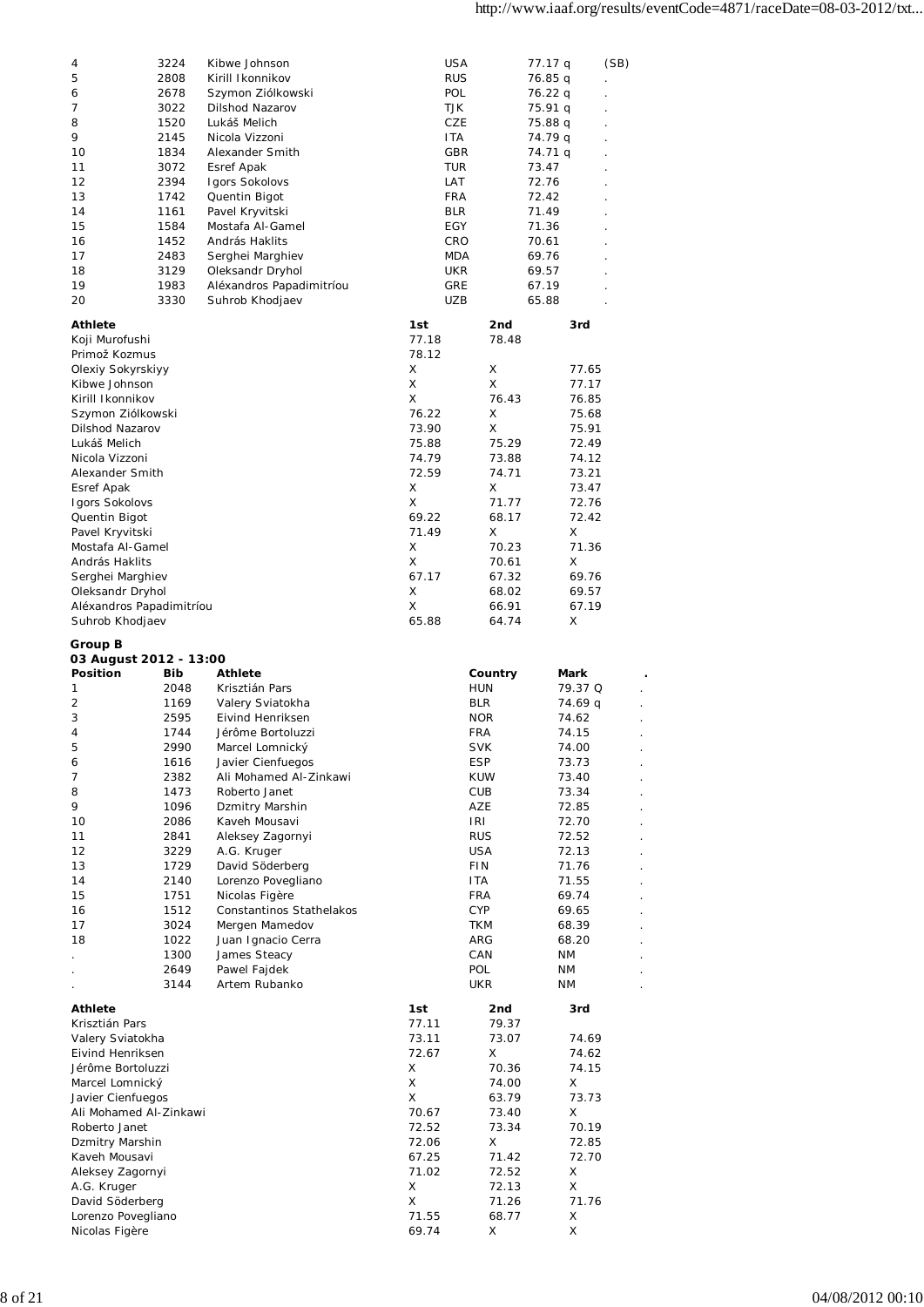| Constantinos Stathelakos | 69.65 |       |       |
|--------------------------|-------|-------|-------|
| Mergen Mamedov           | 68.39 | 66.99 | 67.23 |
| Juan Ignacio Cerra       | 65.82 | 66.25 | 68.20 |
| James Steacy             | X     |       |       |
| Pawel Fajdek             | X     |       |       |
| Artem Rubanko            | x     |       |       |
|                          |       |       |       |

**The XXX Olympic Games**

**London (OS) (GBR) - Friday, Aug 03, 2012**

**400 Metres - W** HEATS Qual. rule: first 3 of each heat (Q) plus the 3 fastest times (q) qualified.

**-------------------------------------------------------------------------------------**

**Heat 1**

| 03 August 2012 - 12:00 |                |              |                                    |            |                     |                |                |
|------------------------|----------------|--------------|------------------------------------|------------|---------------------|----------------|----------------|
| <b>Position</b>        | Lane           | Bib          | Athlete                            | Country    | Mark                |                | . React        |
| 1                      | 6              | 3307         | Francena McCorory                  | <b>USA</b> | 50.78 Q             |                | 0.299          |
| 2                      | 5              | 1866         | Christine Ohuruogu                 | GBR        | 50.80 Q             | ä,             | 0.282          |
| 3                      | $\overline{7}$ | 2343         | Joy Nakhumicha Sakari              | KEN        | 51.85 Q             | (SB)           | 0.200          |
| 4                      | 4              | 2104         | Joanne Cuddihy                     | <b>IRL</b> | 52.09 q             |                | 0.175          |
| 5                      | 8              | 1235         | Geisa Aparecida Coutinho           | <b>BRA</b> | 53.43               |                | 0.187          |
| 6                      | 3              | 2284         | Marina Maslenko                    | KAZ        | 53.66               |                | 0.192          |
| 7                      | $\overline{2}$ | 2946         | Zamzam Mohamed Farah               | SOM        | 1:20.48             |                | 0.405          |
|                        |                |              |                                    |            |                     |                |                |
| Heat 2                 |                |              |                                    |            |                     |                |                |
| 03 August 2012 - 12:08 |                |              |                                    |            |                     |                |                |
| Position               | Lane           | <b>Bib</b>   | <b>Athlete</b>                     | Country    | Mark                |                | . React        |
| 1                      | 4              | 1214         | Amantle Montsho                    | <b>BOT</b> | 50.40 Q             | l.             | 0.186          |
| 2                      | 5              | 2195         | Christine Day                      | JAM        | 51.05 Q             | $\overline{a}$ | 0.178          |
| 3                      | 2              | 1851         | Shana Cox                          | GBR        | 52.01 Q             |                | 0.181          |
| 4                      | 8              | 2026         | Aliann Pompey                      | <b>GUY</b> | 52.10 q             | $( = SB)$      | 0.174          |
| 5                      | 6              | 1018         | Afia Charles                       | ANT        | 54.25               |                | 0.180          |
| 6                      | 7              | 2540         | Ingrid Yahoska Narváez             | <b>NCA</b> | 59.55               | $( = SB)$      | 0.221          |
|                        | 3              | 1118         | Shaunae Miller                     | BAH        | <b>DNF</b>          |                | 0.176          |
|                        |                |              |                                    |            |                     |                |                |
| Heat 3                 |                |              |                                    |            |                     |                |                |
| 03 August 2012 - 12:16 |                |              |                                    |            |                     |                |                |
| Position               | Lane           | <b>Bib</b>   | <b>Athlete</b>                     | Country    | Mark                |                | . React        |
| 1                      | 8              | 3321         | Deedee Trotter                     | <b>USA</b> | 50.87 Q             | L.             | 0.268          |
| 2                      | 4              | 2209         | Rosemarie Whyte                    | MAL        | 50.90 Q             |                | 0.219          |
| 3                      | $\overline{7}$ | 1313         | Jenna Martin                       | CAN        | 51.98 Q             | L.             | 0.174          |
| 4                      | 3              | 2585         | Omolara Omotosho                   | <b>NGR</b> | 52.11 g             |                | 0.221          |
| 5                      | 6              | 1568         | Raysa Sánchez                      | <b>DOM</b> | 52.47               |                | 0.190          |
| 6                      | $\overline{2}$ | 1644         | Aauri Lorena Bokesa                | <b>ESP</b> | 53.67               |                | 0.158          |
| 7                      | 5              | 1555         | Zourah Ali                         | DJI        | 1:05.37             |                |                |
|                        |                |              |                                    |            |                     |                |                |
| Heat 4                 |                |              |                                    |            |                     |                |                |
| 03 August 2012 - 12:24 |                |              |                                    |            |                     |                |                |
|                        |                |              |                                    |            |                     |                |                |
| Position               | Lane           | Bib          | <b>Athlete</b>                     | Country    | Mark                |                | . React        |
| 1                      | 6              | 3313         | Sanya Richards-Ross                | <b>USA</b> | 51.78 Q             |                | 0.216          |
| 2                      | 8              | 2750         | Carol Rodríguez                    | <b>PUR</b> | 52.19 Q             | $\mathbf{r}$   | 0.187          |
| 3                      | 4              | 2536         | Tjipekapora Herunga                | <b>NAM</b> | 52.31 Q             | ÷.             | 0.197          |
| 4                      | 5              | 3100         | Pinar Saka                         | TUR        | 52.38               | $\mathbf{r}$   | 0.199          |
| 5                      | 3              | 1205         | Sviatlana Usovich                  | <b>BLR</b> | 52.40               | t.             | 0.206          |
| 6                      | 7              | 3011         | Phumlile Ndzinisa                  | SWZ        | 53.95               |                | 0.224          |
| 7                      | $\overline{2}$ | 2520         | Hristina Risteska                  | MKD        | 1:00.86             | l.             | 0.214          |
|                        |                |              |                                    |            |                     |                |                |
| Heat 5                 |                |              |                                    |            |                     |                |                |
| 03 August 2012 - 12:32 |                |              |                                    |            |                     |                |                |
| <b>Position</b>        | Lane           | Bib          | Athlete                            | Country    | Mark                |                | . React        |
| 1                      | 8              | 2873         | Antonina Krivoshapka               | RUS        | 50.75 Q             |                | 0.223          |
| 2                      | $\overline{2}$ | 3172         | Alina Lohvynenko                   | UKR        | 52.08 Q             |                | 0.184          |
| 3                      | 4              | 1864         | Lee McConnell                      | GBR        | 52.23 Q             |                | 0.222          |
| 4                      | 5              | 3006         | Moa Hjelmer                        | <b>SWE</b> | 52.86               |                | 0.189          |
| 5                      | 6              | 2481         | Ambwene Simukonda                  | MAW        | 54.20               | (NR)           | 0.241          |
| 6                      | 7              | 1717         | Danielle Alakija                   | FIJ        | 56.77               |                | 0.289          |
|                        | 3              | 2008         | Kanika Beckles                     | GRN        | DNS                 | ä,             |                |
| Heat 6                 |                |              |                                    |            |                     |                |                |
| 03 August 2012 - 12:40 |                |              |                                    |            |                     |                |                |
| Position               | Lane           | Bib          | <b>Athlete</b>                     | Country    | Mark                |                | . React        |
| 1                      | 4              | 2213         | Novlene Williams-Mills             | MAL        | 50.88 Q             |                | 0.269          |
| 2                      | 7              | 3182         | Nataliya Pyhyda                    | UKR        | 51.09 Q             | (PB)           | 0.190          |
| 3                      | 6              | 2154         | Libania Grenot                     | ITA        | 52.13 Q             |                | 0.205          |
| 4                      | 3              | 1249         | Joelma Sousa                       | BRA        | 52.69               |                |                |
|                        |                |              | Bianca Razor                       |            |                     |                | 0.182          |
| 5                      | 5              | 2772         |                                    | ROU        | 52.83               |                | 0.195          |
| 6                      | 8<br>2         | 1263<br>3361 | Maziah Mahusin<br>Kineke Alexander | BRU<br>VIN | 59.28<br><b>DNF</b> | (NR)           | 0.194<br>0.206 |

**Heat 7**

**03 August 2012 - 12:48**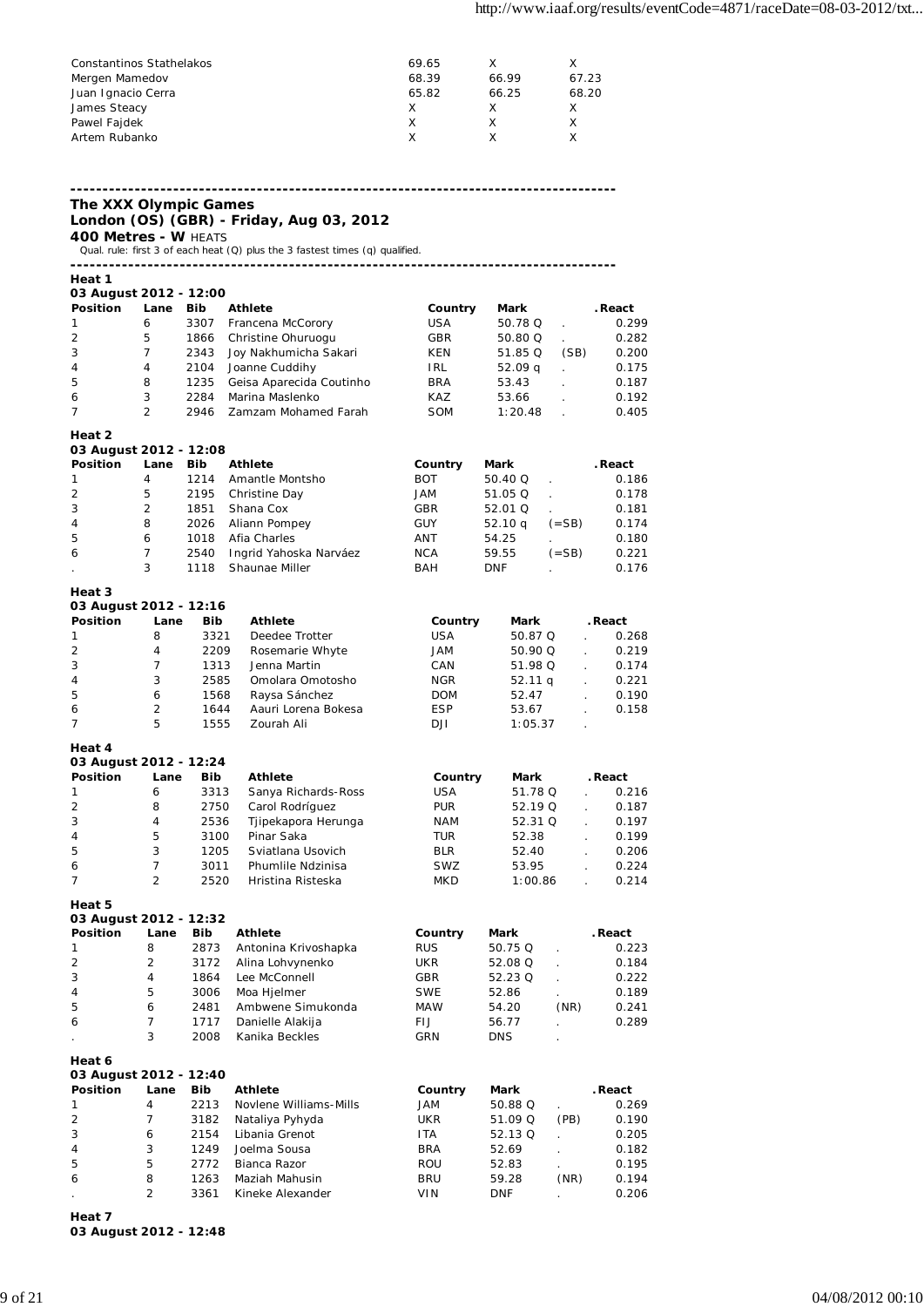| Position       | Lane | <b>Bib</b> | <b>Athlete</b>   | Country    | Mark      | . React |
|----------------|------|------------|------------------|------------|-----------|---------|
|                | 6    | 2581       | Regina George    | <b>NGR</b> | $51.24$ Q | 0.175   |
| 2              | 8    | 2862       | Yulia Gushchina  | <b>RUS</b> | 51.54 Q   | 0.190   |
| $\overline{3}$ | 4    | 2030       | Marlena Wesh     | HAI        | 51.98 Q   | 0.192   |
| $\overline{4}$ | 5    | 2913       | Amy Mbacke Thiam | <b>SEN</b> | 53.23     | 0.227   |
| 5              | 2    | 2488       | Olesea Cojuhari  | <b>MDA</b> | 53.64     | 0.183   |
| 6              | 3    | 1883       | Graciela Martins | <b>GBS</b> | 58.30     | 0.237   |
|                |      | 1440       | Jennifer Padilla | COL        | DQ        | 0.187   |

**------------------------------------------------------------------------------------- The XXX Olympic Games London (OS) (GBR) - Friday, Aug 03, 2012 3000 Metres Steeplechase - M** HEATS Qual. rule: first 4 of each heat (Q) plus the 3 fastest times (q) qualified. **------------------------------------------------------------------------------------- Heat 1 03 August 2012 - 13:00 Position Bib Athlete Country Mark .** 1 1762 Mahiedine Mekhissi-Benabbad FRA 8:16.23 Q . Evan Jager 3 2314 Abel Kiprop Mutai **KEN** 8:17.70 Q 4 3071 Tarik Langat Akdag TUR 8:17.85 Q (NR) 5 1691 Nahom Mesfin ETH 8:18.16 q (SB) 6 3111 Benjamin Kiplagat UGA 8:18.44 q . 7 3064 Amor Ben Yahia TUN 8:22.70 (PB) 8 3349 José Peña VEN 8:24.06 (NR) 9 2368 Ali Ahmed Al-Amri KSA 8:26.22 (SB) 10 2462 Hicham Sigueni **MAR** 8:35.89 11 1629 Ángel Mullera **ESP** 8:38.07 12 2715 Alberto Paulo POR 8:40.74 . 13 1926 Steffen Uliczka **GER** 8:41.08 **Intermediate** Bib Athlete **Nation** Mark 1000m 3111 Benjamin Kiplagat UGA 2:44.67 <sup>2</sup><br>Tarik Langat Akdag **Heat 2 03 August 2012 - 13:15 Position Bib Athlete Country Mark .** 1 2303 Brimin Kiprop Kipruto 6 1 KEN 8:28.62 Q 2 2133 Yuri Floriani ITA 8:29.01 Q . 3 2463 Brahim Taleb MAR 8:29.02 Q . 4 1723 Jukka Keskisalo FIN 8:29.13 Q . 5 2804 Nikolay Chavkin RUS 8:29.72 . 6 1034 Youcef Abdi AUS 8:29.81 . 7 3109 Jacob Araptany UGA 8:35.85 . 8 1770 Vincent Zouaoui-Dandrieux FRA 8:36.96 9 3204 Kyle Alcorn **1988 1204 State Alcorn** USA 8:37.11 10 2269 Artem Kosinov **KAZ** 8:42.27 11 2628 Mario Bazán PER 8:51.95 . 12 1628 Abdelaziz Merzougui **ESP** 8:58.20 1690 Birhan Getahun **ETH** DNF **Intermediate Bib Athlete Nation Mark** 1000m 3109 Jacob Araptany UGA 2:50.48 2000m 3109 Jacob Araptany UGA 5:42.04 **Heat 3 03 August 2012 - 13:30 Position Bib Athlete Country Mark .** 1 1685 Roba Gari ETH 8:20.68 Q . 2 2297 Ezekiel Kemboi KEN 8:20.97 Q 3 2455 Hamid Ezzine 1 2455 MAR 8:21.25 Q ... 25 MAR 8:21.25 Q ... 25 MAR ... 25 Q ... 25 MAR ... 25 MAR ... 25 M 4 3208 Donald Cabral 2008 2008 21.46 Q 5 2482 Ion Luchianov MDA 8:22.09 q (SB) 6 1006 Mohamed Khaled Belabbas ALG 8:22.32 (SB) 7 1287 Alex Genest CAN 8:22.62 (SB) 8 3148 Vadym Slobodenyuk UKR 8:23.35 . 9 2667 Lukasz Parszczynski POL 8:30.08 10 1595 Weynay Ghebresilasie ERI 8:37.57 . 11 2047 Albert Minczér HUN 8:40.74 (SB) 12 1835 Stuart Stokes GBR 8:43.04 . . 1619 Víctor García **ESP** DNF

| Intermediate | <b>Bib</b> | Athlete       | <b>Nation</b> | Mark    |
|--------------|------------|---------------|---------------|---------|
| 1000m        | 3208       | Donald Cabral | USA           | 2:46.00 |
| 2000m        | 3208       | Donald Cabral | USA           | 5:36.40 |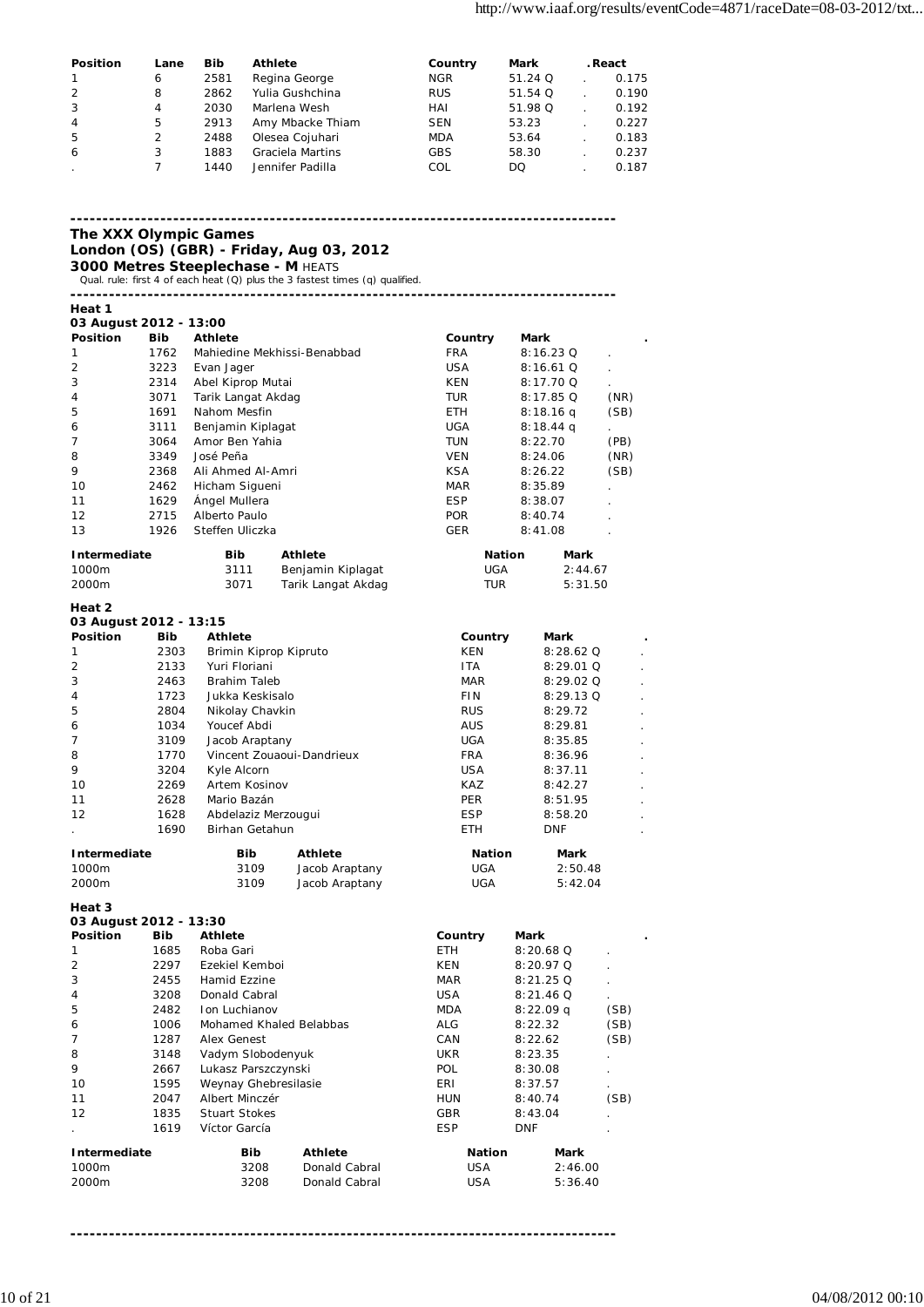### **The XXX Olympic Games London (OS) (GBR) - Friday, Aug 03, 2012**

**Hammer Throw - M** QUALIFICATION<br>Qual. rule: qualification standard 78.00m or at least best 12 qualified.

| <b>Group A</b>                  |              |                                            |                          |                          |                    |      |
|---------------------------------|--------------|--------------------------------------------|--------------------------|--------------------------|--------------------|------|
| 03 August 2012 - 11:20          |              |                                            |                          |                          |                    |      |
| Position                        | Bib          | Athlete                                    |                          | Country                  | Mark               |      |
| 1                               | 2229         | Koji Murofushi                             | <b>JPN</b>               |                          | 78.48 Q            | (SB) |
| $\overline{2}$                  | 2930         | Primož Kozmus                              | <b>SLO</b>               |                          | 78.12 Q            | (SB) |
| 3                               | 3150         | Olexiy Sokyrskiyy                          | UKR                      |                          | 77.65 q            |      |
| 4<br>5                          | 3224<br>2808 | Kibwe Johnson<br>Kirill Ikonnikov          | <b>USA</b><br><b>RUS</b> |                          | 77.17 q            | (SB) |
| 6                               | 2678         | Szymon Ziólkowski                          | POL                      |                          | 76.85 q<br>76.22 q |      |
| 7                               | 3022         | Dilshod Nazarov                            | TJK                      |                          | 75.91 q            |      |
| 8                               | 1520         | Lukáš Melich                               | CZE                      |                          | 75.88 q            |      |
| 9                               | 2145         | Nicola Vizzoni                             | <b>ITA</b>               |                          | 74.79 q            |      |
| 10                              | 1834         | Alexander Smith                            | GBR                      |                          | 74.71 q            |      |
| 11                              | 3072         | Esref Apak                                 | <b>TUR</b>               |                          | 73.47              |      |
| 12                              | 2394         | <b>Igors Sokolovs</b>                      | LAT                      |                          | 72.76              |      |
| 13                              | 1742         | Quentin Bigot                              | <b>FRA</b>               |                          | 72.42              |      |
| 14                              | 1161         | Pavel Kryvitski                            | <b>BLR</b>               |                          | 71.49              |      |
| 15                              | 1584         | Mostafa Al-Gamel                           | EGY                      |                          | 71.36              |      |
| 16                              | 1452         | András Haklits                             | CRO                      |                          | 70.61              |      |
| 17                              | 2483         | Serghei Marghiev                           | <b>MDA</b>               |                          | 69.76              |      |
| 18                              | 3129         | Oleksandr Dryhol                           | <b>UKR</b>               |                          | 69.57              |      |
| 19                              | 1983         | Aléxandros Papadimitríou                   | <b>GRE</b>               |                          | 67.19              |      |
| 20                              | 3330         | Suhrob Khodjaev                            | UZB                      |                          | 65.88              |      |
| <b>Athlete</b>                  |              |                                            | 1st                      | 2nd                      | 3rd                |      |
| Koji Murofushi                  |              |                                            | 77.18                    | 78.48                    |                    |      |
| Primož Kozmus                   |              |                                            | 78.12                    |                          |                    |      |
| Olexiy Sokyrskiyy               |              |                                            | X                        | X                        | 77.65              |      |
| Kibwe Johnson                   |              |                                            | X                        | X                        | 77.17              |      |
| Kirill Ikonnikov                |              |                                            | X                        | 76.43                    | 76.85              |      |
| Szymon Ziólkowski               |              |                                            | 76.22                    | X                        | 75.68              |      |
| Dilshod Nazarov                 |              |                                            | 73.90                    | Χ                        | 75.91              |      |
| Lukáš Melich                    |              |                                            | 75.88                    | 75.29                    | 72.49              |      |
| Nicola Vizzoni                  |              |                                            | 74.79                    | 73.88                    | 74.12              |      |
| Alexander Smith                 |              |                                            | 72.59<br>X               | 74.71<br>X               | 73.21              |      |
| Esref Apak                      |              |                                            | X                        | 71.77                    | 73.47<br>72.76     |      |
| Igors Sokolovs<br>Quentin Bigot |              |                                            | 69.22                    | 68.17                    | 72.42              |      |
| Pavel Kryvitski                 |              |                                            | 71.49                    | X                        | X                  |      |
| Mostafa Al-Gamel                |              |                                            | X                        | 70.23                    | 71.36              |      |
| András Haklits                  |              |                                            | X                        | 70.61                    | х                  |      |
| Serghei Marghiev                |              |                                            | 67.17                    | 67.32                    | 69.76              |      |
| Oleksandr Dryhol                |              |                                            | X                        | 68.02                    | 69.57              |      |
| Aléxandros Papadimitríou        |              |                                            | X                        | 66.91                    | 67.19              |      |
| Suhrob Khodjaev                 |              |                                            | 65.88                    | 64.74                    | х                  |      |
| Group B                         |              |                                            |                          |                          |                    |      |
| 03 August 2012 - 13:00          |              |                                            |                          |                          |                    |      |
| Position                        | <b>Bib</b>   | Athlete                                    |                          | Country                  | Mark               |      |
| 1                               | 2048         | Krisztián Pars                             |                          | <b>HUN</b>               | 79.37 Q            |      |
| 2                               | 1169         | Valery Sviatokha                           |                          | <b>BLR</b>               | 74.69 q            |      |
| 3                               | 2595         | Eivind Henriksen                           |                          | <b>NOR</b>               | 74.62              |      |
| 4                               | 1744         | Jérôme Bortoluzzi                          |                          | <b>FRA</b>               | 74.15              |      |
| 5                               | 2990         | Marcel Lomnický                            |                          | <b>SVK</b>               | 74.00              |      |
| 6                               | 1616         | Javier Cienfuegos                          |                          | <b>ESP</b>               | 73.73              |      |
| 7                               | 2382         | Ali Mohamed Al-Zinkawi                     |                          | <b>KUW</b>               | 73.40              |      |
| 8                               | 1473         | Roberto Janet                              |                          | <b>CUB</b>               | 73.34              |      |
| 9                               | 1096         | Dzmitry Marshin                            |                          | AZE                      | 72.85              |      |
| 10                              | 2086         | Kaveh Mousavi                              |                          | IRI                      | 72.70              |      |
| 11                              | 2841         | Aleksey Zagornyi                           |                          | <b>RUS</b>               | 72.52              |      |
| 12                              | 3229         | A.G. Kruger                                |                          | <b>USA</b>               | 72.13              |      |
| 13<br>14                        | 1729         | David Söderberg<br>Lorenzo Povegliano      |                          | <b>FIN</b><br><b>ITA</b> | 71.76              |      |
| 15                              | 2140         |                                            |                          | <b>FRA</b>               | 71.55              |      |
| 16                              | 1751<br>1512 | Nicolas Figère<br>Constantinos Stathelakos |                          | <b>CYP</b>               | 69.74              |      |
| 17                              | 3024         | Mergen Mamedov                             |                          | TKM                      | 69.65<br>68.39     |      |
| 18                              | 1022         | Juan Ignacio Cerra                         |                          | ARG                      | 68.20              |      |
|                                 | 1300         | James Steacy                               |                          | CAN                      | ΝM                 |      |
|                                 | 2649         | Pawel Fajdek                               |                          | POL                      | ΝM                 |      |
|                                 | 3144         | Artem Rubanko                              |                          | <b>UKR</b>               | ΝM                 |      |
| <b>Athlete</b>                  |              |                                            | 1st                      | 2nd                      | 3rd                |      |
| Krisztián Pars                  |              |                                            | 77.11                    | 79.37                    |                    |      |
| Valery Sviatokha                |              |                                            | 73.11                    | 73.07                    | 74.69              |      |
| Eivind Henriksen                |              |                                            | 72.67                    | X                        | 74.62              |      |
| Jérôme Bortoluzzi               |              |                                            | Χ                        | 70.36                    | 74.15              |      |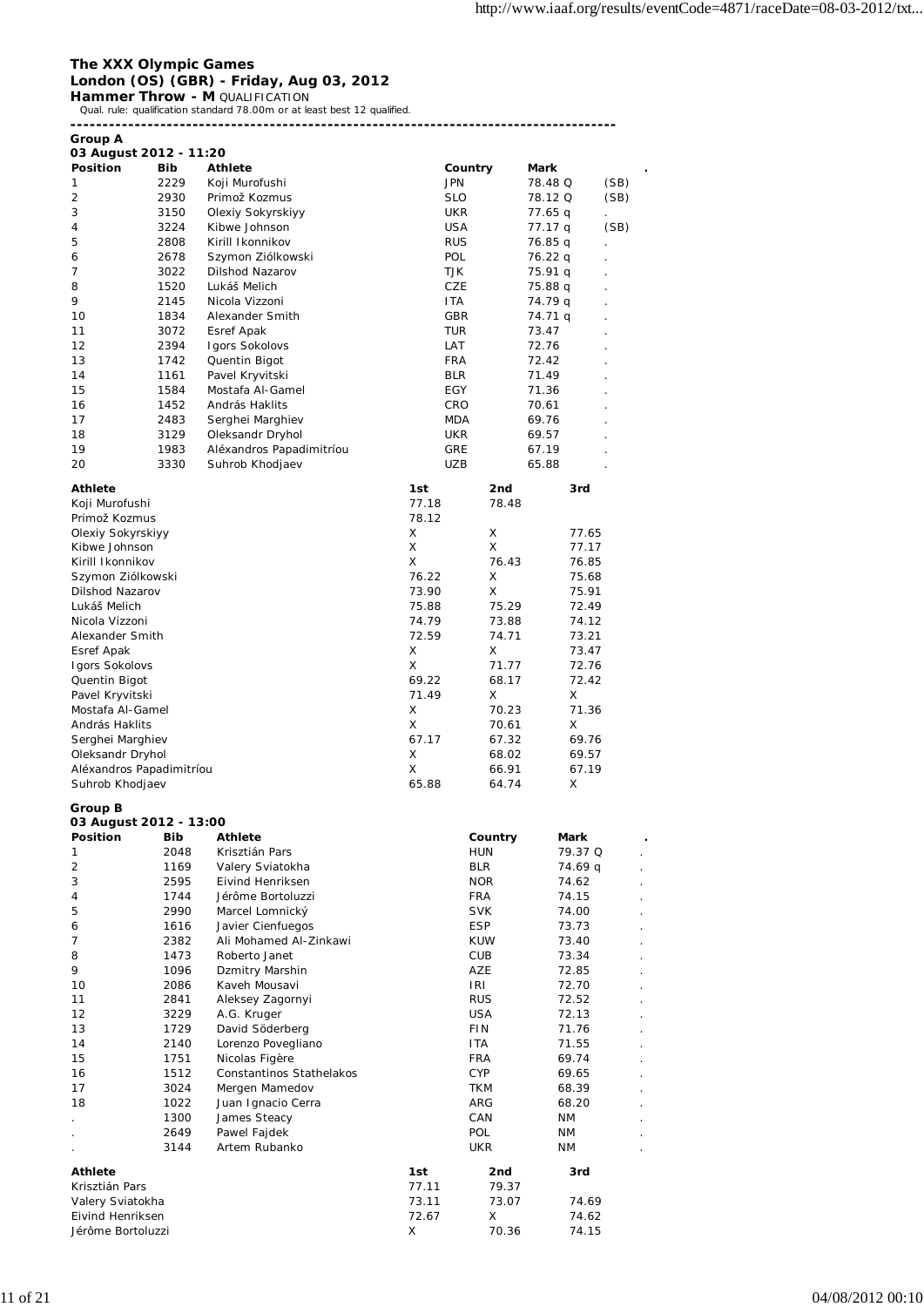| Marcel Lomnický          | X     | 74.00 | X     |
|--------------------------|-------|-------|-------|
| Javier Cienfuegos        | X     | 63.79 | 73.73 |
| Ali Mohamed Al-Zinkawi   | 70.67 | 73.40 | X     |
| Roberto Janet            | 72.52 | 73.34 | 70.19 |
| Dzmitry Marshin          | 72.06 | X     | 72.85 |
| Kaveh Mousavi            | 67.25 | 71.42 | 72.70 |
| Aleksey Zagornyi         | 71.02 | 72.52 | X     |
| A.G. Kruger              | x     | 72.13 | X     |
| David Söderberg          | X     | 71.26 | 71.76 |
| Lorenzo Povegliano       | 71.55 | 68.77 | X     |
| Nicolas Figère           | 69.74 | X     | X     |
| Constantinos Stathelakos | 69.65 | X     | X     |
| Mergen Mamedov           | 68.39 | 66.99 | 67.23 |
| Juan Ignacio Cerra       | 65.82 | 66.25 | 68.20 |
| James Steacy             | X     | X     | X     |
| Pawel Fajdek             | X     | X     | X     |
| Artem Rubanko            | X     | Χ     | X     |

### **------------------------------------------------------------------------------------- The XXX Olympic Games London (OS) (GBR) - Friday, Aug 03, 2012 Shot Put - W HEPTATHLON**

| Group A<br>03 August 2012 - 19:00 |            |                                 |            |             |                      |          |
|-----------------------------------|------------|---------------------------------|------------|-------------|----------------------|----------|
| Position                          | <b>Bib</b> | <b>Athlete</b>                  | Country    | <b>Mark</b> |                      | . Points |
| 1                                 | 2440       | Austra Skujyte                  | LTU        | 17.31       | (WB)                 | 1016     |
| 2                                 | 3157       | Natallia Dobrynska              | <b>UKR</b> | 15.05       | $\ddot{\phantom{a}}$ | 864      |
| 3                                 | 1948       | Julia Mächtig                   | <b>GER</b> | 14.99       | ä,                   | 860      |
| 4                                 | 3308       | Chantae McMillan                | <b>USA</b> | 14.92       |                      | 856      |
| 5                                 | 1324       | Jessica Zelinka                 | CAN        | 14.81       | (SB)                 | 848      |
| 6                                 | 1965       | Lilli Schwarzkopf               | <b>GER</b> | 14.77       | (SB)                 | 845      |
| 7                                 | 3283       | Sharon Day                      | <b>USA</b> | 14.28       | $(=PB)$              | 813      |
| 8                                 | 1856       | Jessica Ennis                   | <b>GBR</b> | 14.28       | ÷.                   | 813      |
| 9                                 | 1788       | Antoinette Nana Djimou Ida      | <b>FRA</b> | 14.26       | $\mathbf{r}$         | 811      |
| 10                                | 3008       | Jessica Samuelsson              | <b>SWE</b> | 14.18       |                      | 806      |
| 11                                | 2849       | Tatyana Chernova                | <b>RUS</b> | 14.17       | (SB)                 | 805      |
| 12                                | 1187       | Yana Maksimava                  | <b>BLR</b> | 14.09       |                      | 800      |
| 13                                | 3198       | Lyudmyla Yosypenko              | <b>UKR</b> | 13.90       |                      | 787      |
| 14                                | 2702       | Karolina Tyminska               | <b>POL</b> | 13.74       | $\overline{a}$       | 777      |
| 15                                | 2874       | Olga Kurban                     | <b>RUS</b> | 13.71       | ÷                    | 775      |
| 16                                | 2561       | Dafne Schippers                 | <b>NED</b> | 13.67       | $\overline{a}$       | 772      |
| 17                                | 2398       | Aiga Grabuste                   | LAT        | 13.52       | t.                   | 762      |
| 18                                | 3174       | Hanna Melnychenko               | <b>UKR</b> | 12.96       |                      | 725      |
| 19                                | 1534       | Eliška Klucinová                | CZE        | 12.93       |                      | 723      |
| 20                                | 2280       | Irina Karpova                   | KAZ        | 11.68       | ÷,                   | 640      |
| Athlete                           |            |                                 | 1st        | 2nd         | 3rd                  |          |
| Austra Skujyte                    |            |                                 | 15.96      | X           | 17.31                |          |
| Natallia Dobrynska                |            |                                 | X.         | Χ           | 15.05                |          |
| Julia Mächtig                     |            |                                 | 14.99      | X           | X                    |          |
| Chantae McMillan                  |            |                                 | 14.24      | 14.03       | 14.92                |          |
| Jessica Zelinka                   |            |                                 | 14.03      | 14.81       | 13.70                |          |
| Lilli Schwarzkopf                 |            |                                 | 13.94      | 13.86       | 14.77                |          |
| Sharon Day                        |            |                                 | 13.72      | 13.91       | 14.28                |          |
| Jessica Ennis                     |            |                                 | 13.85      | 14.28       | 13.02                |          |
| Antoinette Nana Djimou Ida        |            |                                 | 13.10      | 14.26       | 13.89                |          |
| Jessica Samuelsson                |            |                                 | 14.18      | 14.11       | 13.71                |          |
| Tatyana Chernova                  |            |                                 | 13.56      | X           | 14.17                |          |
| Yana Maksimava                    |            |                                 | 13.88      | 13.77       | 14.09                |          |
| Lyudmyla Yosypenko                |            |                                 | 13.90      | X           | 13.40                |          |
| Karolina Tyminska                 |            |                                 | 13.31      | 13.74       | 13.46                |          |
| Olga Kurban                       |            |                                 | 13.71      | 13.25       | 13.26                |          |
| Dafne Schippers                   |            |                                 | 13.33      | 13.67       | X                    |          |
| Aiga Grabuste                     |            |                                 | 12.28      | 13.52       | X                    |          |
| Hanna Melnychenko                 |            |                                 | 12.85      | 12.75       | 12.96                |          |
| Eliška Klucinová                  |            |                                 | 12.93      | X           | Χ                    |          |
| Irina Karpova                     |            |                                 | 11.68      | X           | 11.39                |          |
| Group B                           |            |                                 |            |             |                      |          |
| 03 August 2012 - 19:00            |            |                                 |            |             |                      |          |
| Position                          | <b>Bib</b> | <b>Athlete</b>                  | Country    | Mark        |                      | . Points |
| 1                                 | 2891       | Kristina Savitskaya             | <b>RUS</b> | 14.77       | (PB)                 | 845      |
| 2                                 | 1141       | Sara Aerts<br>Jennifer Oeser    | BEL        | 14.43       | (PB)                 | 823      |
| 3                                 | 1957       | Nadine Broersen                 | GER        | 14.16       | (SB)                 | 805      |
| 4                                 | 2554       |                                 | <b>NED</b> | 13.57       | $\ddot{\phantom{a}}$ | 765      |
| 5                                 | 2052       | Györgyi Farkas<br>Ida Marcussen | <b>HUN</b> | 13.55       |                      | 764      |
| 6                                 | 2604       |                                 | <b>NOR</b> | 13.46       | (SB)                 | 758      |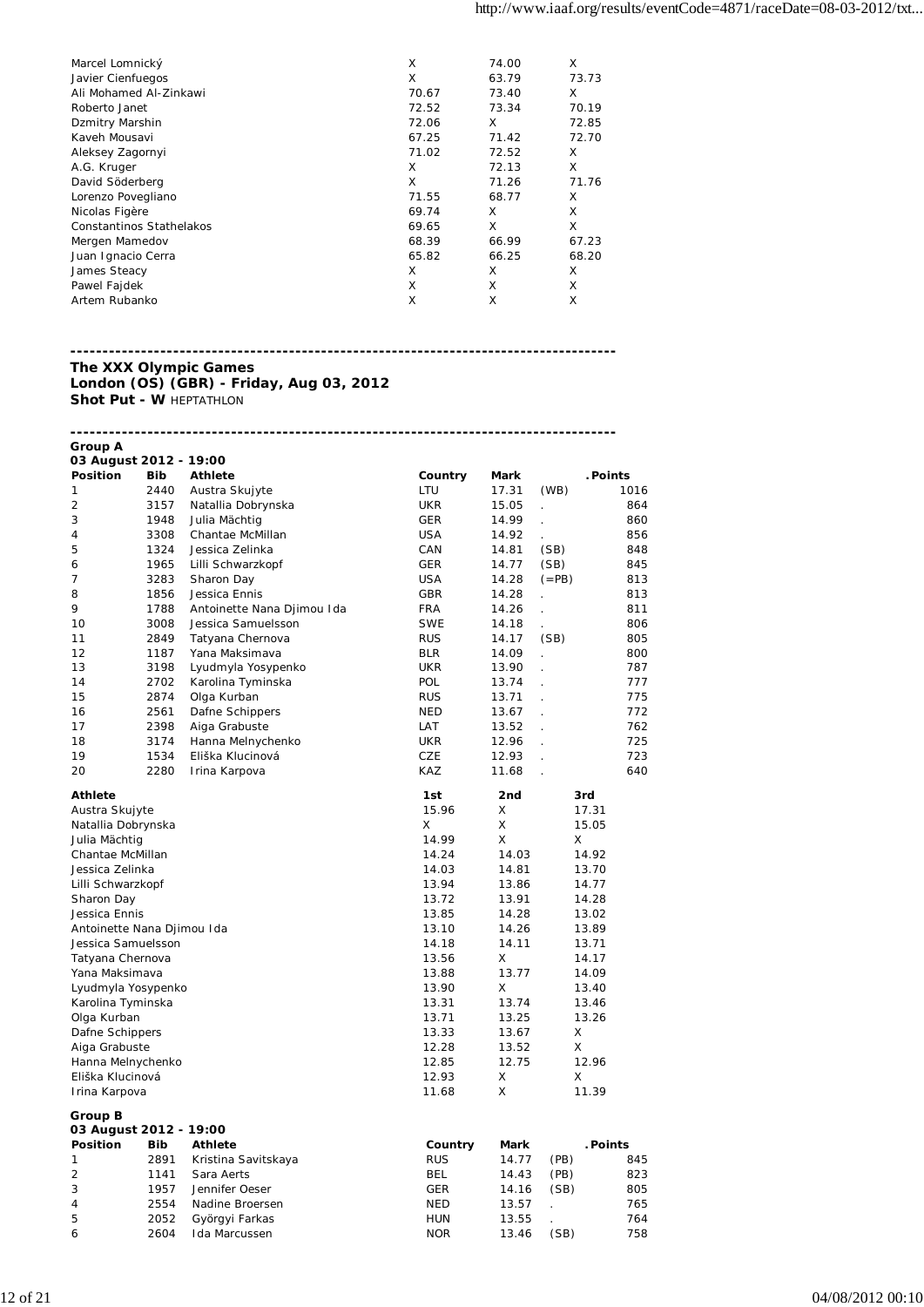| 7                         | 1775 | Marisa De Aniceto         | <b>FRA</b> | 13.09      | (PB)  | 733     |
|---------------------------|------|---------------------------|------------|------------|-------|---------|
| 8                         | 1991 | Sofía Ifadídou            | <b>GRE</b> | 12.96      |       | 725     |
| 9                         | 1321 | <b>Brianne Theisen</b>    | CAN        | 12.89      | (PB)  | 720     |
| 10                        | 1858 | Louise Hazel              | <b>GBR</b> | 12.81      |       | 715     |
| 11                        | 2587 | Uhunoma Osazuwa           | <b>NGR</b> | 12.77      |       | 712     |
| 12                        | 2400 | Laura Ikauniece           | LAT        | 12.64      |       | 704     |
| 13                        | 2981 | Ellen Sprunger            | SUI        | 12.62      | l.    | 702     |
| 14                        | 1673 | Grit Šadeiko              | <b>EST</b> | 12.43      |       | 690     |
| 15                        | 2614 | Sarah Cowley              | <b>NZL</b> | 12.37      |       | 686     |
| 16                        | 1090 | Ivona Dadic               | <b>AUT</b> | 12.19      |       | 674     |
| 17                        | 3289 | Hyleas Fountain           | <b>USA</b> | 11.99      |       | 660     |
| 18                        | 1862 | Katarina Johnson-Thompson | <b>GBR</b> | 11.32      |       | 616     |
|                           | 1975 | Margaret Simpson          | <b>GHA</b> | <b>DNS</b> |       | $\circ$ |
| <b>Athlete</b>            |      |                           | 1st        | 2nd        | 3rd   |         |
| Kristina Savitskaya       |      |                           | 14.77      | 14.20      | X     |         |
| Sara Aerts                |      |                           | 13.60      | 14.43      | X     |         |
| Jennifer Oeser            |      |                           | 13.67      | 14.16      | 13.81 |         |
| Nadine Broersen           |      |                           | 12.16      | 13.24      | 13.57 |         |
| Györgyi Farkas            |      |                           | 13.55      | 13.49      | X     |         |
| Ida Marcussen             |      |                           | 12.70      | 13.17      | 13.46 |         |
| Marisa De Aniceto         |      |                           | 12.23      | 12.52      | 13.09 |         |
| Sofía Ifadídou            |      |                           | 12.78      | 12.96      | Χ     |         |
| <b>Brianne Theisen</b>    |      |                           | 12.89      | 12.62      | 12.84 |         |
| Louise Hazel              |      |                           | 11.69      | 12.41      | 12.81 |         |
| Uhunoma Osazuwa           |      |                           | 12.21      | 12.77      | 12.05 |         |
| Laura I kauniece          |      |                           | 11.67      | 11.48      | 12.64 |         |
| Ellen Sprunger            |      |                           | 11.48      | 11.58      | 12.62 |         |
| Grit Šadeiko              |      |                           | 12.43      | 12.19      | X     |         |
| Sarah Cowley              |      |                           | 12.23      | 11.97      | 12.37 |         |
| Ivona Dadic               |      |                           | 12.19      | 11.13      | X     |         |
| Hyleas Fountain           |      |                           | 11.99      | 11.84      | 11.40 |         |
| Katarina Johnson-Thompson |      |                           | 11.29      | 10.88      | 11.32 |         |
| Margaret Simpson          |      |                           |            |            |       |         |

### **The XXX Olympic Games London (OS) (GBR) - Friday, Aug 03, 2012**

**100 Metres - W** HEATS<br>Qual. rule: first 3 of each heat (Q) plus the 3 fastest times (q) qualified.

**-------------------------------------------------------------------------------------**

| ۰.<br>×<br>× |
|--------------|
|--------------|

| 03 August 2012 - 19:05 |      |            |                        |            |         |      |         |  |  |
|------------------------|------|------------|------------------------|------------|---------|------|---------|--|--|
| <b>Position</b>        | Lane | <b>Bib</b> | <b>Athlete</b>         | Country    | Mark    |      | . React |  |  |
| $\mathbf 1$            |      | 3055       | Kelly-Ann Baptiste     | TRI        | 10.96 Q |      | 0.132   |  |  |
| 2                      | 4    | 1791       | Myriam Soumaré         | <b>FRA</b> | 11.07 Q | (PB) | 0.143   |  |  |
| 3                      | 5    | 1963       | Verena Sailer          | <b>GER</b> | 11.12 Q |      | 0.140   |  |  |
| $\overline{4}$         | 6    | 2605       | Ezinne Okparaebo       | <b>NOR</b> | 11.14q  | (NR) | 0.145   |  |  |
| -5                     | 9    | 1531       | Katerina Cechová       | CZE        | 11.43   |      | 0.155   |  |  |
| 6                      | 8    | 1314       | Kerri-Ann Mitchell     | CAN        | 11.49   |      | 0.162   |  |  |
| 7                      | 2    | 2167       | Tahesia Harrigan-Scott | <b>IVB</b> | 11.59   | (SB) | 0.144   |  |  |
| 8                      | 3    | 2036       | Yee Pui Fong           | <b>HKG</b> | 11.98   |      | 0.157   |  |  |

**Heat 2**

| 03 August 2012 - 19:13 |      |            |                   |            |         |           |         |
|------------------------|------|------------|-------------------|------------|---------|-----------|---------|
| <b>Position</b>        | Lane | <b>Bib</b> | <b>Athlete</b>    | Country    | Mark    |           | . React |
| $\mathbf{1}$           | 6    | 3299       | Carmelita Jeter   | <b>USA</b> | 10.83Q  |           | 0.176   |
| 2                      | 4    | 2277       | Olga Bludova      | <b>KAZ</b> | 11.31 Q |           | 0.149   |
| 3                      | 5    | 1114       | Sheniqua Ferguson | <b>BAH</b> | 11.35 Q |           | 0.166   |
| $\overline{4}$         | 7    | 2846       | Olga Belkina      | <b>RUS</b> | 11.38   |           | 0.184   |
| 5                      | 8    | 1868       | Anyika Onuora     | <b>GBR</b> | 11.41   |           | 0.154   |
| 6                      | 2    | 2687       | Marta Jeschke     | POL        | 11.42   | $( = SB)$ | 0.168   |
| 7                      | 9    | 1175       | Yuliya Balykina   | <b>BLR</b> | 11.70   |           | 0.154   |
| 8                      | 3    | 2524       | Diane Borg        | <b>MLT</b> | 11.92   | (SB)      | 0.155   |

**Heat 3**

| неаl э                 |                |      |                         |            |           |           |         |
|------------------------|----------------|------|-------------------------|------------|-----------|-----------|---------|
| 03 August 2012 - 19:21 |                |      |                         |            |           |           |         |
| <b>Position</b>        | Lane           | Bib  | <b>Athlete</b>          | Country    | Mark      |           | . React |
|                        | 4              | 2194 | Veronica Campbell-Brown | JAM        | 10.94 Q   |           | 0.166   |
| 2                      | 6              | 1268 | Ivet Lalova             | <b>BUL</b> | 11.06 Q   | $( = SB)$ | 0.144   |
| 3                      | 5              | 2578 | Gloria Asumnu           | <b>NGR</b> | $11.13$ Q | $( = SB)$ | 0.163   |
| 4                      | 9              | 2433 | Lina Grincikaité        | LTU        | 11.19q    | (NR)      | 0.134   |
| 5                      | 7              | 1869 | Abiodun Oyepitan        | <b>GBR</b> | 11.22 g   |           | 0.153   |
| 6                      | 8              | 2412 | Phobay Kutu-Akoi        | <b>LBR</b> | 11.52     |           | 0.140   |
|                        | $\overline{2}$ | 1431 | Yomara Hinestroza       | COL        | 11.56     | (SB)      | 0.164   |
| 8                      | 3              | 1798 | Saruba Colley           | GAM        | 12.06     | (NR)      | 0.155   |
| Heat 4                 |                |      |                         |            |           |           |         |

**Position Country Mark . React** 

**03 August 2012 - 19:29**

| Position | Lane Bib | <b>Athlete</b><br>. |
|----------|----------|---------------------|
|----------|----------|---------------------|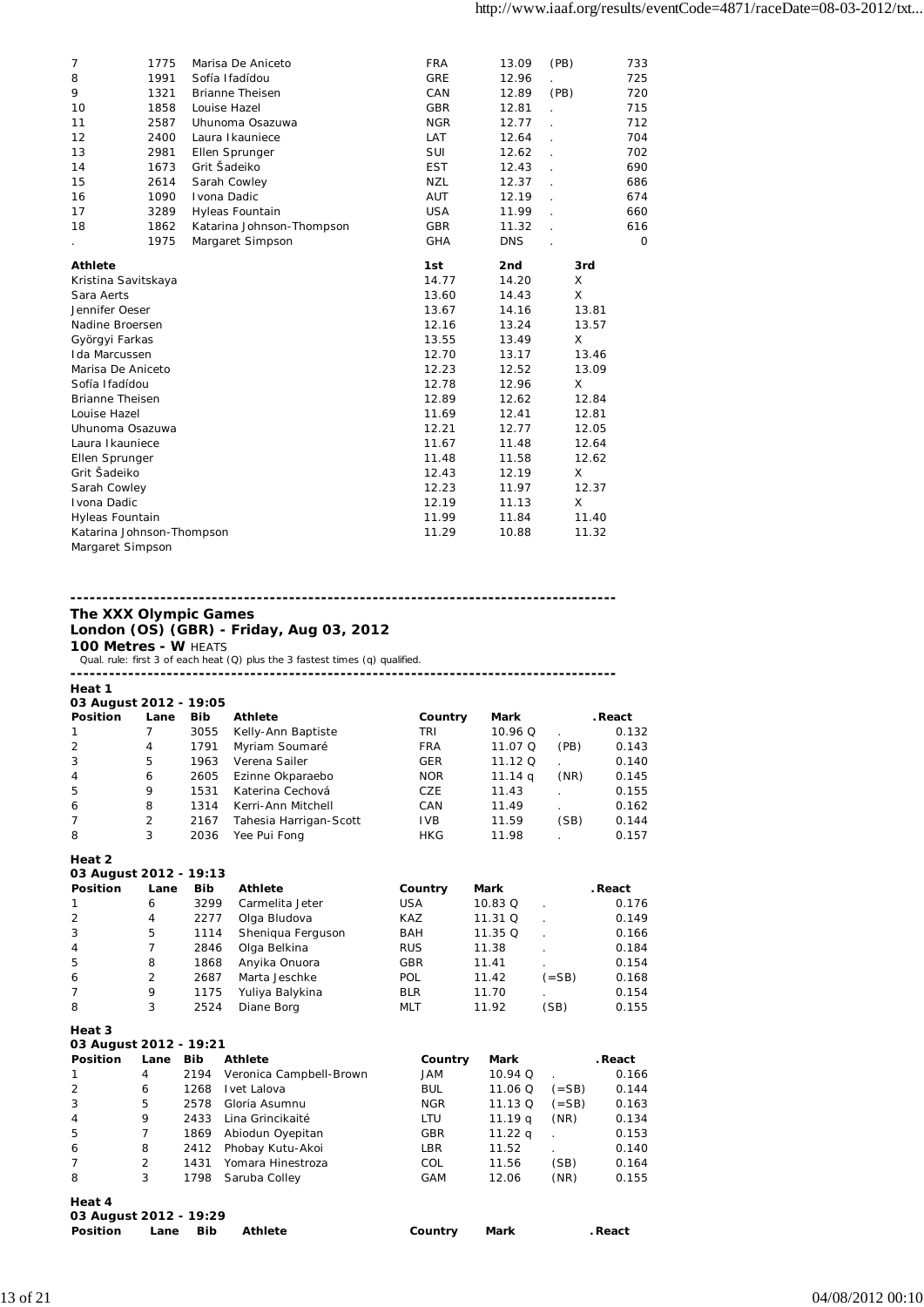| 1                          | 6              | 2584       | <b>Blessing Okagbare</b>                                                          | <b>NGR</b>     | 10.93 Q | (PB)                      | 0.167   |
|----------------------------|----------------|------------|-----------------------------------------------------------------------------------|----------------|---------|---------------------------|---------|
| $\overline{2}$             | 7              | 3306       | Tianna Madison                                                                    | <b>USA</b>     | 10.97 Q |                           | 0.165   |
| 3                          | 4              | 3053       | Michelle-Lee Ahye                                                                 | TRI            | 11.28 Q | $\mathbf{r}$              | 0.169   |
| 4                          | 5              | 1958       | Tatjana Pinto                                                                     | GER            | 11.39   |                           | 0.151   |
| 5                          | 9              | 2769       | Andreea Ograzeanu                                                                 | <b>ROU</b>     | 11.44   |                           | 0.185   |
| 6                          | 8              | 3091       | Nimet Karakus                                                                     | <b>TUR</b>     | 11.62   | $\mathbf{r}$              | 0.141   |
| 7                          | 3              | 1445       | Feta Ahamada                                                                      | COM            | 11.86   |                           | 0.175   |
| 8                          | $\overline{2}$ | 1330       | Lorène Bazolo                                                                     | CGO            | 11.90   |                           | 0.157   |
|                            |                |            |                                                                                   |                |         |                           |         |
| Heat 5                     |                |            |                                                                                   |                |         |                           |         |
| 03 August 2012 - 19:37     |                |            |                                                                                   |                |         |                           |         |
| Position                   | Lane           | Bib        | <b>Athlete</b>                                                                    | Country        | Mark    |                           | . React |
| 1                          | 4              | 3287       | <b>Allyson Felix</b>                                                              | <b>USA</b>     | 11.01 Q | $\mathbb{R}^{\mathbb{Z}}$ | 0.183   |
| $\overline{2}$             | 5              | 1247       | Rosângela Santos                                                                  | <b>BRA</b>     | 11.07 Q | $\mathbf{r}$              | 0.162   |
| 3                          | $\overline{7}$ | 1796       | Ruddy Zang Milama                                                                 | GAB            | 11.14 Q |                           | 0.164   |
| 4                          | 3              | 2642       | <b>Toea Wisil</b>                                                                 | <b>PNG</b>     | 11.27   | L.                        | 0.132   |
| 5                          | 9              | 2251       | Chisato Fukushima                                                                 | <b>JPN</b>     | 11.41   | $\mathbf{r}$              | 0.152   |
| 6                          | 8              | 1786       | Véronique Mang                                                                    | <b>FRA</b>     | 11.41   |                           | 0.130   |
| 7                          | 6              | 2126       | <b>Allison Peter</b>                                                              |                |         |                           |         |
|                            |                |            |                                                                                   | <b>ISV</b>     | 11.41   |                           | 0.213   |
| 8                          | $\overline{2}$ | 2116       | Dana Abdul Razak                                                                  | IRQ            | 11.81   |                           | 0.185   |
| Heat 6                     |                |            |                                                                                   |                |         |                           |         |
| 03 August 2012 - 19:45     |                |            |                                                                                   |                |         |                           |         |
| Position                   | Lane           | <b>Bib</b> | <b>Athlete</b>                                                                    | Country        | Mark    |                           | . React |
| 1                          | 5              | 2197       | Shelly-Ann Fraser-Pryce                                                           | <b>JAM</b>     | 11.00 Q |                           | 0.175   |
| 2                          | 4              | 3058       | Semoy Hackett                                                                     | TRI            | 11.04 Q | (PB)                      | 0.169   |
| 3                          |                |            |                                                                                   |                |         |                           |         |
|                            | 6              | 3179       | Olesya Povh                                                                       | <b>UKR</b>     | 11.18 Q | L.                        | 0.142   |
| 4                          | 9              | 3335       | Guzel Khubbieva                                                                   | <b>UZB</b>     | 11.22   | (SB)                      | 0.140   |
| 5                          | 7              | 1115       | Debbie Ferguson-McKenzie                                                          | BAH            | 11.32   |                           | 0.160   |
| 6                          | 8              | 1070       | Melissa Breen                                                                     | <b>AUS</b>     | 11.34   | $\overline{a}$            | 0.164   |
| $\overline{7}$             | 3              | 1392       | Yongli Wei                                                                        | CHN            | 11.48   |                           | 0.170   |
| 8                          | $\overline{2}$ | 3029       | Bamab Napo                                                                        | <b>TOG</b>     | 12.35   |                           | 0.185   |
| Heat 7                     |                |            |                                                                                   |                |         |                           |         |
| 03 August 2012 - 19:53     |                |            |                                                                                   |                |         |                           |         |
| <b>Position</b>            | Lane           | <b>Bib</b> | <b>Athlete</b>                                                                    | Country        | Mark    |                           | . React |
|                            | 4              |            |                                                                                   |                |         |                           |         |
| 1                          |                | 1402       | Murielle Ahoure                                                                   | <b>CIV</b>     | 10.99 Q | (NR)                      | 0.148   |
| $\overline{2}$             | 5              | 2125       | LaVerne Jones-Ferrette                                                            | <b>ISV</b>     | 11.07 Q | (NR)                      | 0.170   |
| 3                          | 6              | 2207       | Kerron Stewart                                                                    | JAM            | 11.08 Q |                           | 0.160   |
| 4                          | 9              | 2586       | Oludamola Osayomi                                                                 | <b>NGR</b>     | 11.36   |                           | 0.189   |
| 5                          | 7              | 3178       | Nataliya Pohrebnyak                                                               | UKR            | 11.46   | $\overline{a}$            | 0.158   |
| 6                          | 8              | 1989       | Maria Belibasaki                                                                  | <b>GRE</b>     | 11.63   |                           | 0.201   |
| 7                          | 3              | 1406       | Delphine Atangana                                                                 | <b>CMR</b>     | 11.82   |                           | 0.175   |
| 8                          | $\overline{2}$ | 1156       | Kaina Martinez                                                                    | BIZ            | 11.89   |                           | 0.180   |
| The XXX Olympic Games      |                |            | London (OS) (GBR) - Friday, Aug 03, 2012<br><b>Discus Throw - W QUALIFICATION</b> |                |         |                           |         |
|                            |                |            | Qual. rule: qualification standard 63.00m or at least best 12 qualified.          |                |         |                           |         |
|                            |                |            |                                                                                   |                |         |                           |         |
| Group A                    |                |            |                                                                                   |                |         |                           |         |
| 03 August 2012 - 19:10     |                |            |                                                                                   |                |         |                           |         |
| <b>Position</b>            | Bib            |            | <b>Athlete</b>                                                                    | Country        | Mark    |                           |         |
| 1                          | 1487           |            | Yarelys Barrios                                                                   | <b>CUB</b>     |         | 65.94 Q                   |         |
| $\overline{2}$             | 2885           |            | Darya Pishchalnikova                                                              | <b>RUS</b>     |         | 65.02 Q                   |         |
| 3                          | 1379           |            | Yanfeng Li                                                                        | <b>CHN</b>     |         | 64.48 Q                   |         |
| 4                          | 1080           |            | Dani Samuels                                                                      | <b>AUS</b>     |         | 63.97 Q                   | (SB)    |
| 5                          | 2075           |            | Krishna Poonia                                                                    | IND.           |         | 63.54 Q                   |         |
| 6                          | 1386           |            | Xuejun Ma                                                                         | <b>CHN</b>     |         | $62.66$ q                 |         |
| 7                          | 1790           |            | Mélina Robert-Michon                                                              | <b>FRA</b>     |         | 62.47 q                   |         |
| 8                          | 3160           |            | Natalya Fokina-Semenova                                                           | UKR            |         | 60.61                     |         |
| 9                          | 1933           |            | Julia Fischer                                                                     | GER            |         |                           |         |
| 10                         | 3034           |            | Wen-Hua Li                                                                        | <b>TPE</b>     |         | 60.23<br>59.91            |         |
|                            |                |            |                                                                                   |                |         |                           |         |
| 11                         | 2866           |            | Vera Karmishina-Ganeeva                                                           | <b>RUS</b>     |         | 59.90                     |         |
| 12                         | 2684           |            | Zaneta Glanc                                                                      | <b>POL</b>     |         | 59.88                     |         |
| 13                         | 3320           |            | Aretha Thurmond                                                                   | <b>USA</b>     |         | 59.39                     |         |
| 14                         | 1025           |            | Rocío Comba                                                                       | ARG            |         | 58.98                     |         |
| 15                         | 2202           |            | Allison Randall                                                                   | JAM            |         | 58.06                     |         |
| 16                         | 1501           |            | Yaime Pérez                                                                       | <b>CUB</b>     |         | 57.87                     |         |
| 17                         | 1538           |            | Vera Pospíšilová-Cechlová                                                         | CZE            |         | 55.00                     |         |
| <b>Athlete</b>             |                |            |                                                                                   | 1st            | 2nd     | 3rd                       |         |
|                            |                |            |                                                                                   | X              |         |                           |         |
| Yarelys Barrios            |                |            |                                                                                   |                | 65.94   |                           |         |
| Darya Pishchalnikova       |                |            |                                                                                   | 65.02<br>59.69 | 64.48   |                           |         |
| Yanfeng Li<br>Dani Samuels |                |            |                                                                                   | 60.02          | Χ       | 63.97                     |         |
| Krishna Poonia             |                |            |                                                                                   | X              | 63.54   |                           |         |
| Xuejun Ma                  |                |            |                                                                                   | 62.66          | 60.49   | 62.18                     |         |
|                            |                |            |                                                                                   | Χ              |         |                           |         |
| Mélina Robert-Michon       |                |            |                                                                                   |                | 62.47   | 59.72                     |         |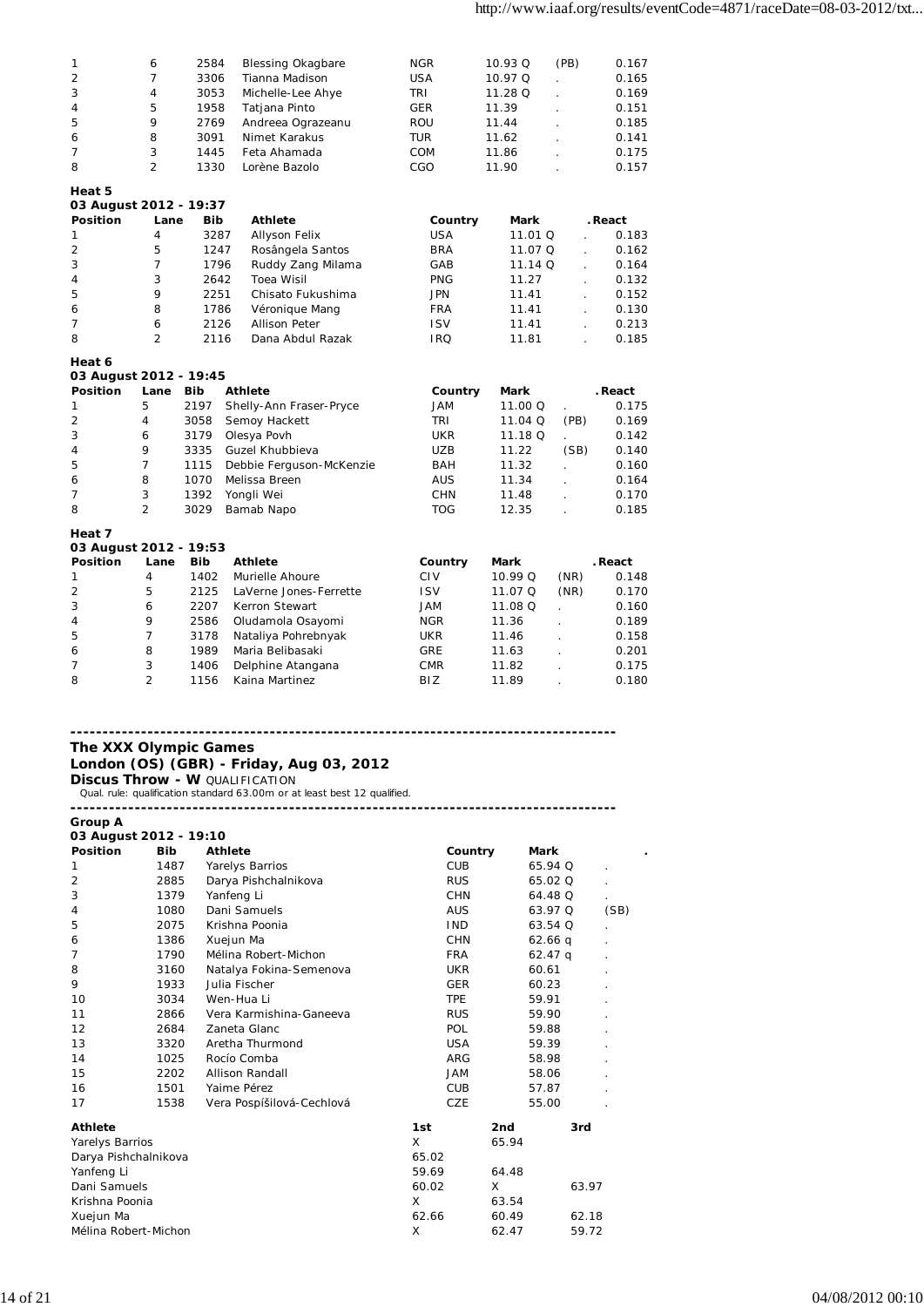| Natalya Fokina-Semenova   | 58.37 | 60.61 | 60.36 |
|---------------------------|-------|-------|-------|
| Julia Fischer             | X     | 56.82 | 60.23 |
| Wen-Hua Li                | 58.22 | 59.91 | 58.99 |
| Vera Karmishina-Ganeeya   | 59.90 | 49.53 | X     |
| Zaneta Glanc              | 56.40 | 59.88 | 56.72 |
| Aretha Thurmond           | 58.38 | 59.39 | 57.81 |
| Rocío Comba               | 55.22 | 55.81 | 58.98 |
| Allison Randall           | 57.16 | 58.06 | X     |
| Yaime Pérez               | 57.46 | X     | 57.87 |
| Vera Pospíšilová-Cechlová | 55.00 | X     | x     |
|                           |       |       |       |

### **Group B**

| 03 August 2012 - 20:35  |            |                         |            |       |           |      |
|-------------------------|------------|-------------------------|------------|-------|-----------|------|
| <b>Position</b>         | <b>Bib</b> | <b>Athlete</b>          | Country    |       | Mark      |      |
| 1                       | 1954       | Nadine Müller           | <b>GER</b> |       | 65.89 Q   |      |
| 2                       | 1458       | Sandra Perkovic         | CRO        |       | 65.74 Q   |      |
| 3                       | 3273       | Stephanie Brown Trafton | <b>USA</b> |       | 64.89 Q   |      |
| 4                       | 1961       | Anna Rüh                | <b>GER</b> |       | 62.98q    |      |
| 5                       | 2439       | Zinaida Sendriuté       | LTU        |       | 62.79q    |      |
| 6                       | 2071       | Seema Antil             | <b>IND</b> |       | 61.91     |      |
| 7                       | 2766       | Nicoleta Grasu          | ROU        |       | 61.86     | (SB) |
| 8                       | 3304       | Gia Lewis-Smallwood     | <b>USA</b> |       | 61.44     |      |
| 9                       | 1239       | Andressa de Morais      | <b>BRA</b> |       | 60.94     |      |
| 10                      | 2893       | Svetlana Saykina        | <b>RUS</b> |       | 60.67     |      |
| 11                      | 2959       | Dragana Tomaševic       | <b>SRB</b> |       | 60.53     |      |
| 12                      | 1338       | Karen Gallardo          | CHI        |       | 60.09     | (SB) |
| 13                      | 1492       | Denia Caballero         | <b>CUB</b> |       | 58.78     |      |
| 14                      | 3166       | Kateryna Karsak         | <b>UKR</b> |       | 58.64     |      |
| 15                      | 2556       | Monique Jansen          | <b>NED</b> |       | 57.50     |      |
| 16                      | 2730       | Irina Rodrigues         | <b>POR</b> |       | 57.23     |      |
| 17                      | 1199       | Sviatlana Siarova       | <b>BLR</b> |       | 56.70     |      |
|                         | 1389       | Jian Tan                | <b>CHN</b> |       | <b>NM</b> |      |
| <b>Athlete</b>          |            |                         | 1st        | 2nd   | 3rd       |      |
| Nadine Müller           |            |                         | 65.89      |       |           |      |
| Sandra Perkovic         |            |                         | 65.74      |       |           |      |
| Stephanie Brown Trafton |            |                         | X          | 61.09 | 64.89     |      |
| Anna Rüh                |            |                         | 62.98      | X     | 59.71     |      |
| Zinaida Sendriuté       |            |                         | 61.71      | X     | 62.79     |      |
| Seema Antil             |            |                         | X          | 61.10 | 61.91     |      |
| Nicoleta Grasu          |            |                         | 61.86      | 59.59 | X         |      |
| Gia Lewis-Smallwood     |            |                         | X          | 61.44 | 61.25     |      |
| Andressa de Morais      |            |                         | X          | X     | 60.94     |      |
| Svetlana Saykina        |            |                         | 59.76      | 60.67 | X         |      |
| Dragana Tomaševic       |            |                         | 59.32      | 60.53 | 57.68     |      |
| Karen Gallardo          |            |                         | 58.82      | 60.09 | X         |      |
| Denia Caballero         |            |                         | 57.47      | X     | 58.78     |      |
| Kateryna Karsak         |            |                         | X          | X     | 58.64     |      |
| Monique Jansen          |            |                         | 55.65      | 57.50 | 56.04     |      |
| Irina Rodrigues         |            |                         | 57.23      | X     | 55.58     |      |
| Sviatlana Siarova       |            |                         | 56.70      | 55.99 | X         |      |
| Jian Tan                |            |                         | Χ          | X     | X         |      |

### **------------------------------------------------------------------------------------- The XXX Olympic Games**

## **London (OS) (GBR) - Friday, Aug 03, 2012**

**Long Jump - M** QUALIFICATION<br>Qual. rule: qualification standard 8.10m or at least best 12 qualified.

|                 | 03 August 2012 - 19:50 |                            |            |             |          |                      |  |  |  |  |  |
|-----------------|------------------------|----------------------------|------------|-------------|----------|----------------------|--|--|--|--|--|
| <b>Position</b> | <b>Bib</b>             | <b>Athlete</b>             | Country    | <b>Mark</b> | Wind     |                      |  |  |  |  |  |
|                 | 3218                   | Marquise Goodwin           | <b>USA</b> | 8.11 Q      | $(-1.0)$ | ٠                    |  |  |  |  |  |
| 2               | 2818                   | Aleksandr Menkov           | <b>RUS</b> | 8.09        | (1.5)    |                      |  |  |  |  |  |
| 3               | 1832                   | Greg Rutherford            | <b>GBR</b> | 8.08        | (0.0)    |                      |  |  |  |  |  |
| 4               | 3002                   | Michel Tornéus             | <b>SWE</b> | 8.03        | (0.6)    |                      |  |  |  |  |  |
| 5               | 2785                   | Godfrey Khotso Mokoena     | <b>RSA</b> | 8.02        | (0.9)    |                      |  |  |  |  |  |
| 6               | 3211                   | Will Claye                 | <b>USA</b> | 7.99        | $(-0.7)$ | $\ddot{\phantom{a}}$ |  |  |  |  |  |
|                 | 1151                   | <b>Tyrone Smith</b>        | <b>BER</b> | 7.97        | $(-0.3)$ | (SB)                 |  |  |  |  |  |
| 8               | 1043                   | Henry Frayne               | <b>AUS</b> | 7.95        | $(-0.8)$ | $\ddot{\phantom{a}}$ |  |  |  |  |  |
| 9               | 1919                   | Christian Reif             | <b>GER</b> | 7.92        | (0.0)    | ٠                    |  |  |  |  |  |
| 10              | 1612                   | Eusebio Cáceres            | <b>ESP</b> | 7.92        | $(-0.6)$ |                      |  |  |  |  |  |
| 11              | 2080                   | Mohammad Arzandeh          | IRI        | 7.84        | $(-1.1)$ |                      |  |  |  |  |  |
| 12              | 2173                   | Damar Forbes               | <b>MAL</b> | 7.79        | $(-0.7)$ |                      |  |  |  |  |  |
| 13              | 1895                   | Alyn Camara                | <b>GER</b> | 7.72        | (0.0)    |                      |  |  |  |  |  |
| 14              | 1767                   | Salim Sdiri                | <b>FRA</b> | 7.71        | $(-0.3)$ |                      |  |  |  |  |  |
| 15              | 1988                   | Loúis Tsátoumas            | <b>GRE</b> | 7.53        | $(-0.3)$ |                      |  |  |  |  |  |
| 16              | 1526                   | Štepán Wagner              | CZE        | 7.50        | (0.8)    |                      |  |  |  |  |  |
| 17              | 3020                   | Supanara Sukhasvasti N. A. | THA        | 7.38        | $(-1.1)$ |                      |  |  |  |  |  |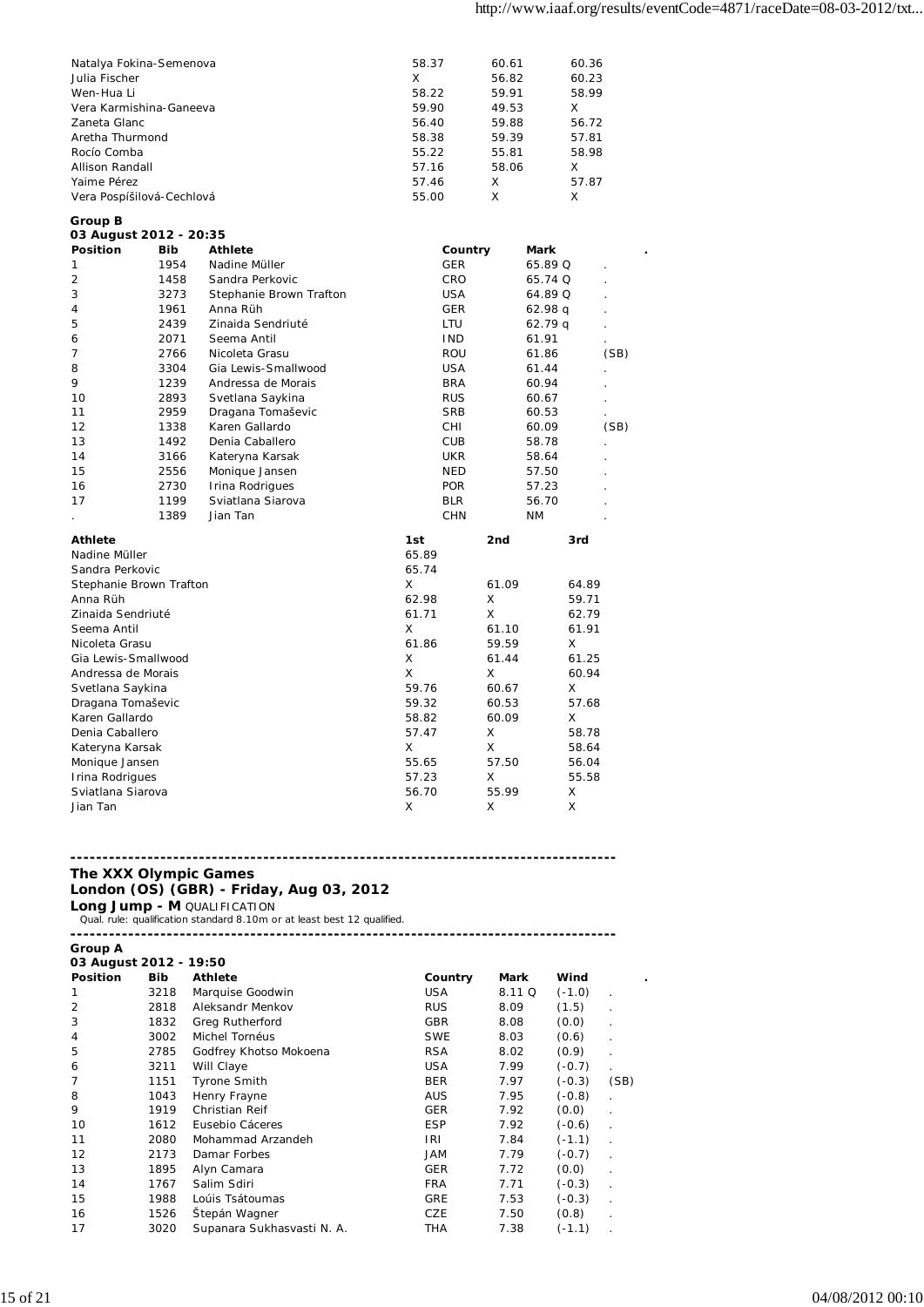| 17                                | 3033         | Ching-Hsuan Lin                      | <b>TPE</b>        | 7.38             | $(-1.5)$<br>$\cdot$                          |    |
|-----------------------------------|--------------|--------------------------------------|-------------------|------------------|----------------------------------------------|----|
| 19                                | 1886         | Boleslav Skhirtladze                 | GEO               | 7.26             | (1.4)                                        |    |
| 20<br>21                          | 1369<br>1030 | Xiaoyi Zhang<br>Vardan Pahlevanyan   | CHN<br>ARM        | 7.25<br>6.55     | $(-1.9)$<br>$(-0.8)$<br>$\ddot{\phantom{a}}$ |    |
| <b>Athlete</b>                    |              |                                      | 1st               | 2nd              | 3rd                                          |    |
| Marquise Goodwin                  |              |                                      | 8.11<br>$(-1.0)$  |                  |                                              |    |
| Aleksandr Menkov                  |              |                                      | 7.87<br>$(-1.0)$  | X                | 8.09<br>(1.5)                                |    |
| Greg Rutherford                   |              |                                      | 8.08<br>(0.0)     | 8.06<br>$(-1.4)$ | $\overline{\phantom{0}}$                     |    |
| Michel Tornéus                    |              |                                      | 8.03<br>(0.6)     | 7.49<br>$(-1.2)$ | $\blacksquare$                               |    |
| Godfrey Khotso Mokoena            |              |                                      | X                 | 7.81<br>$(-1.5)$ | 8.02<br>(0.9)                                |    |
| Will Claye                        |              |                                      | 7.99<br>$(-0.7)$  | X                | 7.86<br>$(-1.1)$                             |    |
| <b>Tyrone Smith</b>               |              |                                      | 7.73<br>$(-1.5)$  | 7.75<br>$(-1.3)$ | 7.97<br>$(-0.3)$                             |    |
| Henry Frayne                      |              |                                      | 7.82<br>$(-1.4)$  | X                | 7.95<br>$(-0.8)$                             |    |
| Christian Reif                    |              |                                      | 7.81<br>$(-0.3)$  | Χ                | 7.92<br>(0.0)                                |    |
| Eusebio Cáceres                   |              |                                      | 7.25<br>$(-1.4)$  | 7.92<br>$(-0.6)$ | 6.95<br>$(-1.2)$                             |    |
| Mohammad Arzandeh                 |              |                                      | 7.77<br>$(-1.0)$  | 7.75<br>$(-0.3)$ | 7.84<br>$(-1.1)$                             |    |
| Damar Forbes                      |              |                                      | 7.79<br>$(-0.7)$  | X                | 7.48<br>(0.2)                                |    |
| Alyn Camara                       |              |                                      | 7.72<br>(0.0)     | X                | 7.69<br>$(-0.8)$                             |    |
| Salim Sdiri                       |              |                                      | 7.71<br>$(-0.3)$  | 7.58<br>$(-0.7)$ | 5.75<br>$(-0.9)$                             |    |
| Loúis Tsátoumas                   |              |                                      | 7.53<br>$(-0.3)$  | 7.48<br>$(-1.1)$ | X                                            |    |
| Štepán Wagner                     |              |                                      | 7.39<br>$(-0.5)$  | 7.50<br>(0.8)    | 7.47<br>$(-0.6)$                             |    |
| Supanara Sukhasvasti N. A.        |              |                                      | 7.38<br>$(-1.1)$  | Χ                | 7.35<br>(0.2)                                |    |
| Ching-Hsuan Lin                   |              |                                      | 7.38<br>$(-1.5)$  | 7.35<br>(0.9)    | X                                            |    |
| Boleslav Skhirtladze              |              |                                      | 7.26<br>(1.4)     | 6.95<br>(0.4)    | 6.90<br>(0.8)                                |    |
| Xiaoyi Zhang                      |              |                                      | 7.25<br>$(-1.9)$  | X                | Χ                                            |    |
| Vardan Pahlevanyan                |              |                                      | X                 | 6.55<br>$(-0.8)$ | X                                            |    |
| Group B<br>03 August 2012 - 19:50 |              |                                      |                   |                  |                                              |    |
| Position                          | Bib          | <b>Athlete</b>                       | Country           | Mark             | Wind                                         |    |
| 1                                 | 1219         | Mauro Vinicius da Silva              | <b>BRA</b>        | 8.11 Q           | $(-0.9)$                                     |    |
| 2                                 | 1839         | Christopher Tomlinson                | GBR               | 8.06q            | (0.8)                                        |    |
| 3<br>4                            | 1066<br>1892 | Mitchell Watt<br>Sebastian Bayer     | AUS<br>GER        | 7.99 g<br>7.92q  | (0.1)                                        |    |
| 5                                 | 2821         | Aleksandr Petrov                     | <b>RUS</b>        | 7.89             | $(-1.7)$<br>$(-0.7)$                         | ¥. |
| 6                                 | 2819         | Sergey Morgunov                      | <b>RUS</b>        | 7.87             | $(-1.4)$                                     |    |
| 7                                 | 1973         | Ignisious Gaisah                     | GHA               | 7.79             | $(-0.2)$                                     |    |
| 8                                 | 1352         | Jinzhe Li                            | CHN               | 7.77             | (0.0)                                        |    |
| 9                                 | 1102         | Raymond Higgs                        | BAH               | 7.76             | (0.9)                                        | ÷. |
| 10                                | 2908         | Ndiss Kaba Badji                     | <b>SEN</b>        | 7.66             | $(-1.7)$                                     |    |
| 11                                | 1031         | Arsen Sargsyan                       | ARM               | 7.62             | $(-0.2)$                                     |    |
| 12                                | 2426         | Povilas Mykolaitis                   | LTU               | 7.61             | $(-1.6)$                                     | ä, |
| 13                                | 2569         | Stanley Gbagbeke                     | <b>NGR</b>        | 7.59             | $(-2.3)$                                     |    |
| 14                                | 2708         | Marcos Chuva                         | <b>POR</b>        | 7.55             | $(-0.2)$                                     | ÷. |
| 15                                | 3135         | Viktor Kuznetsov                     | UKR               | 7.50             | $(-0.2)$                                     |    |
| 16                                | 2504         | Luis Rivera                          | MEX               | 7.42             | $(-0.3)$                                     | ¥. |
| 17                                | 1585         | Mohamed Fathalla Difallah            | EGY               | 7.08             | $(-1.9)$                                     |    |
| 18                                | 1521         | Roman Novotný                        | CZE               | 6.96             | $(-2.2)$                                     |    |
| 19                                | 3228         | George Kitchens                      | <b>USA</b>        | 6.84             | $(-0.1)$                                     | ¥. |
|                                   | 1627<br>2624 | Luis Felipe Méliz<br>Irving Saladino | <b>ESP</b><br>PAN | ΝM<br>ΝM         |                                              |    |
| <b>Athlete</b>                    |              |                                      | 1st               | 2nd              | 3rd                                          |    |
| Mauro Vinicius da Silva           |              |                                      | 8.07<br>$(-0.1)$  | 8.11<br>$(-0.9)$ |                                              |    |
| Christopher Tomlinson             |              |                                      | 7.62<br>$(-0.6)$  | 8.06<br>(0.8)    |                                              |    |
| Mitchell Watt                     |              |                                      | X                 | 7.99<br>(0.1)    |                                              |    |
| Sebastian Bayer                   |              |                                      | 7.92<br>$(-1.7)$  | 7.88<br>(0.7)    | 3.96<br>$(-1.4)$                             |    |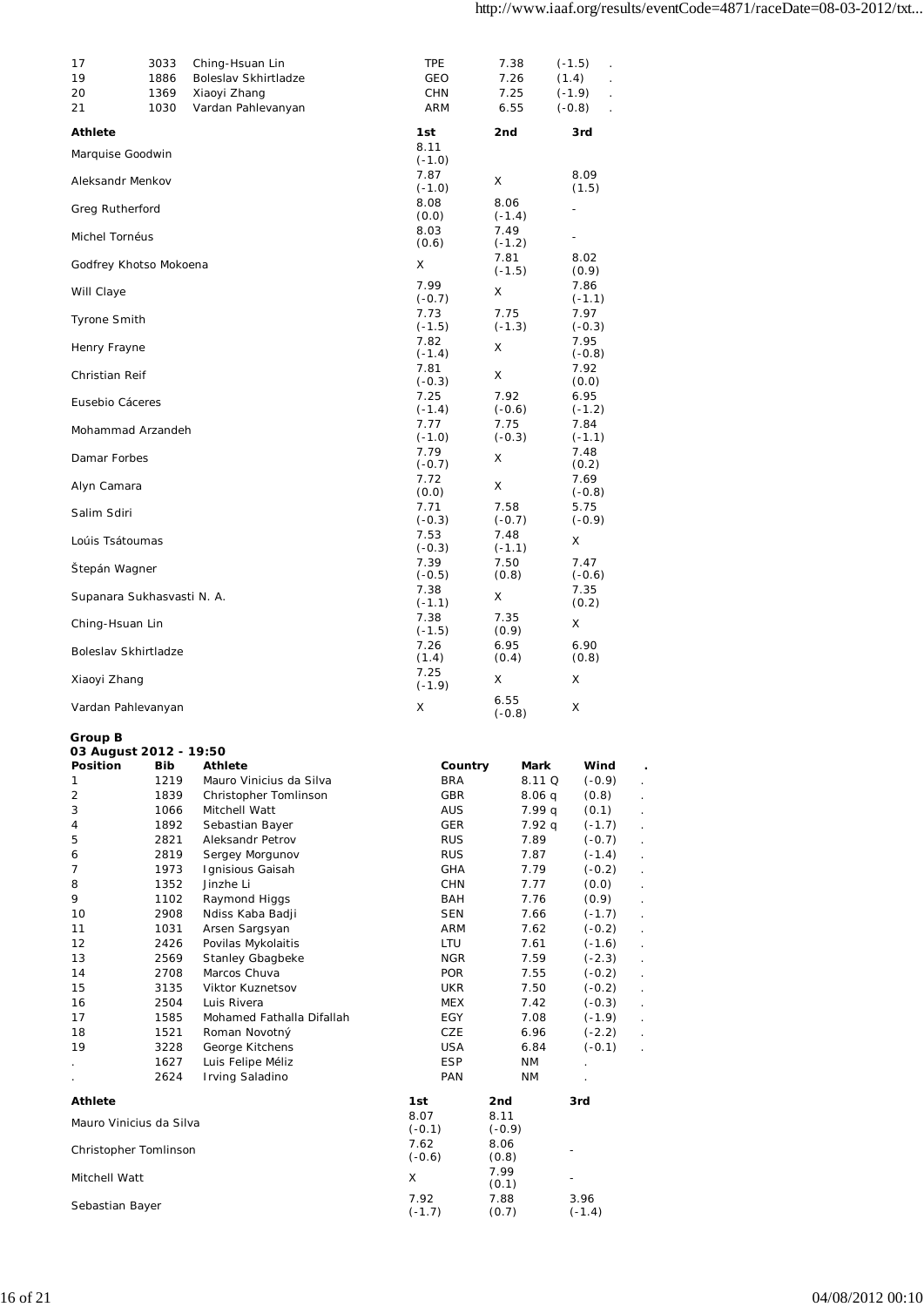| Aleksandr Petrov          | 7.67<br>(0.1)    | 7.57<br>$(-0.9)$ | 7.89<br>$(-0.7)$ |
|---------------------------|------------------|------------------|------------------|
| Sergey Morgunov           | X                | 7.87<br>$(-1.4)$ | X                |
| Ignisious Gaisah          | 7.72<br>$(-1.9)$ | 7.79<br>$(-0.2)$ | 7.50<br>(0.1)    |
| Jinzhe Li                 | 7.59<br>$(-0.6)$ | 7.67<br>$(-1.1)$ | 7.77<br>(0.0)    |
| Raymond Higgs             | X                | 7.76<br>(0.9)    | X                |
| Ndiss Kaba Badji          | 7.66<br>$(-1.7)$ | X                | 7.64<br>(1.0)    |
| Arsen Sargsyan            | 7.38<br>$(-0.6)$ | 7.62<br>$(-0.2)$ | 7.60<br>$(-0.5)$ |
| Povilas Mykolaitis        | X                | X                | 7.61<br>$(-1.6)$ |
| Stanley Gbagbeke          | X                | 5.71<br>$(-0.4)$ | 7.59<br>$(-2.3)$ |
| Marcos Chuva              | X                | 7.55<br>$(-0.2)$ | 7.06<br>$(-1.1)$ |
| Viktor Kuznetsov          | 7.43<br>$(-2.1)$ | X                | 7.50<br>$(-0.2)$ |
| Luis Rivera               | 7.42<br>$(-0.3)$ | X                | 7.29<br>$(-1.6)$ |
| Mohamed Fathalla Difallah | X                | 7.08<br>$(-1.9)$ | X                |
| Roman Novotný             | X                | 6.96<br>$(-2.2)$ | X                |
| George Kitchens           | X                | X                | 6.84<br>$(-0.1)$ |
| Luis Felipe Méliz         | X                | R                |                  |
| Irving Saladino           | X                | X                | X                |

### **------------------------------------------------------------------------------------- The XXX Olympic Games**

### **London (OS) (GBR) - Friday, Aug 03, 2012 1500 Metres - M** HEATS

Qual. rule: first 6 of each heat (Q) plus the 6 fastest times (q) qualified.

| Heat 1                 |            |                     |                      |            |               |         |      |
|------------------------|------------|---------------------|----------------------|------------|---------------|---------|------|
| 03 August 2012 - 20:05 |            |                     |                      |            |               |         |      |
| <b>Position</b>        | <b>Bib</b> | <b>Athlete</b>      |                      | Country    | Mark          |         |      |
| 1                      | 1008       | Taoufik Makhloufi   |                      | <b>ALG</b> | $3:35.15$ Q   |         |      |
| $\overline{2}$         | 1687       |                     | Mekonnen Gebremedhin | ETH.       | 3:36.56Q      |         |      |
| 3                      | 2300       | Asbel Kiprop        |                      | KEN        | 3:36.59Q      |         |      |
| 4                      | 1824       | Ross Murray         |                      | GBR        | $3:36.74$ Q   |         |      |
| 5                      | 2752       | Mohamad Al-Garni    |                      | <b>QAT</b> | $3:36.99$ Q   |         |      |
| 6                      | 3234       | Leonel Manzano      |                      | <b>USA</b> | 3:37.00 Q     |         |      |
| 7                      | 1746       | Florian Carvalho    |                      | <b>FRA</b> | $3:37.05$ q   |         | (SB) |
| 8                      | 2460       | Mohamed Moustaoui   |                      | <b>MAR</b> | $3:37.41$ q   |         |      |
| 9                      | 1044       | Ryan Gregson        |                      | <b>AUS</b> | $3:38.54$ q   |         |      |
| 10                     | 1252       | Belal Mansoor Ali   |                      | <b>BRN</b> | $3:38.69$ q   |         |      |
| 11                     | 2820       | Egor Nikolaev       |                      | <b>RUS</b> | $3:38.92$ q   |         | (SB) |
| 12                     | 1635       | Álvaro Rodríguez    |                      | <b>ESP</b> | 3:41.54       |         |      |
| 13                     | 1601       | Teklit Teweldebrhan |                      | ERI        | 3:42.88       |         |      |
| 14                     | 2020       | Mamadou Barry       |                      | GUI        | 4:05.08       |         |      |
| 15                     | 2592       | Rabiou Guero Gao    |                      | NIG        | 4:05.46       |         |      |
| Intermediate           |            | <b>Bib</b>          | <b>Athlete</b>       |            | <b>Nation</b> | Mark    |      |
| 400m                   |            | 1746                | Florian Carvalho     |            | <b>FRA</b>    | 58.65   |      |
| 800m                   |            | 2820                | Egor Nikolaev        |            | <b>RUS</b>    | 1:57.37 |      |
| 1200m                  |            | 2752                | Mohamad Al-Garni     |            | QAT           | 2:54.12 |      |
| Heat 2                 |            |                     |                      |            |               |         |      |

| 03 August 2012 - 20:15 |            |                         |            |             |      |
|------------------------|------------|-------------------------|------------|-------------|------|
| <b>Position</b>        | <b>Bib</b> | <b>Athlete</b>          | Country    | Mark        |      |
|                        | 2377       | Mohammed Shaween        | <b>KSA</b> | $3:39.42$ Q | (SB) |
| $\overline{2}$         | 2756       | Hamza Driouch           | QAT        | $3:39.67$ Q |      |
| 3                      | 3078       | Ilham Tanui Özbilen     | TUR.       | $3:39.70$ Q |      |
| 4                      | 2299       | Silas Kiplagat          | KEN        | $3:39.79$ Q |      |
| 5                      | 1282       | Nathan Brannen          | CAN        | $3:39.95$ Q |      |
| 6                      | 1800       | Andrew Baddeley         | <b>GBR</b> | $3:40.34$ Q |      |
|                        | 3261       | Andrew Wheating         | <b>USA</b> | $3:40.92$ q |      |
| 8                      | 1610       | David Bustos            | <b>ESP</b> | 3:41.34     |      |
| 9                      | 2388       | Dmitrijs Jurkevics      | LAT        | 3:41.40     |      |
| 10                     | 1694       | Dawit Wolde             | <b>ETH</b> | 3:41.81     |      |
| 11                     | 1728       | Niclas Sandells         | <b>FIN</b> | 3:42.67     |      |
| 12                     | 1739       | Jamale Aarrass          | <b>FRA</b> | 3:45.13     |      |
| 13                     | 2945       | Mohamed Mohamed         | <b>SOM</b> | 3:46.16     |      |
| 14                     | 3362       | Nabil Mohammed Al-Garbi | YEM        | 3:55.46     | (SB) |
|                        | 2458       | Amine Laalou            | <b>MAR</b> | <b>DNS</b>  |      |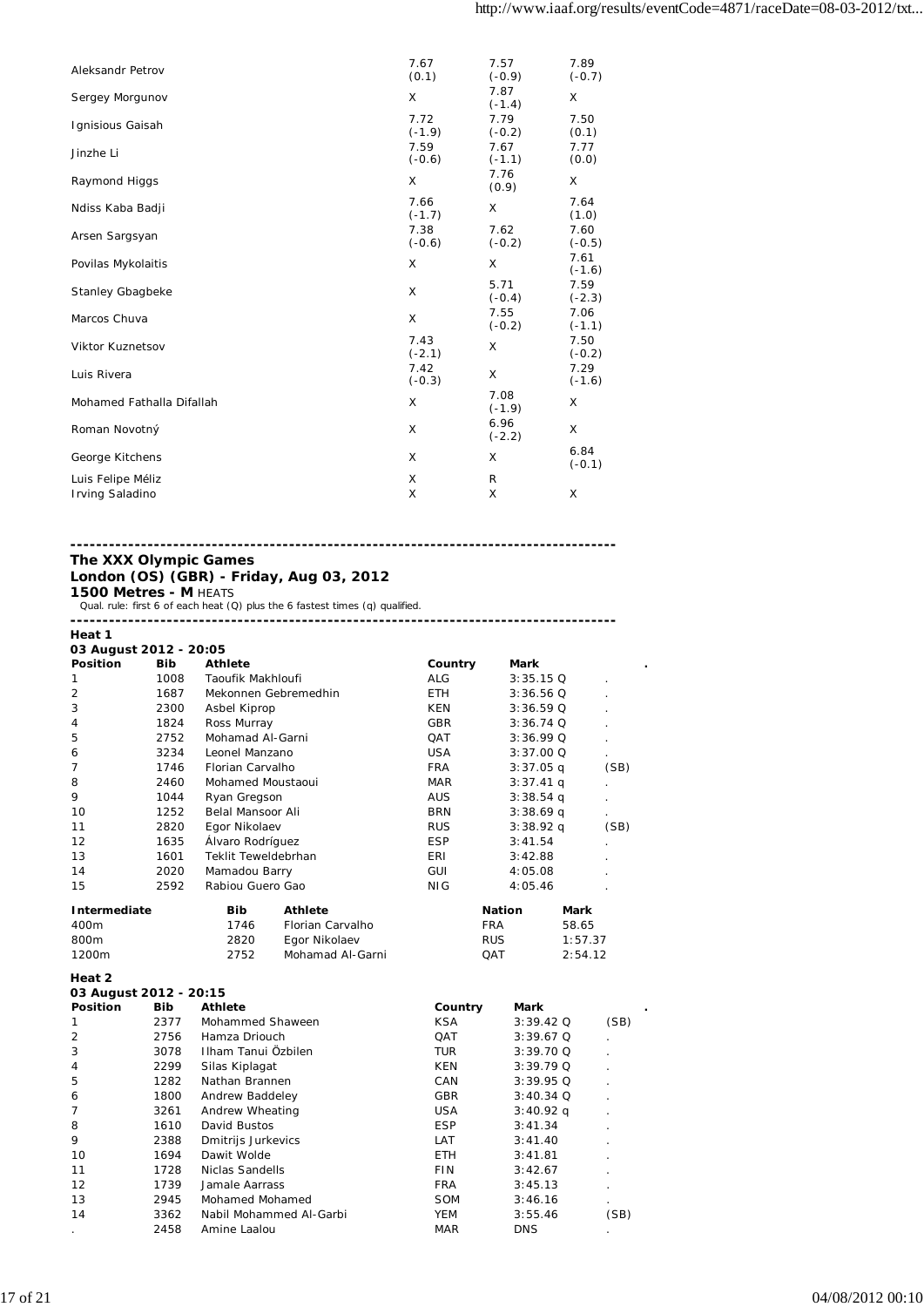| Intermediate     | <b>Bib</b> | Athlete         | <b>Nation</b> | Mark    |
|------------------|------------|-----------------|---------------|---------|
| 400m             | 1728       | Niclas Sandells | FIN           | 5781    |
| 800 <sub>m</sub> | 1728       | Niclas Sandells | FIN           | 2:00.03 |
| 1200m            | 1694       | Dawit Wolde     | FTH           | 2:58.57 |

| Heat 3                 |            |                 |                           |            |               |         |
|------------------------|------------|-----------------|---------------------------|------------|---------------|---------|
| 03 August 2012 - 20:25 |            |                 |                           |            |               |         |
| <b>Position</b>        | <b>Bib</b> | <b>Athlete</b>  |                           | Country    | Mark          |         |
| 1                      | 2612       | Nicholas Willis |                           | NZL        | $3:40.92$ Q   |         |
| $\overline{2}$         | 2456       |                 | Abdalaati Iguider         | <b>MAR</b> | $3:41.08$ Q   |         |
| 3                      | 1757       | Yoann Kowal     |                           | <b>FRA</b> | $3:41.12$ Q   |         |
| $\overline{4}$         | 2596       |                 | Henrik Ingebrigtsen       | <b>NOR</b> | $3:41.33$ Q   |         |
| 5                      | 3210       |                 | <b>Matthew Centrowitz</b> | <b>USA</b> | $3:41.39$ Q   |         |
| 6                      | 1922       |                 | Carsten Schlangen         | <b>GER</b> | $3:41.51$ Q   |         |
| 7                      | 1637       | Diego Ruiz      |                           | ESP        | 3:41.52       |         |
| 8                      | 1683       | Aman Wote       |                           | ETH.       | 3:41.67       |         |
| 9                      | 2295       |                 | Nixon Kiplimo Chepseba    | KEN        | 3:42.29       |         |
| 10                     | 2376       | Emad Noor       |                           | <b>KSA</b> | 3:42.95       |         |
| 11                     | 3351       |                 | Eduar Villanueva          | <b>VEN</b> | 3:43.11       |         |
| 12                     | 1088       | Andreas Vojta   |                           | <b>AUT</b> | 3:43.52       |         |
| 13                     | 2097       |                 | Ciaran O'Lionaird         | IRL        | 3:48.35       | (SB)    |
| 14                     | 2747       |                 | Samuel Vázquez            | <b>PUR</b> | 3:49.19       |         |
| Intermediate           |            | <b>Bib</b>      | <b>Athlete</b>            |            | <b>Nation</b> | Mark    |
| 400m                   |            | 2295            | Nixon Kiplimo Chepseba    |            | KEN           | 59.51   |
| 800m                   |            | 2295            | Nixon Kiplimo Chepseba    |            | KEN           | 2:03.50 |
| 1200m                  |            | 2612            | Nicholas Willis           |            | NZL           | 3:01.27 |

**The XXX Olympic Games London (OS) (GBR) - Friday, Aug 03, 2012 Shot Put - M FINAL** 

| 03 August 2012 - 20:30    |            |                  |                           |                 |            |            |         |             |       |
|---------------------------|------------|------------------|---------------------------|-----------------|------------|------------|---------|-------------|-------|
| <b>Position</b>           | <b>Bib</b> | Athlete          |                           |                 |            |            | Country | <b>Mark</b> |       |
| 1                         | 2659       | Tomasz Majewski  |                           |                 |            | <b>POL</b> |         | 21.89       | (SB)  |
| $\overline{2}$            | 1924       | David Storl      |                           |                 | <b>GER</b> |            |         | 21.86       |       |
| 3                         | 3221       |                  | Reese Hoffa               |                 |            | <b>USA</b> |         | 21.23       |       |
| $\overline{4}$            | 3209       |                  | <b>Christian Cantwell</b> |                 |            | <b>USA</b> |         | 21.19       |       |
| 5                         | 1280       |                  | Dylan Armstrong           |                 |            | CAN        |         | 20.93       |       |
| 6                         | 1023       | Germán Lauro     |                           |                 |            | <b>ARG</b> |         | 20.84       | (NR)  |
| $\overline{7}$            | 2951       |                  | Asmir Kolašinac           |                 |            | <b>SRB</b> |         | 20.71       |       |
| 8                         | 1163       | Pavel Lyzhyn     |                           |                 |            | <b>BLR</b> |         | 20.69       | (SB)  |
| 9                         | 3262       | Ryan Whiting     |                           |                 |            | <b>USA</b> |         | 20.64       |       |
| 10                        | 2187       | Dorian Scott     |                           |                 | <b>JAM</b> |            |         | 20.61       |       |
| 11                        | 2831       | Maksim Sidorov   |                           |                 | <b>RUS</b> |            |         | 20.41       |       |
| 12                        | 3031       | Ming-Huang Chang |                           |                 | <b>TPE</b> |            |         | 19.99       |       |
| <b>Athlete</b>            |            |                  | 1st                       | 2 <sub>nd</sub> | 3rd        |            | 4th     | 5th         | 6th   |
| Tomasz Majewski           |            |                  | 21.19                     | 21.72           | 21.87      |            | X       | 21.72       | 21.89 |
| David Storl               |            |                  | 21.84                     | 21.86           | 21.46      |            | X       | X           | X     |
| Reese Hoffa               |            |                  | 20.98                     | 20.95           | 21.23      |            | 21.11   | 19.53       | X     |
| <b>Christian Cantwell</b> |            |                  | 20.21                     | 20.95           | X          |            | X       | 20.65       | 21.19 |
| Dylan Armstrong           |            |                  | 20.16                     | 20.93           | 20.74      |            | X       | X           | 20.34 |
| Germán Lauro              |            |                  | 19.40                     | 20.82           | 20.84      |            | 20.34   | 20.65       | X     |
| Asmir Kolašinac           |            |                  | 20.18                     | 20.71           | X          |            | 20.54   | 20.46       | X     |
| Pavel Lyzhyn              |            |                  | 20.69                     | X               | X          |            | 19.93   | 20.04       | X     |
| Ryan Whiting              |            |                  | 20.21                     | 20.21           | 20.64      |            |         |             |       |
| Dorian Scott              |            |                  | 19.51                     | 20.61           | X          |            |         |             |       |
| Maksim Sidorov            |            |                  | X                         | 20.41           | X          |            |         |             |       |
| Ming-Huang Chang          |            |                  | 19.99                     | X               | 19.64      |            |         |             |       |

### **------------------------------------------------------------------------------------- The XXX Olympic Games London (OS) (GBR) - Friday, Aug 03, 2012 Discus Throw - W QUALIFICATION**

Qual. rule: qualification standard 63.00m or at least best 12 qualified.

**-------------------------------------------------------------------------------------**

**Group A 03 August 2012 - 19:10**

| <b>Position</b> | <b>Bib</b> | <b>Athlete</b>       | Country    | Mark      |      |
|-----------------|------------|----------------------|------------|-----------|------|
|                 | 1487       | Yarelys Barrios      | CUB        | 65.94 Q   |      |
| -2              | 2885       | Darya Pishchalnikova | <b>RUS</b> | 65.02 Q   |      |
| 3               | 1379       | Yanfeng Li           | <b>CHN</b> | 64.48 Q   |      |
| $\overline{4}$  | 1080       | Dani Samuels         | AUS        | 63.97 Q   | (SB) |
| 5               | 2075       | Krishna Poonia       | <b>IND</b> | $63.54$ Q |      |
|                 |            |                      |            |           |      |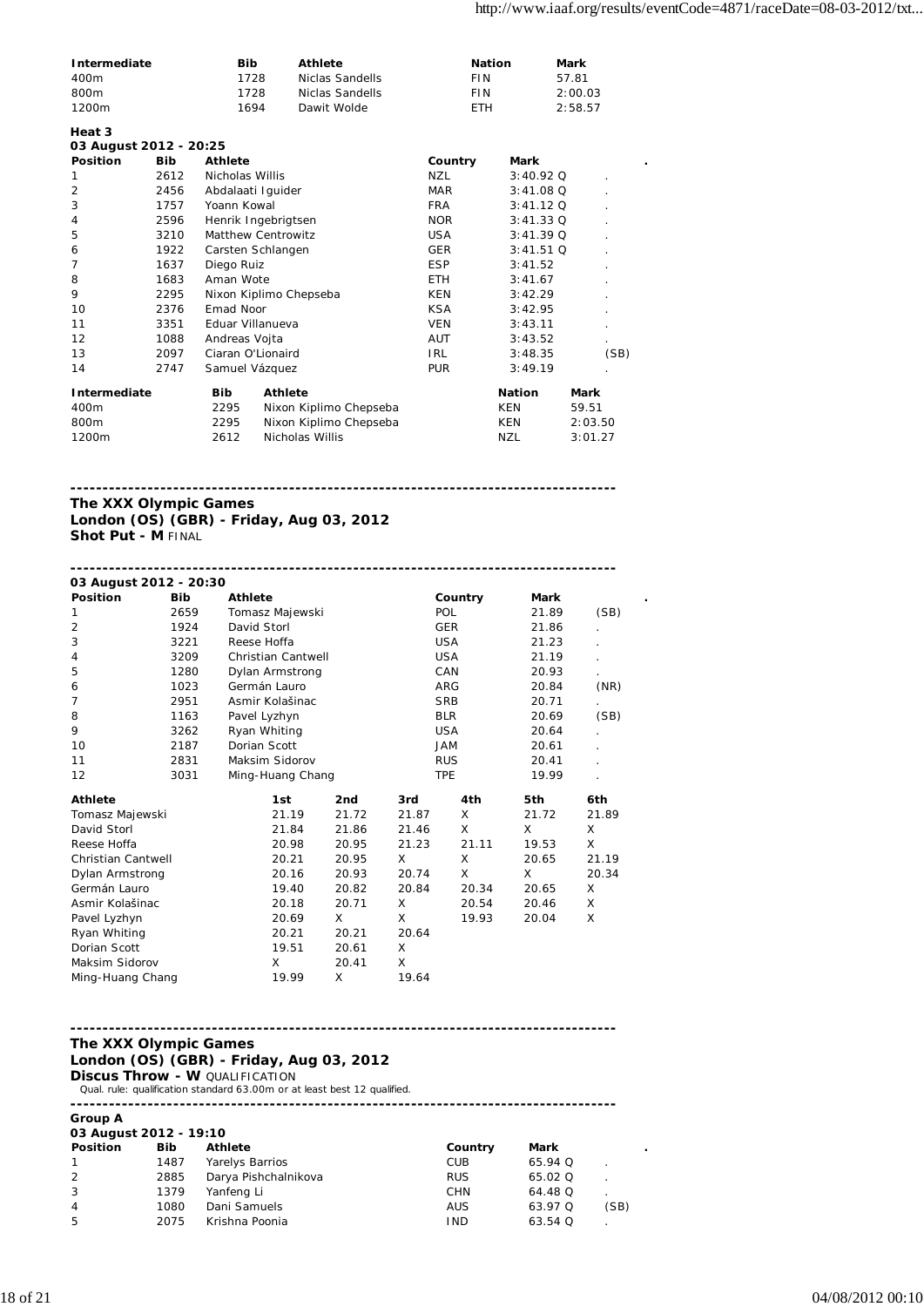| 6                                 | 1386         | Xuejun Ma                            | CHN                      |            | 62.66 q        |        |      |
|-----------------------------------|--------------|--------------------------------------|--------------------------|------------|----------------|--------|------|
| 7                                 | 1790         | Mélina Robert-Michon                 | <b>FRA</b>               |            | $62.47$ q      |        |      |
| 8                                 | 3160         | Natalya Fokina-Semenova              | UKR                      |            | 60.61          |        |      |
| 9                                 | 1933         | Julia Fischer                        | GER                      |            | 60.23          |        |      |
| 10                                | 3034         | Wen-Hua Li                           | <b>TPE</b>               |            | 59.91          |        |      |
| 11                                | 2866         | Vera Karmishina-Ganeeva              | <b>RUS</b>               |            | 59.90          |        |      |
| 12                                | 2684         | Zaneta Glanc                         | POL                      |            | 59.88          |        |      |
| 13                                | 3320         | Aretha Thurmond                      | <b>USA</b>               |            | 59.39          |        |      |
| 14                                | 1025         | Rocío Comba                          | ARG                      |            | 58.98          |        |      |
| 15                                | 2202         | Allison Randall                      | JAM                      |            | 58.06          |        |      |
| 16                                | 1501         | Yaime Pérez                          | CUB                      |            | 57.87          |        |      |
| 17                                | 1538         | Vera Pospíšilová-Cechlová            | CZE                      |            | 55.00          |        |      |
| <b>Athlete</b>                    |              |                                      | 1st                      | 2nd        |                | 3rd    |      |
| Yarelys Barrios                   |              |                                      | X                        | 65.94      |                |        |      |
| Darya Pishchalnikova              |              |                                      | 65.02                    |            |                |        |      |
| Yanfeng Li                        |              |                                      | 59.69                    | 64.48      |                |        |      |
| Dani Samuels                      |              |                                      | 60.02                    | X          |                | 63.97  |      |
| Krishna Poonia                    |              |                                      | Χ                        | 63.54      |                |        |      |
| Xuejun Ma                         |              |                                      | 62.66                    | 60.49      |                | 62.18  |      |
| Mélina Robert-Michon              |              |                                      | X                        | 62.47      |                | 59.72  |      |
| Natalya Fokina-Semenova           |              |                                      | 58.37                    | 60.61      |                | 60.36  |      |
| Julia Fischer                     |              |                                      | X                        | 56.82      |                | 60.23  |      |
| Wen-Hua Li                        |              |                                      | 58.22                    | 59.91      |                | 58.99  |      |
| Vera Karmishina-Ganeeva           |              |                                      | 59.90                    | 49.53      |                | X      |      |
| Zaneta Glanc                      |              |                                      | 56.40                    | 59.88      |                | 56.72  |      |
| Aretha Thurmond                   |              |                                      | 58.38                    | 59.39      |                | 57.81  |      |
| Rocío Comba                       |              |                                      | 55.22                    | 55.81      |                | 58.98  |      |
| Allison Randall                   |              |                                      | 57.16                    | 58.06      |                | X      |      |
| Yaime Pérez                       |              |                                      | 57.46                    | Χ          |                | 57.87  |      |
| Vera Pospíšilová-Cechlová         |              |                                      | 55.00                    | X          |                |        |      |
|                                   |              |                                      |                          |            |                |        |      |
| Group B<br>03 August 2012 - 20:35 |              |                                      |                          |            |                |        |      |
| <b>Position</b>                   | Bib          | Athlete                              | Country                  |            | Mark           |        |      |
| 1                                 | 1954         | Nadine Müller                        | <b>GER</b>               |            | 65.89 Q        |        |      |
| $\overline{2}$                    | 1458         | Sandra Perkovic                      | <b>CRO</b>               |            | 65.74 Q        |        |      |
|                                   |              |                                      |                          |            |                |        |      |
|                                   |              |                                      |                          |            |                |        |      |
| 3                                 | 3273         | Stephanie Brown Trafton              | <b>USA</b>               |            | 64.89 Q        |        |      |
| 4                                 | 1961         | Anna Rüh                             | GER                      |            | 62.98 q        |        |      |
| 5                                 | 2439         | Zinaida Sendriuté                    | LTU                      |            | 62.79 q        |        |      |
| 6                                 | 2071         | Seema Antil                          | <b>IND</b>               |            | 61.91          |        |      |
| 7                                 | 2766         | Nicoleta Grasu                       | ROU                      |            | 61.86          |        | (SB) |
| 8                                 | 3304         | Gia Lewis-Smallwood                  | <b>USA</b>               |            | 61.44          |        |      |
| 9                                 | 1239         | Andressa de Morais                   | <b>BRA</b>               |            | 60.94          |        |      |
| 10                                | 2893         | Svetlana Saykina                     | <b>RUS</b>               |            | 60.67          |        |      |
| 11                                | 2959         | Dragana Tomaševic                    | <b>SRB</b>               |            | 60.53          |        |      |
| 12                                | 1338         | Karen Gallardo                       | CHI                      |            | 60.09          |        | (SB) |
| 13                                | 1492         | Denia Caballero                      | CUB                      |            | 58.78          |        |      |
| 14                                | 3166         | Kateryna Karsak                      | UKR                      |            | 58.64          |        |      |
| 15<br>16                          | 2556         | Monique Jansen                       | <b>NED</b>               |            | 57.50          |        |      |
| 17                                | 2730<br>1199 | Irina Rodrigues<br>Sviatlana Siarova | <b>POR</b><br><b>BLR</b> |            | 57.23<br>56.70 |        |      |
|                                   | 1389         | Jian Tan                             | <b>CHN</b>               |            | ΝM             |        |      |
|                                   |              |                                      |                          |            |                |        |      |
| <b>Athlete</b>                    |              |                                      | 1st                      | 2nd        |                | 3rd    |      |
| Nadine Müller                     |              |                                      | 65.89                    |            |                |        |      |
| Sandra Perkovic                   |              |                                      | 65.74                    |            |                |        |      |
| Stephanie Brown Trafton           |              |                                      | Χ                        | 61.09      |                | 64.89  |      |
| Anna Rüh                          |              |                                      | 62.98                    | Χ          |                | 59.71  |      |
| Zinaida Sendriuté                 |              |                                      | 61.71                    | X          |                | 62.79  |      |
| Seema Antil                       |              |                                      | Χ                        | 61.10      |                | 61.91  |      |
| Nicoleta Grasu                    |              |                                      | 61.86                    | 59.59      |                | Χ      |      |
| Gia Lewis-Smallwood               |              |                                      | Χ                        | 61.44      |                | 61.25  |      |
| Andressa de Morais                |              |                                      | Χ                        | X          |                | 60.94  |      |
| Svetlana Saykina                  |              |                                      | 59.76                    | 60.67      |                | Χ      |      |
| Dragana Tomaševic                 |              |                                      | 59.32                    | 60.53      |                | 57.68  |      |
| Karen Gallardo                    |              |                                      | 58.82                    | 60.09      |                | Χ      |      |
| Denia Caballero                   |              |                                      | 57.47                    | X          |                | 58.78  |      |
| Kateryna Karsak                   |              |                                      | Χ                        | X          |                | 58.64  |      |
| Monique Jansen                    |              |                                      | 55.65                    | 57.50      |                | 56.04  |      |
| Irina Rodrigues                   |              |                                      | 57.23                    | Х          |                | 55.58  |      |
| Sviatlana Siarova<br>Jian Tan     |              |                                      | 56.70<br>Χ               | 55.99<br>Χ |                | X<br>X |      |

**------------------------------------------------------------------------------------- The XXX Olympic Games London (OS) (GBR) - Friday, Aug 03, 2012 200 Metres - W** HEPTATHLON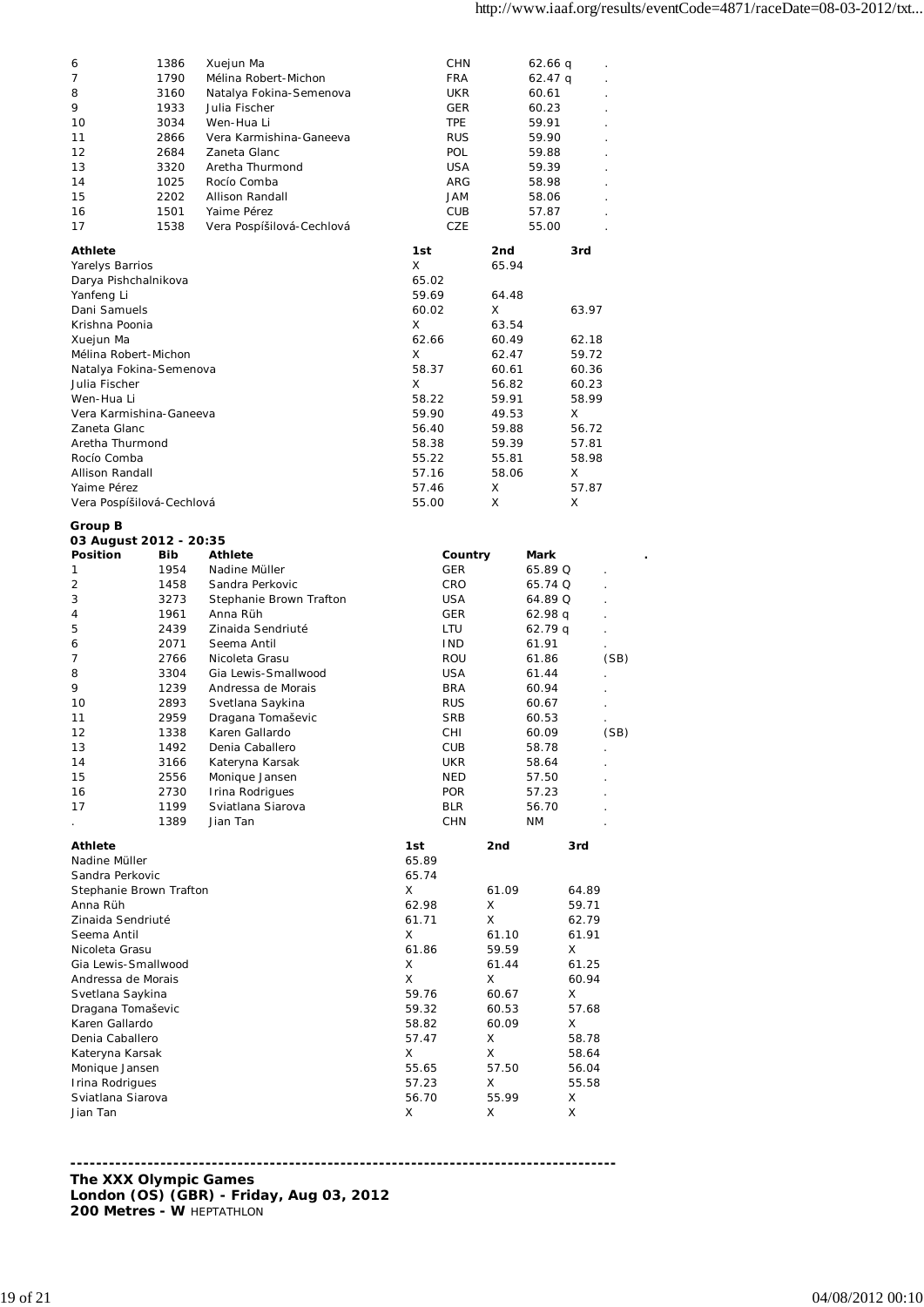| Heat 1                                    |                     |              |                                          |                   |            |                |                      |                             |          |              |                |
|-------------------------------------------|---------------------|--------------|------------------------------------------|-------------------|------------|----------------|----------------------|-----------------------------|----------|--------------|----------------|
| 03 August 2012 - 20:45                    |                     |              |                                          |                   |            |                |                      |                             |          |              |                |
| <b>Position</b>                           | Lane                | Bib          | <b>Athlete</b>                           | Country           |            | <b>Mark</b>    |                      |                             | . Points |              | React          |
| 1                                         | 3                   | 2702         | Karolina Tyminska                        | <b>POL</b>        |            | 23.71          |                      |                             |          | 1009         | 0.173          |
| 2                                         | 2                   | 2554         | Nadine Broersen                          | <b>NED</b>        |            | 25.13          | (PB)                 |                             |          | 875          | 0.168          |
| 3                                         | 8                   | 1775         | Marisa De Aniceto                        | <b>FRA</b>        |            | 25.26          |                      | (SB)                        |          | 863          | 0.195          |
| 4                                         | 4                   | 1187         | Yana Maksimava                           | <b>BLR</b>        |            | 25.43          | (SB)                 |                             |          | 848          | 0.172          |
| 5                                         | 7                   | 2052         | Györgyi Farkas                           | <b>HUN</b>        |            | 25.72          | ä,                   |                             |          | 822          | 0.167          |
| 6                                         | 5                   | 1991         | Sofía Ifadídou                           | GRE               |            | 25.91          | $\mathbf{r}$         |                             |          | 805          | 0.160          |
|                                           | 6                   | 1975         | Margaret Simpson                         | <b>GHA</b>        |            | <b>DNS</b>     |                      |                             |          | $\mathbf{O}$ |                |
|                                           |                     |              |                                          |                   |            |                |                      |                             |          |              |                |
| Heat 2                                    |                     |              |                                          |                   |            |                |                      |                             |          |              |                |
| 03 August 2012 - 20:52<br><b>Position</b> | Lane                | <b>Bib</b>   | <b>Athlete</b>                           |                   |            | <b>Mark</b>    |                      |                             | . Points |              | React          |
|                                           | 2                   | 1858         |                                          | Country           |            |                |                      |                             |          | 935          |                |
| 1<br>2                                    | 9                   | 3157         | Louise Hazel                             | GBR<br>UKR        |            | 24.48<br>24.69 |                      | (SB)                        |          | 915          | 0.154<br>0.224 |
|                                           | 5                   |              | Natallia Dobrynska                       |                   |            |                |                      | (SB)                        |          |              |                |
| 3                                         | 3                   | 1965         | Lilli Schwarzkopf                        | GER               |            | 24.77          |                      | (SB)                        |          | 908          | 0.147          |
| 4<br>5                                    | 8                   | 2604<br>1948 | Ida Marcussen                            | <b>NOR</b><br>GER |            | 25.15<br>25.38 | L.                   |                             |          | 873<br>852   | 0.154<br>0.199 |
|                                           |                     |              | Julia Mächtig                            |                   |            |                | $\ddot{\phantom{a}}$ |                             |          |              |                |
| 6                                         | 6                   | 2280         | Irina Karpova                            | KAZ               |            | 25.42          | $\cdot$              |                             |          | 849          | 0.162          |
| 7                                         | 7                   | 2440         | Austra Skujyte                           | LTU               |            | 25.43          |                      |                             |          | 848          | 0.158          |
| 8                                         | 4                   | 2614         | Sarah Cowley                             | <b>NZL</b>        |            | 25.60          | $\ddot{\phantom{a}}$ |                             |          | 833          | 0.181          |
| Heat 3                                    |                     |              |                                          |                   |            |                |                      |                             |          |              |                |
| 03 August 2012 - 20:59                    |                     |              |                                          |                   |            |                |                      |                             |          |              |                |
| <b>Position</b>                           | Lane Bib            |              | <b>Athlete</b>                           |                   | Country    |                | Mark                 |                             | . Points |              | React          |
| 1                                         | 9                   | 2981         | Ellen Sprunger                           |                   | SUI        |                | 23.59                | (PB)                        |          | 1020         | 0.156          |
| 2                                         | 5                   | 2400         | Laura Ikauniece                          |                   | LAT        |                | 24.16                | (PB)                        |          | 965          | 0.140          |
| 3                                         | $\overline{7}$      | 1957         | Jennifer Oeser                           |                   | <b>GER</b> |                | 24.39                | (SB)                        |          | 944          | 0.180          |
| 4                                         | 3                   | 2891         | Kristina Savitskaya                      |                   | <b>RUS</b> |                | 24.46                | (PB)                        |          | 937          | 0.194          |
| 5                                         | 4                   |              | 1788 Antoinette Nana Djimou Ida          |                   | <b>FRA</b> |                | 24.72                | $\mathcal{L}_{\mathcal{A}}$ |          | 913          | 0.170          |
| 6                                         | 6                   |              | 1534 Eliška Klucinová                    |                   | CZE        |                | 25.00                | $\mathbf{r}$                |          | 887          | 0.191          |
| 7                                         | $\overline{2}$      |              | 3308 Chantae McMillan                    |                   | USA        |                | 25.25                | $\overline{a}$              |          | 864          | 0.181          |
|                                           | 8                   | 2398         | Aiga Grabuste                            |                   | LAT        |                | <b>DNS</b>           | $\ddot{\phantom{a}}$        |          | 0            |                |
|                                           |                     |              |                                          |                   |            |                |                      |                             |          |              |                |
| Heat 4                                    |                     |              |                                          |                   |            |                |                      |                             |          |              |                |
| 03 August 2012 - 21:06                    |                     |              |                                          |                   |            |                |                      |                             |          |              |                |
| <b>Position</b>                           | Lane                | Bib          | <b>Athlete</b>                           | Country           |            | Mark           |                      |                             | . Points |              | React          |
| 1                                         | 9                   | 3289         | Hyleas Fountain                          | <b>USA</b>        |            | 23.64          | (SB)                 |                             |          | 1016         | 0.155          |
| $\overline{2}$                            | 7                   | 3198         | Lyudmyla Yosypenko                       | UKR               |            | 23.68          |                      | $( = PB)$                   |          | 1012         | 0.171          |
| 3                                         | $\overline{2}$      | 3174         | Hanna Melnychenko                        | UKR               |            | 24.09          | (PB)                 |                             |          | 972          | 0.123          |
| 4                                         | 3                   | 1673         | Grit Šadeiko                             | <b>EST</b>        |            | 24.25          |                      |                             |          | 957          | 0.128          |
| 5                                         | $\overline{4}$<br>6 | 3008         | Jessica Samuelsson                       | <b>SWE</b>        |            | 24.25          | $\mathbf{r}$         |                             |          | 957          | 0.166          |
| 6                                         | 5                   | 1090         | Ivona Dadic                              | AUT               |            | 24.29          |                      |                             |          | 953          | 0.222          |
| 7<br>8                                    | 8                   | 3283<br>2587 | Sharon Day                               | <b>USA</b>        |            | 24.36<br>24.62 | ä,                   |                             |          | 946<br>922   | 0.211<br>0.174 |
|                                           |                     |              | Uhunoma Osazuwa                          | <b>NGR</b>        |            |                | $\overline{a}$       |                             |          |              |                |
| Heat 5                                    |                     |              |                                          |                   |            |                |                      |                             |          |              |                |
| 03 August 2012 - 21:13                    |                     |              |                                          |                   |            |                |                      |                             |          |              |                |
| Position                                  | Lane Bib            |              | Athlete                                  |                   | Country    |                | Mark                 |                             |          |              | .Points React  |
| 1                                         | 2                   | 2561         | Dafne Schippers                          |                   | <b>NED</b> |                | 22.83                |                             |          | 1096         | 0.155          |
| 2                                         | $\overline{7}$      |              | 1856 Jessica Ennis                       |                   | GBR        |                | 22.83                | (PB)                        |          | 1096         | 0.177          |
| 3                                         | 6                   | 1324         | Jessica Zelinka                          |                   | CAN        |                | 23.32                | (PB)                        |          | 1047         | 0.164          |
| 4                                         | 3                   |              | 2849 Tatyana Chernova                    |                   | <b>RUS</b> |                | 23.67                |                             |          | 1013         | 0.181          |
| 5                                         | 9                   |              | 1862 Katarina Johnson-Thompson           |                   | GBR        |                | 23.73                | (PB)                        |          | 1007         | 0.250          |
| 6                                         | 4                   |              | 2874 Olga Kurban                         |                   | <b>RUS</b> |                | 23.88                | $\sim$                      |          | 992          | 0.161          |
| 7                                         | 8                   | 1321         | Brianne Theisen                          |                   | CAN        |                | 24.35                | $\sim$                      |          | 947          | 0.156          |
|                                           | 5                   | 1141         | Sara Aerts                               |                   | BEL        |                | DNF                  | $\mathcal{L}$               |          | 0            | 0.141          |
|                                           |                     |              |                                          |                   |            |                |                      |                             |          |              |                |
|                                           |                     |              |                                          |                   |            |                |                      |                             |          |              |                |
|                                           |                     |              |                                          |                   |            |                |                      |                             |          |              |                |
| The XXX Olympic Games                     |                     |              |                                          |                   |            |                |                      |                             |          |              |                |
|                                           |                     |              | London (OS) (GBR) - Friday, Aug 03, 2012 |                   |            |                |                      |                             |          |              |                |
| 10,000 Metres - W FINAL                   |                     |              |                                          |                   |            |                |                      |                             |          |              |                |
|                                           |                     |              |                                          |                   |            |                |                      |                             |          |              |                |
|                                           |                     |              |                                          |                   |            |                |                      |                             |          |              |                |
|                                           |                     |              |                                          |                   |            |                |                      |                             |          |              |                |
| 03 August 2012 - 21:25                    |                     |              |                                          |                   |            |                |                      |                             |          |              |                |
| Position                                  | Bib                 |              | <b>Athlete</b>                           |                   |            | Country        |                      | Mark                        |          |              |                |
| 1                                         | 1706                |              | Tirunesh Dibaba                          |                   |            | <b>ETH</b>     |                      |                             | 30:20.75 |              | (SB)           |
| 2                                         | 2336                |              | Sally Jepkosgei Kipyego                  |                   |            | KEN            |                      |                             | 30:26.37 |              | (PB)           |
| 3                                         | 2327                |              | Vivian Jepkemoi Cheruiyot                |                   |            | KEN            |                      |                             | 30:30.44 |              | (PB)           |
| 4                                         | 1710                |              | Werknesh Kidane                          |                   |            | ETH            |                      |                             | 30:39.38 |              | (SB)           |
| 5                                         | 1713                |              | Beleynesh Oljira                         |                   |            | <b>ETH</b>     |                      |                             | 30:45.56 |              |                |
| 6                                         | 1258                |              | Shitaye Eshete                           |                   |            | <b>BRN</b>     |                      |                             | 30:47.25 |              | (NR)           |
| 7                                         | 1871                |              | Joanne Pavey                             |                   |            | GBR            |                      |                             | 30:53.20 |              | (PB)           |

8 1849 Julia Bleasdale GBR 30:55.63 (PB) 9 2257 Hitomi Niiya JPN 30:59.19 (PB)

10 2250 Kayoko Fukushi 19 JPN 31:10.35<br>11 3294 Amy Hastings 19 USA 31:10.69 11 3294 Amy Hastings USA 31:10.69 (PB)